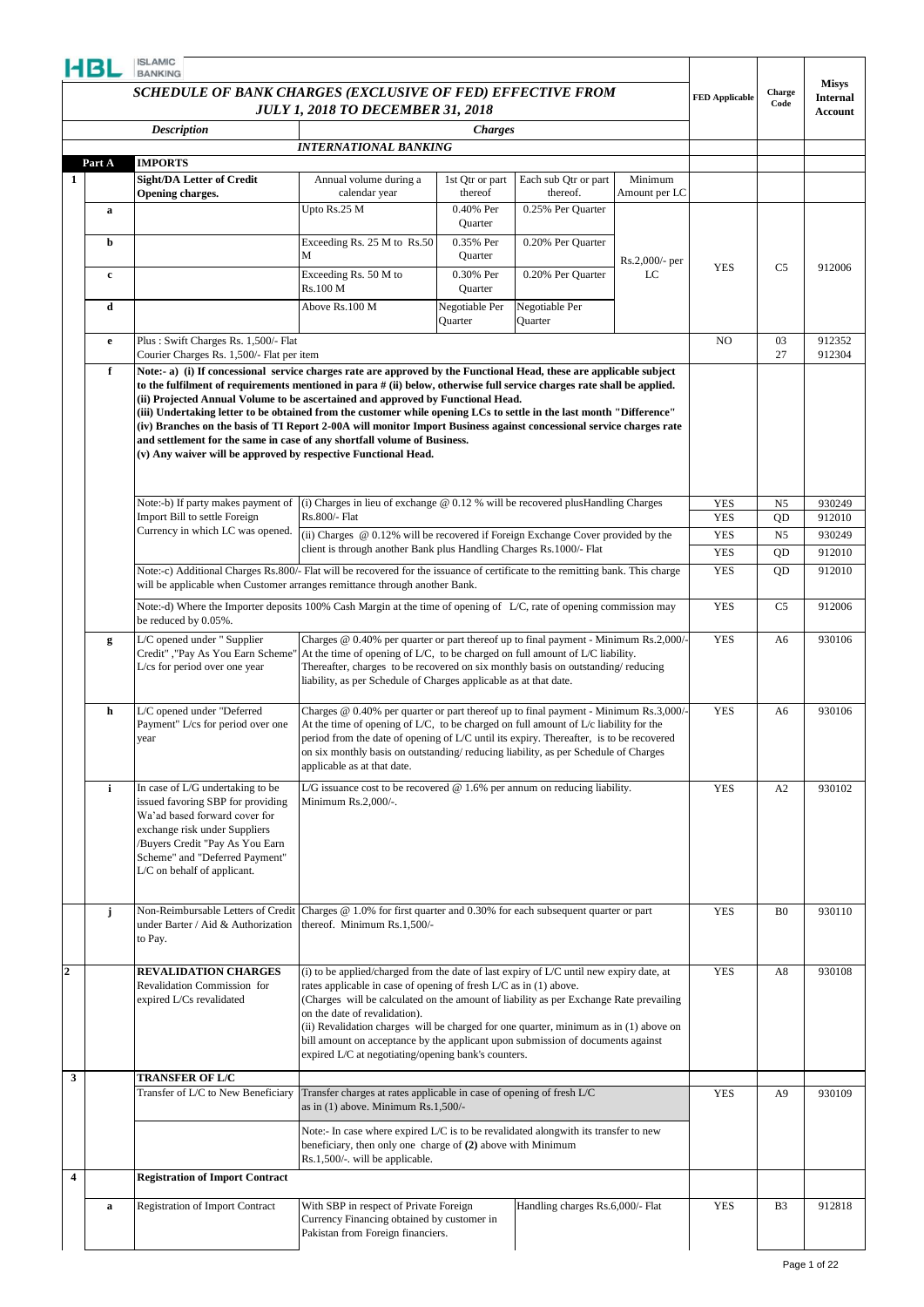|                  | HBL         | <b>ISLAMIC</b><br><b>BANKING</b>                                                                                                                                                                  |                                                                                                                                                                                                                                                                                                                                                                                                                                                                                                                                                |                       |                |                                 |
|------------------|-------------|---------------------------------------------------------------------------------------------------------------------------------------------------------------------------------------------------|------------------------------------------------------------------------------------------------------------------------------------------------------------------------------------------------------------------------------------------------------------------------------------------------------------------------------------------------------------------------------------------------------------------------------------------------------------------------------------------------------------------------------------------------|-----------------------|----------------|---------------------------------|
|                  |             |                                                                                                                                                                                                   | SCHEDULE OF BANK CHARGES (EXCLUSIVE OF FED) EFFECTIVE FROM                                                                                                                                                                                                                                                                                                                                                                                                                                                                                     |                       | Charge         | <b>Misys</b><br><b>Internal</b> |
|                  |             |                                                                                                                                                                                                   | <b>JULY 1, 2018 TO DECEMBER 31, 2018</b>                                                                                                                                                                                                                                                                                                                                                                                                                                                                                                       | <b>FED Applicable</b> | Code           | <b>Account</b>                  |
|                  |             | <b>Description</b>                                                                                                                                                                                | <b>Charges</b>                                                                                                                                                                                                                                                                                                                                                                                                                                                                                                                                 |                       |                |                                 |
|                  | b           | Issuance of certificate regarding<br>opening of LC for registration of<br>contract with another Bank for<br>booking of Wa'ad based forward<br>cover at importer's request.                        | Rs.1,000/- per application flat for LC upto Rs.1 M<br>Rs.1,500/- per application flat for LC over Rs.1 M                                                                                                                                                                                                                                                                                                                                                                                                                                       | <b>YES</b>            | Q <sub>2</sub> | 912815                          |
|                  | $\mathbf c$ | Contract Registration charges other<br>than 'a' above.                                                                                                                                            |                                                                                                                                                                                                                                                                                                                                                                                                                                                                                                                                                |                       |                |                                 |
|                  | i           | upto Rs.75 Million<br>over Rs.75 Million                                                                                                                                                          | 0.20% Minimum Rs.2,000/- irrespective of import volumes.<br>Negotiable - (To be approved by Functional Head) minimum Rs.1,500/-                                                                                                                                                                                                                                                                                                                                                                                                                | <b>YES</b>            | B <sub>3</sub> | 912818                          |
|                  | d           | <b>Registered Contract Amendment</b><br>Charges                                                                                                                                                   | Flat Charges Rs.1,000/- If amendment involves increase in amount then charges will be<br>@.0.15% as mentioned above.<br>Note: For Expired Contract Revalidation:- In addition to amendment charges,<br>revalidation charges will be charged as per clause 4c (i) above.                                                                                                                                                                                                                                                                        | <b>YES</b>            | B <sub>3</sub> | 912818                          |
| 5                |             | <b>L/C Amendment Charges</b>                                                                                                                                                                      |                                                                                                                                                                                                                                                                                                                                                                                                                                                                                                                                                |                       |                |                                 |
|                  | a           | L/C Amendment Charges                                                                                                                                                                             | Rs.1,200/- Flat charges per transaction or under items $(1)$ or $(2)$ or $(3)$ above, if<br>amendment involves increase in amount and/or extension in period of shipment.                                                                                                                                                                                                                                                                                                                                                                      | <b>YES</b>            | C1             | 930121                          |
|                  |             | Plus: Swift Charges Rs. 600/- Flat<br>Courier Charges Rs.1,500/- Flat per item                                                                                                                    |                                                                                                                                                                                                                                                                                                                                                                                                                                                                                                                                                | No                    | 03<br>27       | 912352<br>912304                |
|                  | $\mathbf b$ | Extention in maturity of Usance<br>Bills under L/C / Contract                                                                                                                                     | Service charges Rs.1500/- Flat per bill.                                                                                                                                                                                                                                                                                                                                                                                                                                                                                                       | <b>YES</b>            | C1             | 930121                          |
| 6                |             | <b>LCs</b> under<br>Murabaha/Ijarah/Musharakah                                                                                                                                                    |                                                                                                                                                                                                                                                                                                                                                                                                                                                                                                                                                |                       |                |                                 |
|                  | a           | Profit                                                                                                                                                                                            | Profit rate as per usual Financing Facility in PKR (in addition to mentioned above) is to<br>be applied from the date of debit to NOSTRO Account or PAD Lodgment whichever is<br>earlier till the date of retirement, after adjustment of cash margin, if any.<br>In case of One Off Approval, Profit at normal PKR commercial profit rate (in addition<br>to mentioned above) to be applied from the debit to NOSTRO Account or PAD<br>Lodgment whichever is earlier till the date of retirement, after adjustment of cash<br>margin, if any. | NO                    |                | 932501                          |
|                  | b           | Import documents received Directly<br>Indirectly from the suppliers by<br>the Applicant / Bank without<br>registration of contract and payment<br>made there against.                             | Handling Charges Rs.2,000/= per shipment.                                                                                                                                                                                                                                                                                                                                                                                                                                                                                                      | <b>YES</b>            | D <sub>4</sub> | 930712                          |
| 7                |             | Recovery of costs arising out of<br><b>L/C</b> Cancellation                                                                                                                                       |                                                                                                                                                                                                                                                                                                                                                                                                                                                                                                                                                |                       |                |                                 |
|                  |             | L/C Cancellation Charges                                                                                                                                                                          | (i) Rs.2,000/- Flat                                                                                                                                                                                                                                                                                                                                                                                                                                                                                                                            | <b>YES</b>            | C <sub>2</sub> | 912808                          |
| 8                |             | <b>Credit Report Charges</b>                                                                                                                                                                      | (ii) Plus Swift charges Rs.500/-                                                                                                                                                                                                                                                                                                                                                                                                                                                                                                               | NO                    | 03             | 912352                          |
|                  |             | Credit report on Foreign Suppliers/                                                                                                                                                               | (i) Actual                                                                                                                                                                                                                                                                                                                                                                                                                                                                                                                                     | NO                    | $\omega$       | 900121                          |
|                  |             | Buyers.                                                                                                                                                                                           | (ii) Plus Swift charges - Rs.500/-<br>Note : In case credit report obtained from external agencies, actual Plus Swift Charges -<br>Rs.500/- or Courier Charges - Rs.1,500/- to be recovered.                                                                                                                                                                                                                                                                                                                                                   | NO                    | 03             | 912352                          |
| $\boldsymbol{9}$ | a           | <b>FIM under Murabaha</b><br>L/C by keeping the Consignment under Pledge (FIM):-                                                                                                                  | Upon execution of Murabaha contract, profit in lieu of Handling charges on Retirement of Import Documents under Sight                                                                                                                                                                                                                                                                                                                                                                                                                          |                       |                |                                 |
|                  | i<br>ii     | Arrangement of Facility<br>On one time Request.                                                                                                                                                   | Nil<br>Profit rate @ 0.55% of Bill Amount                                                                                                                                                                                                                                                                                                                                                                                                                                                                                                      | <b>YES</b>            | C4             | 912009                          |
|                  | iii         | Due to Forced Clearance                                                                                                                                                                           | Profit rate @ 1.20% of Bill Amount                                                                                                                                                                                                                                                                                                                                                                                                                                                                                                             | <b>YES</b>            | D <sub>5</sub> | 930135                          |
|                  | b           | Pledge:-                                                                                                                                                                                          | Upon execution of Murabaha contract, profit in lieu of Handling charges of D.A L/C Consignment cleared & kept under                                                                                                                                                                                                                                                                                                                                                                                                                            |                       |                |                                 |
|                  | i           | Arranged at the time of opening of<br>D.A L/C.                                                                                                                                                    | Profit rate @ 0.35% of Bill Amount                                                                                                                                                                                                                                                                                                                                                                                                                                                                                                             | <b>YES</b>            | D <sub>5</sub> | 930135                          |
|                  | ii.         | One time Murabaha facility to<br>customer on his request where Bank<br>is not agreeable to deliver<br>documents on D.A basis due to<br>Forced PAD outstanding or any<br>over dues in the account. | Profit rate @ 0.55% of Bill Amount                                                                                                                                                                                                                                                                                                                                                                                                                                                                                                             | <b>YES</b>            | D <sub>5</sub> | 930135                          |
|                  | iii         | Where customer fails to accept<br>documents on first presentation &<br>Bank is forced to clear the<br>Consignment & keep in Bonded<br>warehouse.                                                  | Profit rate @ 1.20% of Bill Amount                                                                                                                                                                                                                                                                                                                                                                                                                                                                                                             | <b>YES</b>            | D <sub>5</sub> | 930135                          |
| 10               |             | Import Bills returned unpaid.                                                                                                                                                                     |                                                                                                                                                                                                                                                                                                                                                                                                                                                                                                                                                |                       |                |                                 |
|                  |             | Import Bills returned unpaid.                                                                                                                                                                     | Handling charges US \$ 100/- or equivalent Pak Rupees.                                                                                                                                                                                                                                                                                                                                                                                                                                                                                         | <b>YES</b>            | D <sub>6</sub> | 912813                          |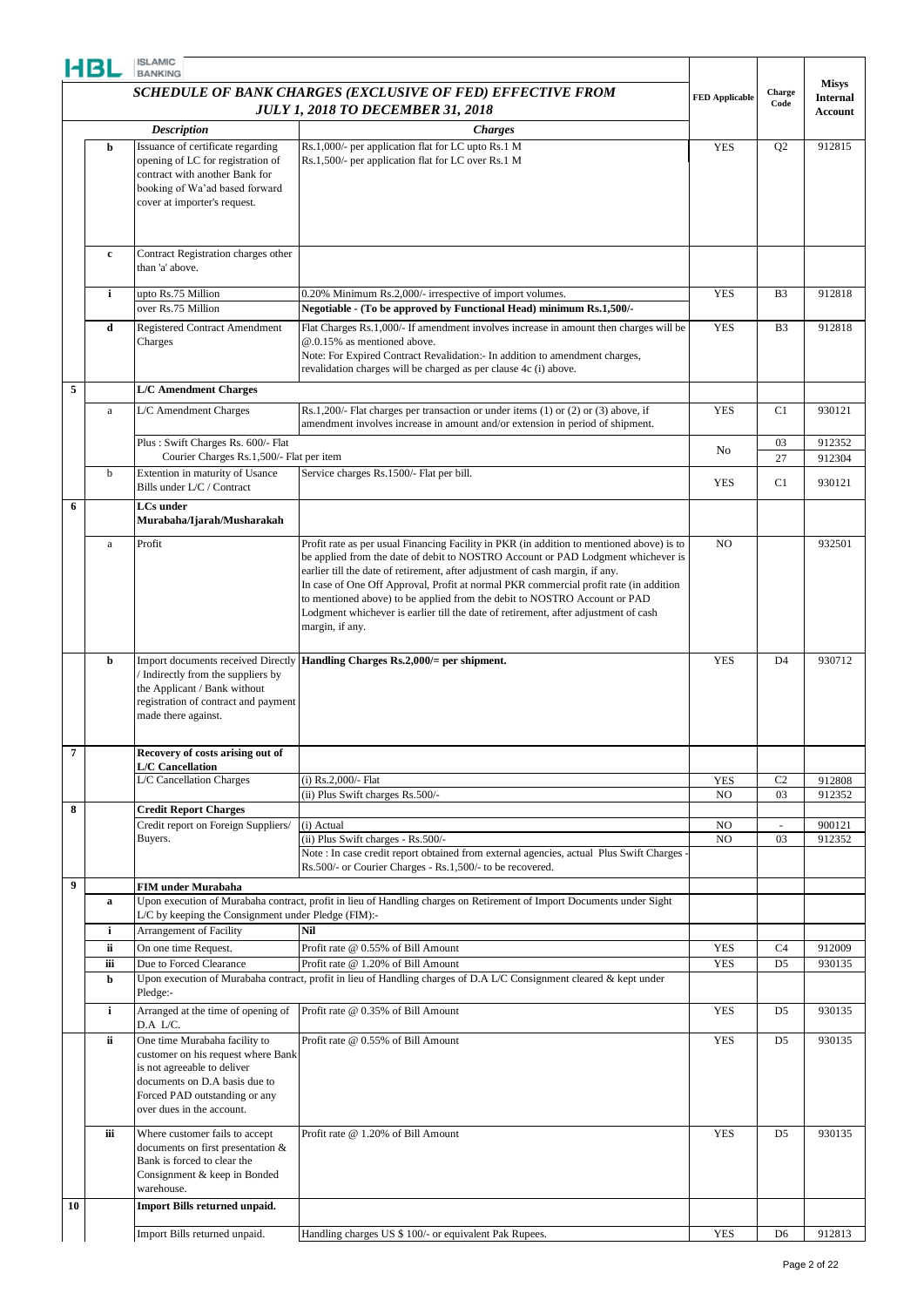|                | HBL          | <b>ISLAMIC</b><br><b>BANKING</b>                                                                                                                                |                                                                                                                                                                                                                      |                          |                |                                   |
|----------------|--------------|-----------------------------------------------------------------------------------------------------------------------------------------------------------------|----------------------------------------------------------------------------------------------------------------------------------------------------------------------------------------------------------------------|--------------------------|----------------|-----------------------------------|
|                |              |                                                                                                                                                                 | <b>SCHEDULE OF BANK CHARGES (EXCLUSIVE OF FED) EFFECTIVE FROM</b>                                                                                                                                                    |                          | Charge         | <b>Misys</b>                      |
|                |              |                                                                                                                                                                 | <b>JULY 1, 2018 TO DECEMBER 31, 2018</b>                                                                                                                                                                             | <b>FED Applicable</b>    | Code           | <b>Internal</b><br><b>Account</b> |
|                |              | <b>Description</b>                                                                                                                                              | <b>Charges</b>                                                                                                                                                                                                       |                          |                |                                   |
|                |              |                                                                                                                                                                 | Plus Courier charges Rs.1,500/- and recovery of any other actual costs/charges charged                                                                                                                               | NO                       | 27             | 912304                            |
|                |              |                                                                                                                                                                 | by Beneficiary Bank for return of un-paid bills.<br>Note: a) If documents received pertains to other Handling Charges US \$ 40 Plus<br>banks in Pakistan are sent to them to on the<br>Courier Charges of $Rs.250/=$ | <b>YES</b>               | D <sub>6</sub> | 912813                            |
|                |              |                                                                                                                                                                 | instructions of forwarding Bank.                                                                                                                                                                                     |                          |                |                                   |
| 11             |              | <b>Charges for Bills Collection</b>                                                                                                                             | Handling Charges of Rs.2,000/- to be<br>Note: b) If forwarding Bank authorize us to<br>delivery documents free of cost<br>recovered from Drawee.                                                                     | <b>YES</b>               | D <sub>6</sub> | 912813                            |
|                | $\mathbf a$  | Import Bills for Collections:- on                                                                                                                               | Sight LCs Rs.1,000/- Flat                                                                                                                                                                                            | <b>YES</b>               | D7             | 930137                            |
|                |              | Sight & Usance basis                                                                                                                                            | Usance LCs $@$ 0.10% per month or part thereof (from the date of lodgment until<br>payment) Minimum Rs.1,000/-<br>Note: If Usance Bills lodged and retired on the same day Rs.1,000/- Flat will be<br>recovered.     |                          |                |                                   |
|                | b            | Consignments Charges.                                                                                                                                           | 0.1 % Minimum Rs. 1,000/- irrespective of import volume                                                                                                                                                              | <b>YES</b>               | B <sub>3</sub> | 912818                            |
|                | $\mathbf{c}$ | Import against Advance payment to<br>suppliers.(Without L/C)                                                                                                    | $(i)$ Rs. 1,500/- Flat at the time of remittance                                                                                                                                                                     |                          |                |                                   |
|                | d            | Handling charges against payment                                                                                                                                | (i) Handling charges Rs.1,500/-                                                                                                                                                                                      | <b>YES</b><br><b>YES</b> | B7<br>Q1       | 930117<br>912814                  |
|                |              | of import bills from the proceeds of                                                                                                                            | (ii) Plus Swift Charges Rs.500/-                                                                                                                                                                                     | N <sub>O</sub>           |                | 912352                            |
|                |              | FCF (Foreign Currency Financing)<br>where L/C is established and                                                                                                |                                                                                                                                                                                                                      |                          |                |                                   |
|                |              | shipping documents are received at<br>another Bank.                                                                                                             |                                                                                                                                                                                                                      |                          | 3              |                                   |
| 12             |              | <b>Recovery of Actual</b>                                                                                                                                       |                                                                                                                                                                                                                      |                          |                |                                   |
|                |              | <b>Reimbursement Charges</b>                                                                                                                                    |                                                                                                                                                                                                                      |                          |                |                                   |
|                |              | Recovery of Actual Reimbursement At Actual<br>charges<br>(Payable to reimbursing Banks)                                                                         |                                                                                                                                                                                                                      | N <sub>O</sub>           |                | N.A.                              |
| 13             |              | <b>Other Import Related Services</b><br><b>Charges</b>                                                                                                          |                                                                                                                                                                                                                      |                          |                |                                   |
|                | a            | Charges for Issuance of freight<br>certificate for import on FOB basis.                                                                                         | Rs.1,000/- Flat                                                                                                                                                                                                      | <b>YES</b>               | Q <sub>2</sub> | 912815                            |
|                | b            | Service charges against import<br>transactions i.e. Import<br>Bills/Murabaha profit on PAD /<br><b>Collection Charges/Direct</b><br>Documents/ Advance Payment. | @ 0.15% Minimum Rs.1,500/-                                                                                                                                                                                           | <b>YES</b>               | <b>B8</b>      | 912382                            |
|                | $\mathbf c$  | Delivery Order issued for release of<br>AWB consignment in absence of<br>original documents.                                                                    | Rs.2,000/- Flat                                                                                                                                                                                                      | <b>YES</b>               | Q <sub>3</sub> | 912817                            |
|                | d            | Expenses recovery protest / Legal<br>charges                                                                                                                    | At Actual                                                                                                                                                                                                            | NO.                      | G <sub>6</sub> | 912315                            |
|                | Part B       | <b>EXPORTS</b>                                                                                                                                                  |                                                                                                                                                                                                                      |                          |                |                                   |
| 1              |              | L/C Advising                                                                                                                                                    |                                                                                                                                                                                                                      |                          |                |                                   |
|                | a            | Advising L/C                                                                                                                                                    | (i) $Rs.2,000/-$ Flat                                                                                                                                                                                                | <b>YES</b>               | C7             | 912030                            |
|                |              |                                                                                                                                                                 | (ii) Plus Courier Charges Rs.150/- (in case of within city) or Rs.250/- (in case of<br>intercity)                                                                                                                    | NO.                      | 27             | 912304                            |
|                | b            | Export L/C Pre-Advice.                                                                                                                                          | (i) Rs.1,000/- Flat                                                                                                                                                                                                  | <b>YES</b>               | C8             | 930128                            |
|                |              |                                                                                                                                                                 | (ii) Plus Courier Charges Rs.150/- (in case of within city) or Rs.250/- (in case of<br>intercity)                                                                                                                    | NO.                      | 27             | 912304                            |
| $\overline{2}$ |              | <b>Amendment Advising</b>                                                                                                                                       |                                                                                                                                                                                                                      |                          |                |                                   |
|                |              | Amendment Advising.                                                                                                                                             | (i) Rs.1,000/- Flat<br>(ii) Plus Courier Charges Rs.150/- (in case of within city) or Rs.250/- (in case of                                                                                                           | <b>YES</b><br>NO.        | C7<br>27       | 912030<br>912304                  |
|                |              |                                                                                                                                                                 | intercity)                                                                                                                                                                                                           |                          |                |                                   |
| 3              | a            | <b>Negotiation</b><br>Negotiation of Rupee Bills under                                                                                                          | @ 0.25% Minimum Rs.1000/-                                                                                                                                                                                            | <b>YES</b>               | D1             | 912008                            |
|                | b            | Export LCs.<br>Export bill realized through FCY                                                                                                                 | @ 0.12% Minimum Rs.1,500/-                                                                                                                                                                                           | <b>YES</b>               | QF             | 912049                            |
|                | $\mathbf c$  | account<br>Charges for Exports to                                                                                                                               | @ 0.45% Minimum Rs.3,000/- The charges mentioned at Part-C (B) 1 (e) will not be                                                                                                                                     | <b>YES</b>               | QF             | 912049                            |
|                |              | Afghanistan against<br>deposit/surrender of FCY Notes.                                                                                                          | applicable here.                                                                                                                                                                                                     |                          |                |                                   |
|                | d            | <b>Export Development Surcharge</b>                                                                                                                             | Rs.80/- Flat per transaction                                                                                                                                                                                         | <b>YES</b>               | M <sub>6</sub> | 912095                            |
|                | e            | <b>Negotiation Charges</b><br>(FCY L/C's):                                                                                                                      |                                                                                                                                                                                                                      |                          |                |                                   |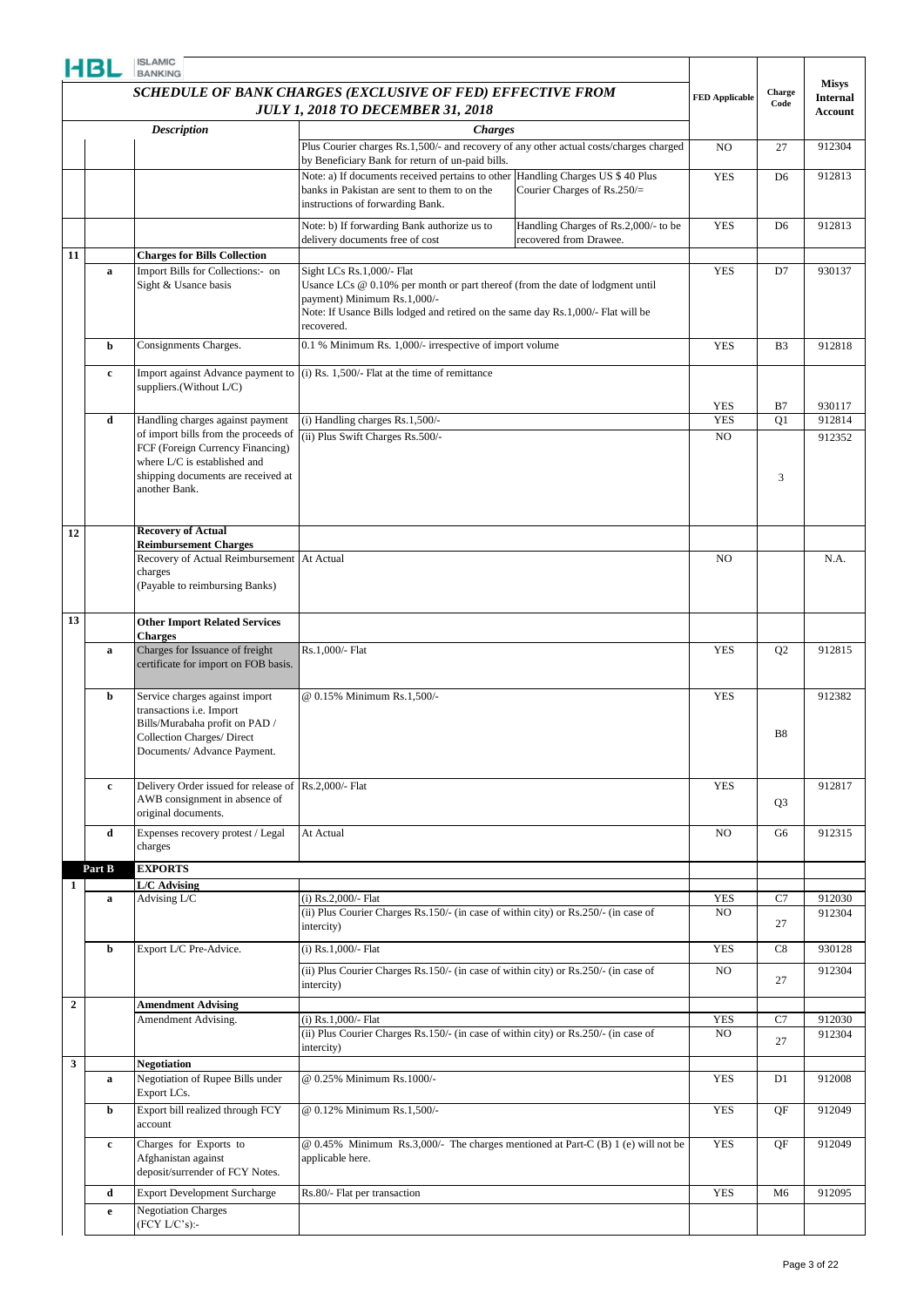|                         |    |                                                                                                                                                                                                                                                                                  |                                                                                                                                                                                                                                                                                                                    | <b>FED Applicable</b> | Charge<br>Code       | <b>Misys</b><br><b>Internal</b> |
|-------------------------|----|----------------------------------------------------------------------------------------------------------------------------------------------------------------------------------------------------------------------------------------------------------------------------------|--------------------------------------------------------------------------------------------------------------------------------------------------------------------------------------------------------------------------------------------------------------------------------------------------------------------|-----------------------|----------------------|---------------------------------|
|                         |    | SCHEDULE OF BANK CHARGES (EXCLUSIVE OF FED) EFFECTIVE FROM<br><b>JULY 1, 2018 TO DECEMBER 31, 2018</b><br><b>Description</b><br><b>Charges</b><br><b>Clean Documents</b><br>Rs.1,000/- Flat<br>Plus Courier Charges Rs.1,500/-<br>Rs.2,000/- Flat<br><b>Discrepant Documents</b> |                                                                                                                                                                                                                                                                                                                    |                       | Account              |                                 |
|                         |    |                                                                                                                                                                                                                                                                                  |                                                                                                                                                                                                                                                                                                                    |                       |                      |                                 |
|                         | i  |                                                                                                                                                                                                                                                                                  |                                                                                                                                                                                                                                                                                                                    | <b>YES</b>            | E <sub>5</sub>       | 930711                          |
|                         | ii |                                                                                                                                                                                                                                                                                  |                                                                                                                                                                                                                                                                                                                    | NO<br><b>YES</b>      | 27<br>D <sub>9</sub> | 912304                          |
|                         |    |                                                                                                                                                                                                                                                                                  | Plus Courier Charges Rs.1,500/-                                                                                                                                                                                                                                                                                    | N <sub>O</sub>        | 27                   | 912803<br>912304                |
|                         |    |                                                                                                                                                                                                                                                                                  | Note: - Negotiable where annual export business volume on Group Basis is above Rs.25 M, with the approval of Functional                                                                                                                                                                                            |                       |                      |                                 |
|                         |    |                                                                                                                                                                                                                                                                                  | Head. If commitment of annual export business volume above Rs.25 M is not fulfilled then normal negotiation rates under<br>consent with the customer will be applicable and recoveries made in December while executing different export LCs.                                                                      |                       |                      |                                 |
|                         | f  | Documents-Returned Unpaid                                                                                                                                                                                                                                                        | Rs.600/- Flat per document plus charges of Correspondent Bank, if any.                                                                                                                                                                                                                                             | <b>YES</b>            | E8                   | 930148                          |
| $\overline{\mathbf{4}}$ |    | Confirmation<br>Confirmation/Acceptance                                                                                                                                                                                                                                          | These Charges will be approved on case to case basis by Financial Institutions- Gloabal<br>Trade Service (FI-GTS). Please refer Note No.7 (Last Page)                                                                                                                                                              | <b>YES</b>            | D <sub>0</sub>       | 912047                          |
| 5                       |    | Transfer of L/Cs.                                                                                                                                                                                                                                                                |                                                                                                                                                                                                                                                                                                                    |                       |                      |                                 |
|                         |    | Transfer of Export L/Cs.                                                                                                                                                                                                                                                         | Rs.1,500/- Flat                                                                                                                                                                                                                                                                                                    | <b>YES</b>            | C8                   | 930128                          |
| 6                       |    | <b>Reimbursement</b><br>Reimbursement payment to other<br>local banks from Non-Resident<br>Rupee A/c.                                                                                                                                                                            | Rs.1,000/- Flat                                                                                                                                                                                                                                                                                                    | <b>YES</b>            | C8                   | 930128                          |
| $\overline{7}$          |    | <b>Processing of Documents under</b><br>L/C restricted on other Banks                                                                                                                                                                                                            |                                                                                                                                                                                                                                                                                                                    |                       |                      |                                 |
|                         |    | Where documents are sent to other<br>banks for negotiation under<br>restricted Letters of Credit.                                                                                                                                                                                | Rs.1,000/- Flat                                                                                                                                                                                                                                                                                                    | <b>YES</b>            | D <sub>2</sub>       | 930132                          |
| 8                       |    | <b>Handling of Duty Draw - Back</b><br>Claims                                                                                                                                                                                                                                    |                                                                                                                                                                                                                                                                                                                    |                       |                      |                                 |
|                         | a  | Handling of Duty draw back claim                                                                                                                                                                                                                                                 | 0.25% minimum Rs.1,000/- per submission to SBP.                                                                                                                                                                                                                                                                    | <b>YES</b>            | QA                   | 912051                          |
|                         | b  | Handling the processing of 6%<br>R&D support claims to SBP.                                                                                                                                                                                                                      | 0.25% minimum Rs.1,000/- per submission to SBP.                                                                                                                                                                                                                                                                    | <b>YES</b>            | D <sub>3</sub>       | 912383                          |
| 9                       |    | <b>NOC Issuance / Documents</b><br>Transferred                                                                                                                                                                                                                                   |                                                                                                                                                                                                                                                                                                                    |                       |                      |                                 |
|                         | a  | Bank.                                                                                                                                                                                                                                                                            | Transfer of export proceeds to other Charges @ 0.12% Minimum Rs.1,000/- Maximum Rs.7,000/-                                                                                                                                                                                                                         | <b>YES</b>            | C8                   | 912008                          |
|                         | b  | IERS - NOC for Entitlement                                                                                                                                                                                                                                                       | Rs.1,200/- (Flat) per case                                                                                                                                                                                                                                                                                         | <b>YES</b>            | BA                   | 912029                          |
|                         | c  | Charges for registration of contract<br>for Export of Raw Cotton with State<br>Bank of Pakistan and subsequent<br>handling of shipping documents for<br>return of Bank Guarantee from<br>State Bank of Pakistan.                                                                 | Rs.1.500/- Flat                                                                                                                                                                                                                                                                                                    | <b>YES</b>            | BA                   | 912029                          |
|                         | d  | Preparation of substitution case in<br>Islamic export re-finances.                                                                                                                                                                                                               | Rs.1.500 /- Flat                                                                                                                                                                                                                                                                                                   | <b>YES</b>            | 64                   | 930713                          |
| 10                      |    | <b>Charges for Collections</b>                                                                                                                                                                                                                                                   |                                                                                                                                                                                                                                                                                                                    |                       |                      |                                 |
|                         | a  | Foreign Cheques/ Drafts/ FTCs                                                                                                                                                                                                                                                    | (i) 0.12% Minimum Rs.200/- Maximum Rs.1,200/-                                                                                                                                                                                                                                                                      | <b>YES</b>            | 58                   | 912012                          |
|                         |    |                                                                                                                                                                                                                                                                                  | (ii) Plus Courier Charges - Rs.150/- Flat                                                                                                                                                                                                                                                                          | NO                    | 27                   | 912304                          |
|                         | b  | Foreign Bills for Collection (on<br>which Bank does not earn any<br>Exchange difference).                                                                                                                                                                                        | @ 0.20% Minimum Rs.1,000/- Maximum Rs.2,000/-                                                                                                                                                                                                                                                                      | <b>YES</b>            | M <sub>0</sub>       | 912013                          |
|                         | c  | Foreign Bills for Collection where<br>Bank earns exchange difference.                                                                                                                                                                                                            | Rs.500/- Flat Per Shipment                                                                                                                                                                                                                                                                                         | <b>YES</b>            | M <sub>0</sub>       | 912013                          |
|                         | d  | Transfer of export bill lodged under<br>collection to other banks.                                                                                                                                                                                                               | Rs.1,200/- Flat                                                                                                                                                                                                                                                                                                    | <b>YES</b>            | C8                   | 930128                          |
|                         | e  | Service charges against Export                                                                                                                                                                                                                                                   | 0.13% minimum Rs.1000/-                                                                                                                                                                                                                                                                                            | <b>YES</b>            | D <sub>3</sub>       | 912383                          |
|                         |    | Documents sent on collection<br>basis where payment cover is<br>already received in our NOSTRO<br>A/C. (Other than Advance<br>Payment)                                                                                                                                           | (i) Note:- The Bank will recover upfront Courier charges from Exporters - Rs.1,500/- at<br>the time of dispatch of documents or Courier charges as per Exporter's agreement with<br>Courier Company. Exporters will have to produce copies of such agreements with<br>Courier companies which are on Bank's panel. | NO.                   | 27                   | 912304                          |
| 11                      |    | <b>Charges for Advance Payment</b>                                                                                                                                                                                                                                               |                                                                                                                                                                                                                                                                                                                    |                       |                      |                                 |
|                         |    | Handling Charges against advance                                                                                                                                                                                                                                                 | 0.10% minimum Rs.1,000/-                                                                                                                                                                                                                                                                                           | <b>YES</b>            | D <sub>3</sub>       | 912383                          |
|                         |    | payment received for export                                                                                                                                                                                                                                                      |                                                                                                                                                                                                                                                                                                                    |                       |                      |                                 |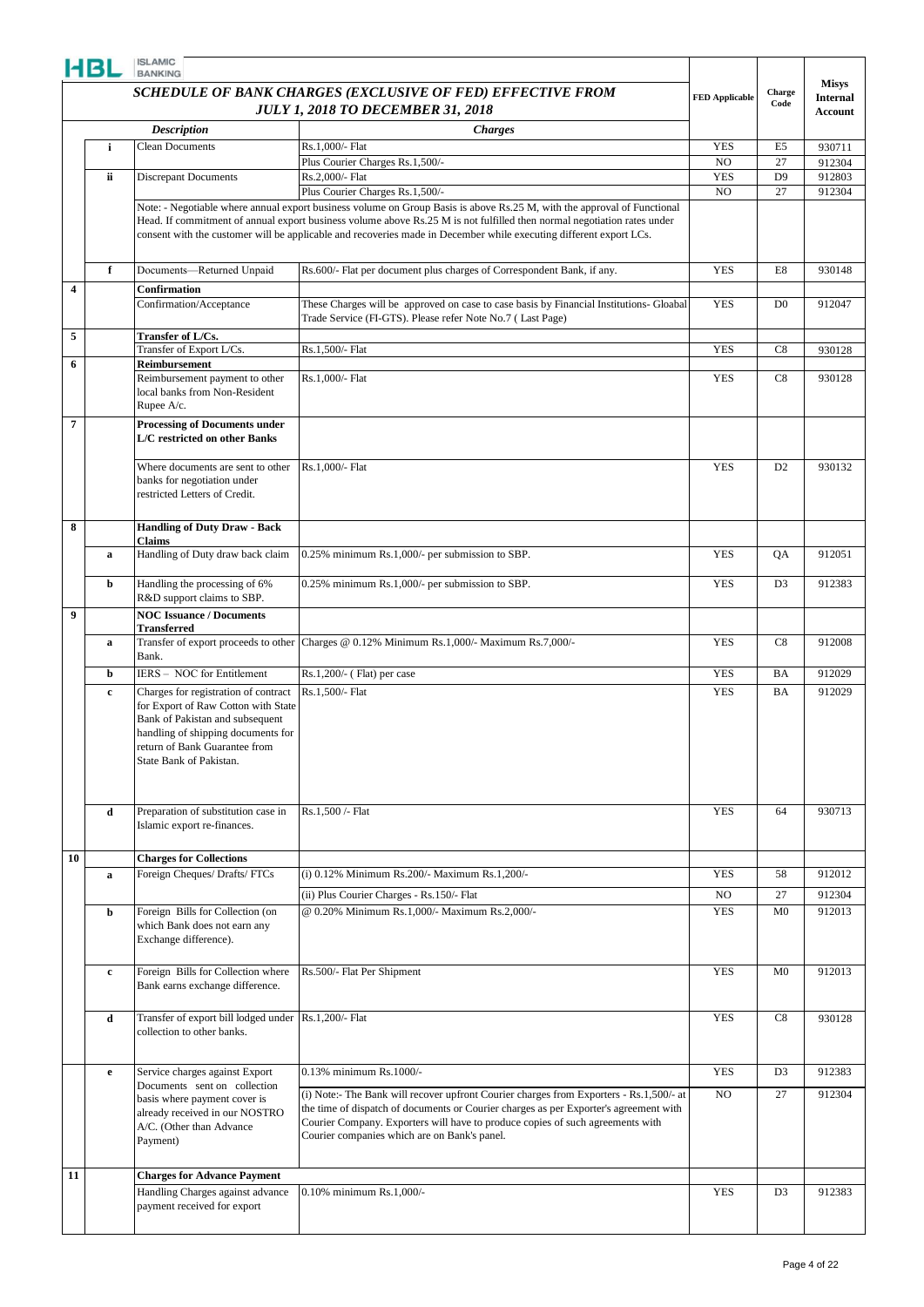|                   | HBL          | <b>ISLAMIC</b><br><b>BANKING</b>                                                             |                                                                                                                                      |                       |                   |                            |
|-------------------|--------------|----------------------------------------------------------------------------------------------|--------------------------------------------------------------------------------------------------------------------------------------|-----------------------|-------------------|----------------------------|
|                   |              |                                                                                              | SCHEDULE OF BANK CHARGES (EXCLUSIVE OF FED) EFFECTIVE FROM                                                                           |                       | Charge            | <b>Misys</b>               |
|                   |              |                                                                                              | <b>JULY 1, 2018 TO DECEMBER 31, 2018</b>                                                                                             | <b>FED Applicable</b> | Code              | <b>Internal</b><br>Account |
|                   |              | <b>Description</b>                                                                           | <b>Charges</b>                                                                                                                       |                       |                   |                            |
|                   | Part C       | <b>Charges for FOREIGN CURRENCY REMITTANCES</b>                                              |                                                                                                                                      |                       |                   |                            |
| A<br>$\mathbf{1}$ | a-i          | <b>OUTWARD:</b><br>Issuance of FDD from FC A/C &                                             | @ 0.25% Minimum Rs 1000/-                                                                                                            | <b>YES</b>            | 43 (A/C)          | 930043                     |
|                   |              | against PKR as per Foreign                                                                   |                                                                                                                                      |                       | OR.               | $(A/C)$ OR                 |
|                   |              | <b>Exchage Regulations</b>                                                                   |                                                                                                                                      |                       | 40<br><b>CASH</b> | 930742<br>(CASH)           |
|                   |              |                                                                                              |                                                                                                                                      | N <sub>O</sub>        | 03                | 912352                     |
|                   |              |                                                                                              | Plus Swift charges Rs.500/-<br>Note:- These charges will not be recovered where FC proceeds of Home Remittance are                   |                       |                   |                            |
|                   |              |                                                                                              | sent as settlement to the beneficiary's bank.                                                                                        |                       |                   |                            |
|                   |              |                                                                                              | Free issuance of FDD for HBL at Work (Islamic) Account                                                                               |                       |                   |                            |
|                   | a-ii         | Issuance of FFT from FC A/C &<br>against PKR as per Foreign                                  | @ 0.25% Minimum Rs 750/-                                                                                                             | <b>YES</b>            | 44 (A/C)<br>OR 41 | 930706<br>$(A/C)$ OR       |
|                   |              | <b>Exchage Regulations</b>                                                                   |                                                                                                                                      |                       | (CASH)            | 930743                     |
|                   |              |                                                                                              |                                                                                                                                      |                       |                   | (Cash)                     |
|                   |              |                                                                                              | Plus Swift charges Rs.500/-                                                                                                          | N <sub>O</sub>        | 3                 | 912352                     |
|                   |              |                                                                                              | Note:- These charges will not be recovered where FC proceeds of Home Remittance are<br>sent as settlement to the beneficiary's bank. |                       |                   |                            |
|                   |              |                                                                                              | Such Charges are to be waived for HBL at Work (Islamic) Account but SWIFT<br>Charges will apply & should be deducted.                |                       |                   |                            |
|                   |              |                                                                                              |                                                                                                                                      |                       |                   |                            |
|                   | b            | Special remittance in respect of<br>Shipping Freight, Dividend,                              | Service charges Rs.1,000/- per case in addition to normal remittance charges under 1(a)<br>above.                                    | <b>YES</b>            | 44                | 930706                     |
|                   |              | Advertisement etc.                                                                           |                                                                                                                                      |                       |                   |                            |
|                   | $\mathbf{c}$ | <b>Charges for Local Foreign Funds Transfers (LFFT)</b><br>LFFT within the same Branch or to | Free                                                                                                                                 |                       |                   |                            |
|                   |              | any Branch within the same city,                                                             |                                                                                                                                      |                       |                   |                            |
|                   |              | irrespective of amount                                                                       |                                                                                                                                      |                       |                   |                            |
|                   |              | <b>Intercity LFFT</b>                                                                        | 0.10%<br>Depending on the currency in which                                                                                          | <b>YES</b>            | 60                | 930707                     |
|                   |              |                                                                                              | Minimum - $\text{USS} = 5$ /-<br>transfer is being made                                                                              |                       |                   |                            |
|                   |              |                                                                                              | GBP = $3/-$<br>Euro = $4/-$                                                                                                          |                       |                   |                            |
|                   |              |                                                                                              | $CNY = 20/$ -                                                                                                                        |                       |                   |                            |
|                   |              |                                                                                              | Decimal charges will be rounded down                                                                                                 |                       |                   |                            |
|                   |              |                                                                                              | Note: Free intercity LFFT for HBL at Work (Islamic) Account                                                                          |                       |                   |                            |
|                   | d<br>e       | <b>Charges FFT/FDD</b><br>Cancellation Charges / Stop                                        | Rs.500/- Plus drawee bank charges if any                                                                                             | <b>YES</b>            | 45(A/C)           | 912809                     |
|                   |              | Payment per instrument.                                                                      |                                                                                                                                      |                       | or $49$           | $(A/C)$ or                 |
|                   |              |                                                                                              |                                                                                                                                      |                       | (Cash)            | 930744<br>(Cash)           |
|                   |              |                                                                                              | Plus Swift charges Rs.500/-                                                                                                          | N <sub>O</sub>        | 3                 | 912352                     |
|                   | f            | Issuance of duplicate FDD                                                                    | Normal Issuance Charges under 1(a) above.                                                                                            | <b>YES</b>            | 43 (A/C)          | 930043                     |
|                   |              |                                                                                              |                                                                                                                                      |                       | OR<br>40          | $(A/C)$ or<br>930742       |
|                   |              |                                                                                              |                                                                                                                                      |                       | CASH              | (Cash)                     |
|                   |              |                                                                                              | Plus Swift Charges - Rs.500/- for additional message.                                                                                | N <sub>O</sub>        | 3                 | 912352                     |
| B<br>1            | $\bf{a}$     | <b>Charges for INWARD:</b><br>Home Remittance                                                | NIL                                                                                                                                  |                       |                   |                            |
|                   | b            | Others (Advance Payment)                                                                     | NIL                                                                                                                                  |                       |                   |                            |
|                   | c            | Coinstar Money Transfer<br>(Previously Travelex)                                             | NIL                                                                                                                                  |                       |                   |                            |
|                   | d            | Service charges on payment of all                                                            | @ Rs.0.15% Minimum Rs.500/- Maximum Rs.4,000/-                                                                                       | <b>YES</b>            | A <sub>0</sub>    | 930100                     |
|                   |              | <b>Inward Foreign Remittances (other</b>                                                     |                                                                                                                                      |                       |                   |                            |
|                   |              | than Home Remittances) to<br>beneficiaries maintaining accounts                              | Plus Courier Charges Rs. 150/-                                                                                                       | NO                    |                   | 912304                     |
|                   |              | with other Banks.                                                                            |                                                                                                                                      |                       | 27                |                            |
|                   |              | Handling charges on deposits of                                                              | Minimum Rs.300/- if the deposit remains with the Bank for 14 days,                                                                   | <b>YES</b>            | 47                | 912064                     |
|                   | e            | Foreign Currency Notes for the                                                               | otherwise @ 0.25% (in FCY or Pak Rupees).                                                                                            |                       |                   |                            |
|                   |              | credit of FC Account in respective<br>currencies.                                            | Note: These Charges will be applicable only on the amount remitted / withdrawn within                                                |                       |                   |                            |
|                   |              |                                                                                              | 14 days from the FCN amount deposited in the FC Accounts.                                                                            |                       |                   |                            |
|                   |              |                                                                                              |                                                                                                                                      |                       |                   |                            |
| 1                 | Part D       | Correspondents' charges, if any,                                                             | OTHER CHARGES ON FOREIGN EXCHANGE TRANSACTIONS<br>At actual                                                                          | N <sub>O</sub>        |                   | N.A.                       |
|                   |              | will be recovered.                                                                           |                                                                                                                                      |                       |                   |                            |
| $\overline{2}$    |              | Foreign bills sent for collection                                                            | Rs.500/- Flat Plus Correspondent Bank's Charges, if any                                                                              | <b>YES</b>            | E8                | 930148                     |
| 3                 |              | returned unpaid.<br>Inward collections received (relating                                    | Plus Swift charges Rs.500/- if applicable.<br>US\$ 5/- for collection upto US\$ 1,000/-                                              | NO<br><b>YES</b>      | 3                 | 912352<br>912012           |
|                   |              | to F.C A/c) from abroad or local                                                             | US\$ 15/- for collection above US\$ 1,000/-                                                                                          |                       | 58                |                            |
|                   |              | $\mathbf{u} = \mathbf{v} \mathbf{u}$ .<br>$\alpha$                                           |                                                                                                                                      |                       |                   |                            |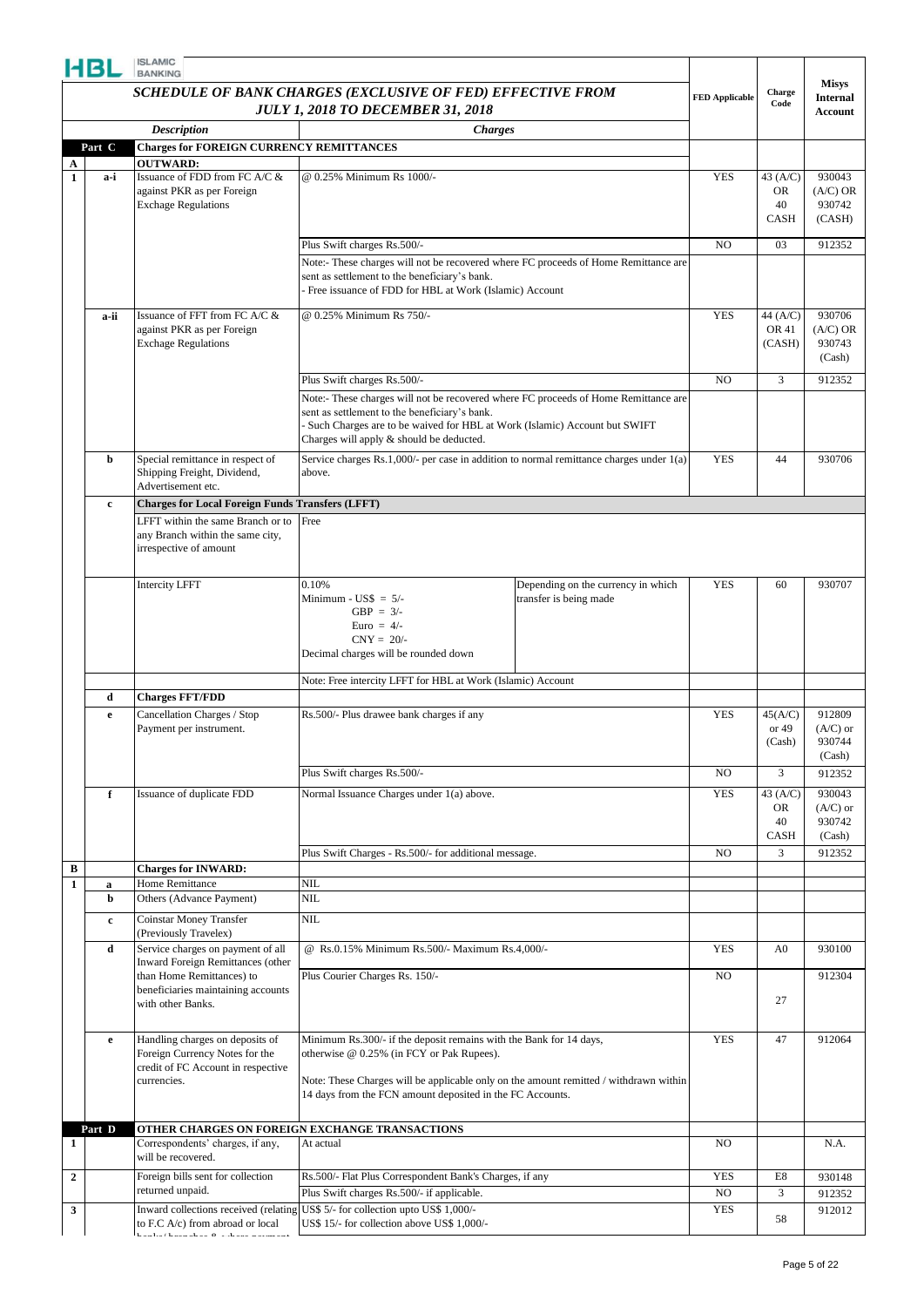|                         | HBL          | <b>ISLAMIC</b><br><b>BANKING</b>                                                  |                                                     |                                                                                                                                                           |                       |                       |        |                            |
|-------------------------|--------------|-----------------------------------------------------------------------------------|-----------------------------------------------------|-----------------------------------------------------------------------------------------------------------------------------------------------------------|-----------------------|-----------------------|--------|----------------------------|
|                         |              |                                                                                   |                                                     | SCHEDULE OF BANK CHARGES (EXCLUSIVE OF FED) EFFECTIVE FROM                                                                                                |                       |                       | Charge | <b>Misys</b>               |
|                         |              |                                                                                   | <b>JULY 1, 2018 TO DECEMBER 31, 2018</b>            |                                                                                                                                                           |                       | <b>FED Applicable</b> | Code   | <b>Internal</b><br>Account |
|                         |              | <b>Description</b>                                                                |                                                     | <b>Charges</b>                                                                                                                                            |                       |                       |        |                            |
|                         |              | banks/ brancnes & wnere payment                                                   | Plus Swift charges Rs.500/-                         |                                                                                                                                                           |                       | NO.                   |        | 912352                     |
|                         |              | is demanded in Foreign Currency.                                                  |                                                     |                                                                                                                                                           |                       |                       |        |                            |
|                         |              |                                                                                   |                                                     |                                                                                                                                                           |                       |                       | 3      |                            |
|                         |              |                                                                                   |                                                     |                                                                                                                                                           |                       |                       |        |                            |
| 4                       |              | Clean Inward Foreign collection                                                   | US\$20/- (To be recovered from collecting Bank)     |                                                                                                                                                           |                       | <b>YES</b>            |        | 911910                     |
|                         |              | cheque Return charges (to be<br>charged for sending back cheque to                |                                                     |                                                                                                                                                           |                       |                       |        |                            |
|                         |              | collecting Bank through DHL                                                       |                                                     |                                                                                                                                                           |                       |                       | DI     |                            |
|                         |              |                                                                                   |                                                     |                                                                                                                                                           |                       |                       |        |                            |
|                         |              |                                                                                   |                                                     |                                                                                                                                                           |                       |                       |        |                            |
| 5                       |              | Inward cheques received from local<br>branches, up-country branches or            | Charges @ 0.15% Minimum Rs.250/-                    |                                                                                                                                                           |                       | <b>YES</b>            | 48     | 930048                     |
|                         |              | local banks for payment in Pak.                                                   |                                                     |                                                                                                                                                           |                       |                       |        |                            |
|                         |              | Rupees. (Convert the relevant                                                     | Plus Swift charges Rs.500/-                         |                                                                                                                                                           |                       | N <sub>O</sub>        |        | 912352                     |
|                         |              | Foreign Currency at the buying rate)                                              |                                                     |                                                                                                                                                           |                       |                       | 3      |                            |
|                         |              |                                                                                   |                                                     |                                                                                                                                                           |                       |                       |        |                            |
| 6                       |              | <b>Issuance of Proceeds Realization</b>                                           | Rs.500/- Flat per certificate.                      |                                                                                                                                                           |                       | <b>YES</b>            |        | 930050                     |
|                         |              | Certificate, if transaction is older                                              |                                                     |                                                                                                                                                           |                       |                       | 50     |                            |
|                         |              | than one year.                                                                    |                                                     |                                                                                                                                                           |                       |                       |        |                            |
|                         |              |                                                                                   |                                                     |                                                                                                                                                           |                       |                       |        |                            |
| $\overline{7}$          |              | <b>Duplicate Proceeds Realization</b><br>Certificate.                             | Rs.1,000/- Flat per certificate.                    |                                                                                                                                                           |                       | <b>YES</b>            | 50     | 930050                     |
| 8                       |              | Standing Instruction Charges in                                                   |                                                     | US\$ 5/- per transaction plus actual remittance charges as applicable.                                                                                    |                       | <b>YES</b>            |        | 912081                     |
|                         |              | Foreign Currency A/c.                                                             |                                                     |                                                                                                                                                           |                       |                       | 65     |                            |
|                         |              |                                                                                   | <b>DOMESTIC BANKING</b>                             |                                                                                                                                                           |                       |                       |        |                            |
|                         | Part E       | <b>CHARGES FOR REMITTANCES</b>                                                    |                                                     |                                                                                                                                                           |                       |                       |        |                            |
| 1 <sup>1</sup>          |              | Issuance of Banker's Cheque                                                       |                                                     |                                                                                                                                                           |                       | <b>YES</b>            |        |                            |
|                         | $\mathbf a$  | Through A/c<br>Note:-                                                             |                                                     | Rs.250/- Flat                                                                                                                                             |                       |                       | 62     | 912017                     |
|                         |              |                                                                                   |                                                     | Charges for issuance of Banker's Cheque for payment of fee/dues in favour of Educational Institutions, HEC/Board etc.                                     |                       |                       |        |                            |
|                         |              | should not exceed 0.50% of fee/dues or Rs.25/- per instrument, whichever is less. |                                                     |                                                                                                                                                           |                       | <b>YES</b>            | 62     | 912017                     |
|                         |              | * Charges amount should not exceed Rs 25/- inclusive of FED.                      |                                                     |                                                                                                                                                           |                       |                       |        |                            |
|                         |              |                                                                                   |                                                     |                                                                                                                                                           |                       |                       |        |                            |
|                         | b            | For Cash Management customers, Charges as per specific agreement with them.       |                                                     |                                                                                                                                                           |                       |                       |        |                            |
|                         | $\mathbf c$  | Cancellation of Bankers Cheque                                                    | Rs.200/- Flat                                       |                                                                                                                                                           |                       | <b>YES</b>            | 52     | 930052<br>930745           |
|                         |              |                                                                                   | Note:- No cancellation charges on Banker's Cheque : |                                                                                                                                                           |                       |                       |        |                            |
|                         |              |                                                                                   |                                                     | (i) Issued in favour of Ministry of Food, Government of Pakistan, as an advance                                                                           |                       |                       |        |                            |
|                         |              |                                                                                   |                                                     | deposit against BARDANA (Jute Bags) only during wheat procurement season.                                                                                 |                       |                       |        |                            |
|                         |              |                                                                                   |                                                     | (ii) Issued in favour of Government Departments as Security Deposit and refunded to<br>the Purchaser on recommendation of the same Government Department. |                       |                       |        |                            |
|                         |              |                                                                                   |                                                     | (iii) Issued in favor of Educational institutions / HEC / Board etc.                                                                                      |                       |                       |        |                            |
|                         |              |                                                                                   |                                                     |                                                                                                                                                           |                       |                       |        |                            |
|                         | d            | Issuance of Replacement, in case of<br>lost Banker's Cheque                       | Same as Banker's Cheque issuance charges            |                                                                                                                                                           |                       | <b>YES</b>            | 62     | 912017                     |
|                         |              |                                                                                   | Terms & Conditions apply                            |                                                                                                                                                           |                       |                       |        |                            |
|                         | $\mathbf{e}$ | Courier Delivery of Banker's                                                      | Rs. 250/-                                           |                                                                                                                                                           |                       | <b>YES</b>            | 27     | 912304                     |
|                         |              | Cheque                                                                            |                                                     |                                                                                                                                                           |                       |                       |        |                            |
| $\mathbf{2}$            |              | <b>Charges for Call Deposit Receipt (CDR)</b><br>Issuance from Account            | Rs 200/-                                            |                                                                                                                                                           |                       | <b>YES</b>            | 11     | 914199                     |
|                         |              | Cancellation of CDR issued from                                                   | Rs. 200/-                                           |                                                                                                                                                           |                       | <b>YES</b>            |        |                            |
|                         |              | Account                                                                           |                                                     |                                                                                                                                                           |                       |                       | 11     | 914199                     |
|                         |              | Issuance of Duplicate CDR issued                                                  | $\overline{\text{Rs}}$ . 200/-                      |                                                                                                                                                           |                       | <b>YES</b>            |        |                            |
|                         |              | from account                                                                      |                                                     |                                                                                                                                                           |                       |                       | 11     | 914199                     |
| 3                       |              | Special Pre-printed Drafts for CMD                                                |                                                     | $@$ 0.04% - issuance charges or as per agreement by CMD with the customer.                                                                                |                       | <b>YES</b>            | 0B     | 912038                     |
|                         |              | Customers                                                                         |                                                     |                                                                                                                                                           |                       |                       |        |                            |
| $\overline{\mathbf{4}}$ |              | <b>INTER BRANCH ONLINE TRANSACTIONS / CROSS BRANCH OFF LINE TRANSFERS</b>         |                                                     |                                                                                                                                                           |                       |                       |        |                            |
|                         |              | Product                                                                           | <b>Transaction</b>                                  | <b>Charges</b>                                                                                                                                            | Payable By            |                       |        |                            |
|                         | $\mathbf a$  | Deposit (Cash)                                                                    | (i) Within City                                     | Free                                                                                                                                                      |                       | <b>YES</b>            | 14     | 910818                     |
|                         |              |                                                                                   | ii) Inter city                                      | Flat $Rs.370/=$                                                                                                                                           | Depositor             |                       |        |                            |
|                         | b            | Withdrawals (Cash)                                                                | ii) Within City Upto                                | Free                                                                                                                                                      |                       |                       |        |                            |
|                         |              |                                                                                   | Rs.500,000/- per day other                          |                                                                                                                                                           |                       |                       |        |                            |
|                         |              |                                                                                   | (ii) Within City Over                               | 0.125% of the transaction amount with                                                                                                                     |                       |                       |        |                            |
|                         |              |                                                                                   | $Rs.500,000/=$ per day                              | Minimum Rs.600/-                                                                                                                                          | <b>Account Holder</b> | <b>YES</b>            | 14     | 910818                     |
|                         |              |                                                                                   | (iii) Inter-city upto<br>Rs.500,000/- per day       | Flat Rs 370/-                                                                                                                                             |                       |                       |        |                            |
|                         |              |                                                                                   | (iv) Inter-City Over                                | 0.125% of the transaction amount with                                                                                                                     |                       |                       |        |                            |
|                         |              |                                                                                   | $Rs.500,000/=$                                      | Minimum Rs.600/-                                                                                                                                          |                       |                       |        |                            |
|                         |              |                                                                                   |                                                     |                                                                                                                                                           |                       |                       |        |                            |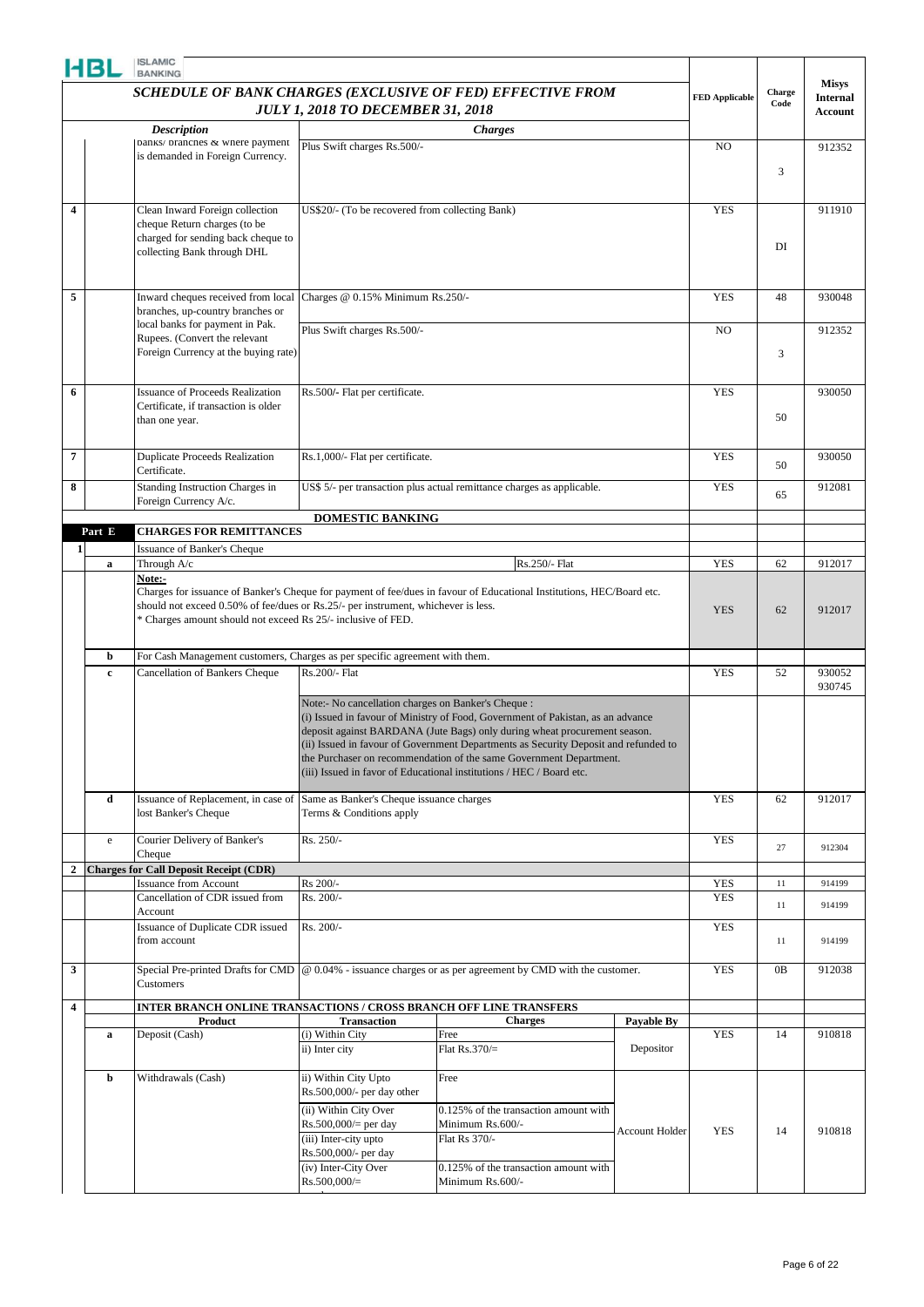|   | HBL                  | <b>ISLAMIC</b><br><b>BANKING</b>                                                                                                                                                                                                                                                                                                      |                                                                                               |                                                                                             |                                                                                 |                                                                        |                          |                |                                 |
|---|----------------------|---------------------------------------------------------------------------------------------------------------------------------------------------------------------------------------------------------------------------------------------------------------------------------------------------------------------------------------|-----------------------------------------------------------------------------------------------|---------------------------------------------------------------------------------------------|---------------------------------------------------------------------------------|------------------------------------------------------------------------|--------------------------|----------------|---------------------------------|
|   |                      | SCHEDULE OF BANK CHARGES (EXCLUSIVE OF FED) EFFECTIVE FROM<br><b>JULY 1, 2018 TO DECEMBER 31, 2018</b><br><b>Description</b><br><b>Charges</b>                                                                                                                                                                                        |                                                                                               |                                                                                             |                                                                                 |                                                                        |                          | Charge<br>Code | <b>Misys</b><br><b>Internal</b> |
|   |                      | Cheque Deposits<br>(i) Within city and within the Free<br>(HBL Cheque - For credit to HBL<br>Catchment area of One<br>Account of current & saving both<br><b>Clearing House</b>                                                                                                                                                       |                                                                                               |                                                                                             |                                                                                 |                                                                        |                          |                | Account                         |
|   | $\mathbf{c}$         |                                                                                                                                                                                                                                                                                                                                       |                                                                                               |                                                                                             |                                                                                 |                                                                        |                          |                |                                 |
|   |                      | across the board)                                                                                                                                                                                                                                                                                                                     |                                                                                               |                                                                                             |                                                                                 | <b>Account Holder</b>                                                  | <b>YES</b>               | 14             | 910818                          |
|   |                      |                                                                                                                                                                                                                                                                                                                                       | (ii) Inter city                                                                               | Free                                                                                        |                                                                                 |                                                                        |                          |                |                                 |
|   | d                    | Non-HBL Cheque deposited in local                                                                                                                                                                                                                                                                                                     |                                                                                               | Flat Rs. $400/$ =                                                                           |                                                                                 |                                                                        |                          |                |                                 |
|   |                      | clearing and funds credited to HBL<br>Inter-city Branch Account                                                                                                                                                                                                                                                                       |                                                                                               |                                                                                             |                                                                                 | Beneficiary                                                            | <b>YES</b>               | 14             | 910818                          |
|   | e                    | Local Funds Transfers (LFTs)<br>Online Funds Transfer / Cross<br><b>Branch Transfers</b>                                                                                                                                                                                                                                              | (i) Within city and within the<br>Catchment area of One<br><b>Clearing House</b>              | Free                                                                                        |                                                                                 | <b>Account Holder</b>                                                  | <b>YES</b>               | 60             | 930707                          |
|   |                      |                                                                                                                                                                                                                                                                                                                                       | (ii) Inter city                                                                               | Flat Rs.200/-                                                                               |                                                                                 |                                                                        |                          |                |                                 |
|   |                      | Note: HBL Cheque to be obtained from Account Holders for all LFTs (e) above.                                                                                                                                                                                                                                                          |                                                                                               |                                                                                             |                                                                                 |                                                                        |                          |                |                                 |
|   |                      | Note:-1 (a) Where link is down, remittance may be sent by other means without extra charges.<br>(b) All on-line transactions should be treated as within city between following cities:<br>(i) Islamabad & Rawalpindi<br>(ii) Chenab Nagar (Rabwah) and Chinniot<br>(iii) Khushab & Jauharabad                                        |                                                                                               |                                                                                             |                                                                                 |                                                                        |                          |                |                                 |
|   |                      | Note:-(2) (a) As per HOK instructions all HBL Cheques deposited at Branch Counters which are drawn on Misys Branches<br>must be collected through Online facility instead of NIFT.<br>(b) Collection of Non HBL Cheque Rs.300/- Flat (Plus FED) where NIFT facility is available otherwise Normal OBC<br>Charges are to be recovered. |                                                                                               |                                                                                             |                                                                                 |                                                                        | <b>YES</b>               | 57             | 912001                          |
|   |                      | Note:-(3) Cash Management as per agreement signed with the customer.                                                                                                                                                                                                                                                                  |                                                                                               |                                                                                             |                                                                                 |                                                                        | <b>YES</b>               | 16             | 912319                          |
|   |                      |                                                                                                                                                                                                                                                                                                                                       | Note:-(4) Cash Management as per Schedule of Charges where no written agreement is available. |                                                                                             |                                                                                 |                                                                        |                          |                |                                 |
|   |                      | Note:-(5) No service charges shall be recovered from students depositing fee directly in the Fee Collection Account of the<br>educational institution through Cash Deposit / LFT / IBTS / Cross Branch Transaction etc.                                                                                                               |                                                                                               |                                                                                             |                                                                                 |                                                                        |                          |                |                                 |
|   |                      |                                                                                                                                                                                                                                                                                                                                       | Note:-(6)  Charges mentioned at 4 a,b, c, d & e are also applicable for all Branches          |                                                                                             |                                                                                 |                                                                        |                          |                |                                 |
|   |                      | Note:-(7) Charges mentioned in Point 4 (a,b & d) above are not applicable on HBL Al-Mukhtar Freedom and HBL at Work<br>(Islamic) Account Holders.                                                                                                                                                                                     |                                                                                               |                                                                                             |                                                                                 |                                                                        |                          |                |                                 |
|   |                      | Note:-(8) All charges pertaining to intercity funds transfers under this section will be exempted in case of sales of third party<br>mutual fund transactions.                                                                                                                                                                        |                                                                                               |                                                                                             |                                                                                 |                                                                        |                          |                |                                 |
| 5 |                      | <b>HBL RUPEE TRAVELLERS' CHEQUES:</b>                                                                                                                                                                                                                                                                                                 |                                                                                               |                                                                                             |                                                                                 |                                                                        |                          |                |                                 |
|   | $\mathbf{a}$         | Issuance of HBL Travelers Cheques Rs. 10/- per leaf                                                                                                                                                                                                                                                                                   |                                                                                               |                                                                                             |                                                                                 |                                                                        | <b>YES</b>               | 46             | 930046                          |
|   | b<br>$\mathbf c$     | Refund in lieu of lost Travelers<br>Cheques<br>Issuance of TCs in lieu of lost TCs                                                                                                                                                                                                                                                    | $Rs.100/-$ per leaf<br>Rs. 100/- per leaf                                                     |                                                                                             |                                                                                 |                                                                        | <b>YES</b><br><b>YES</b> | F3<br>F3       | 930153<br>930153                |
|   |                      |                                                                                                                                                                                                                                                                                                                                       |                                                                                               |                                                                                             |                                                                                 |                                                                        |                          |                |                                 |
| 6 |                      | 3rd Party Funds Transfer using SBP's, RTGS System MT 103 Facility<br>Threshold amount of 3td Party Funds Transfer through RTGS via MT-103 is Rs.1 Million                                                                                                                                                                             |                                                                                               |                                                                                             |                                                                                 |                                                                        |                          |                |                                 |
|   | <b>Funds Outflow</b> |                                                                                                                                                                                                                                                                                                                                       | <b>Transaction Time Window</b>                                                                | <b>Charges Payable to</b><br><b>SBP</b> Per<br><b>Transaction</b> (PKR)<br>G.L.Code-9903187 | <b>HBL Share of Charges</b><br><b>Per Transaction (PKR)</b><br>G.L.Code-9914049 | <b>Total Charges to</b><br>be recovered from<br><b>Customers (PKR)</b> |                          |                |                                 |
|   |                      |                                                                                                                                                                                                                                                                                                                                       | 9:00 AM to 1:30 PM                                                                            | $Rs. 200/=$                                                                                 | Rs. 20/-                                                                        | $Rs. 220 =$                                                            |                          |                | 914049                          |
|   | Monday to Friday     |                                                                                                                                                                                                                                                                                                                                       | 1:30 PM to 3:00 PM                                                                            | $Rs.300/=$                                                                                  | Rs. 30/-                                                                        | $Rs.330/=$                                                             | <b>YES</b>               | AC             |                                 |
|   |                      |                                                                                                                                                                                                                                                                                                                                       | 3:00 PM to 4:00 PM<br>NIL                                                                     | Rs. 500/-                                                                                   | Rs. 50/-                                                                        | Rs. 550/-                                                              |                          |                |                                 |
|   | <b>Funds In-flow</b> |                                                                                                                                                                                                                                                                                                                                       |                                                                                               |                                                                                             |                                                                                 |                                                                        |                          |                |                                 |
|   |                      | * FED/ST is applicable on HBL's share of charges only.                                                                                                                                                                                                                                                                                |                                                                                               |                                                                                             |                                                                                 |                                                                        |                          |                |                                 |
| 7 |                      | 3rd Party Funds Transfer using SBP's, RTGS System - MT 102 Facility                                                                                                                                                                                                                                                                   |                                                                                               |                                                                                             |                                                                                 |                                                                        |                          |                |                                 |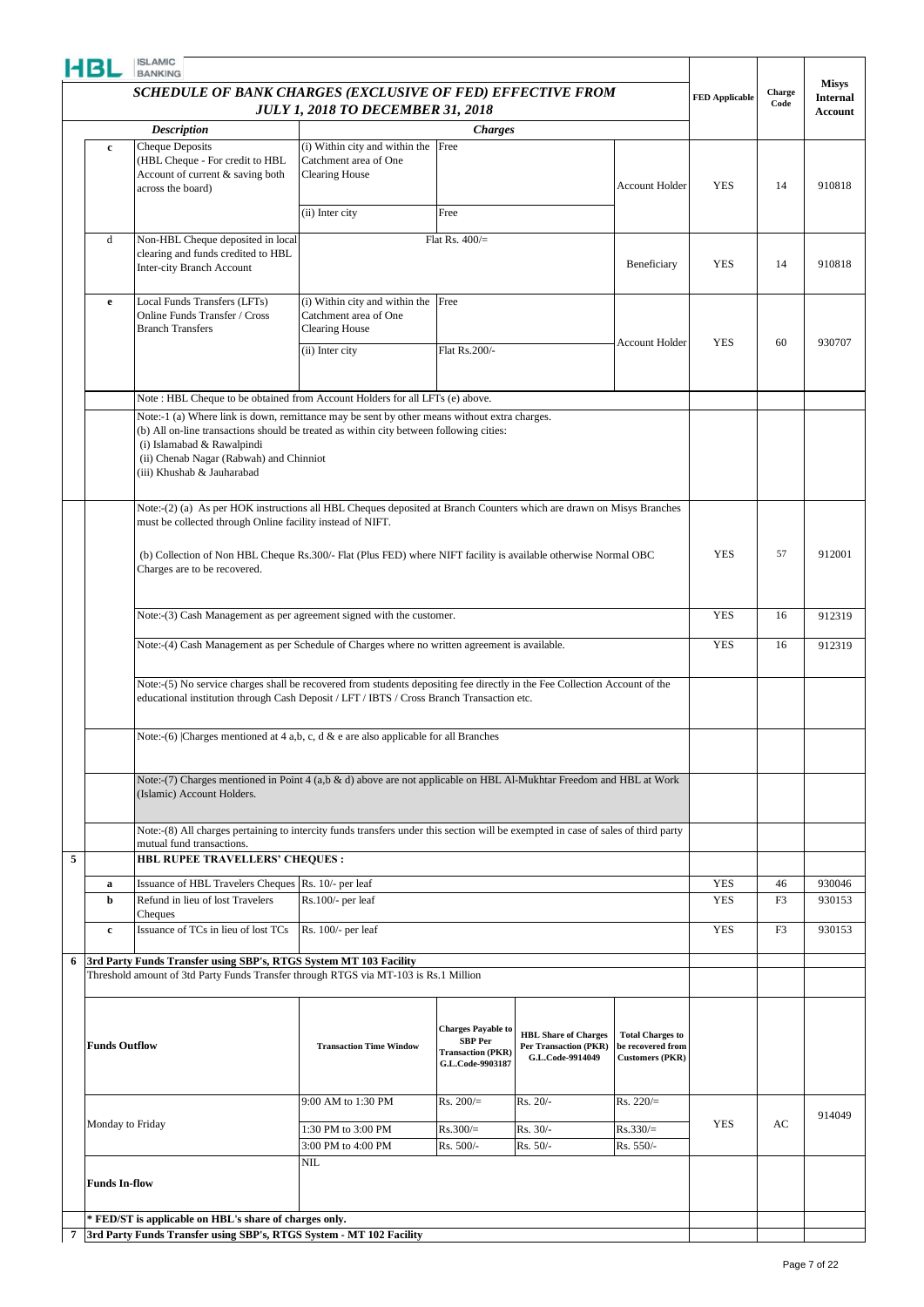|                      | SCHEDULE OF BANK CHARGES (EXCLUSIVE OF FED) EFFECTIVE FROM                                                |                                                                                                                                                                                                                                                                                                                                               | <b>FED Applicable</b>                                                             | Charge<br>Code                                                                            | <b>Misys</b><br><b>Internal</b>                                    |                              |                |                  |
|----------------------|-----------------------------------------------------------------------------------------------------------|-----------------------------------------------------------------------------------------------------------------------------------------------------------------------------------------------------------------------------------------------------------------------------------------------------------------------------------------------|-----------------------------------------------------------------------------------|-------------------------------------------------------------------------------------------|--------------------------------------------------------------------|------------------------------|----------------|------------------|
|                      |                                                                                                           | <b>JULY 1, 2018 TO DECEMBER 31, 2018</b>                                                                                                                                                                                                                                                                                                      |                                                                                   |                                                                                           |                                                                    |                              |                | Account          |
|                      | <b>Description</b><br>Threshold amount of 3rd Party Funds Transfer through RTGS via MT-102 is Rs. 100,000 |                                                                                                                                                                                                                                                                                                                                               | <b>Charges</b>                                                                    |                                                                                           |                                                                    |                              |                |                  |
|                      |                                                                                                           |                                                                                                                                                                                                                                                                                                                                               |                                                                                   |                                                                                           |                                                                    |                              |                |                  |
| <b>Funds Outflow</b> |                                                                                                           | <b>Transaction Time Window</b>                                                                                                                                                                                                                                                                                                                | <b>Charges Payable to SBP</b><br><b>Per Transaction (PKR)</b><br>G.L.Code-9903187 | <b>HBL</b> Share of<br><b>Charges Per</b><br><b>Transaction (PKR)</b><br>G.L.Code-9914049 | <b>Total Charges to</b><br>be recovered<br>from Customers<br>(PKR) |                              |                |                  |
|                      | <b>Monday to Friday</b>                                                                                   | First Batch 12:00 PM                                                                                                                                                                                                                                                                                                                          | Rs. 25/-                                                                          | Rs. 25/-                                                                                  | Rs. 50/-                                                           |                              |                |                  |
| <b>Funds In-flow</b> |                                                                                                           | 2nd Batch 3:30 PM<br>NIL                                                                                                                                                                                                                                                                                                                      | Rs. 25/-                                                                          | Rs. 25/-                                                                                  | Rs. 50/-                                                           | <b>YES</b>                   | AC             | 914049           |
|                      | * FED/ST is applicable on HBL's share of charges only.                                                    |                                                                                                                                                                                                                                                                                                                                               |                                                                                   |                                                                                           |                                                                    |                              |                |                  |
| Part F               | <b>BILLS</b>                                                                                              |                                                                                                                                                                                                                                                                                                                                               |                                                                                   |                                                                                           |                                                                    |                              |                |                  |
|                      | Collection: -                                                                                             |                                                                                                                                                                                                                                                                                                                                               |                                                                                   |                                                                                           |                                                                    |                              |                |                  |
| a                    | <b>Bills</b>                                                                                              | @ 0.40% Minimum Rs.1000/-<br>(ii) Plus Courier Charges Rs.150/- (in case of within city) or Rs.250/- (in case of                                                                                                                                                                                                                              |                                                                                   |                                                                                           |                                                                    | <b>YES</b><br>N <sub>O</sub> | QG<br>27       | 912057<br>912304 |
|                      |                                                                                                           | intercity)                                                                                                                                                                                                                                                                                                                                    |                                                                                   |                                                                                           |                                                                    |                              |                |                  |
| b                    | Clean (including cheques/dividend                                                                         | @ 0.25% Minimum Rs.300/- Maximum Rs.10,000/-                                                                                                                                                                                                                                                                                                  |                                                                                   |                                                                                           |                                                                    | <b>YES</b>                   | 57             | 912001           |
|                      | warrants/drafts etc)                                                                                      | (ii) Plus Courier Charges Rs.150/- (in case of within city) or Rs.250/- (in case of                                                                                                                                                                                                                                                           |                                                                                   |                                                                                           |                                                                    | N <sub>O</sub>               | 27             | 912304           |
|                      |                                                                                                           | intercity) No Charges on LBC i.e proceeds of other banks cheques collected in cash OR<br>routed through account maintained with local NBP brach and vice versa.                                                                                                                                                                               |                                                                                   |                                                                                           |                                                                    |                              |                |                  |
| $\mathbf c$          | Cheques received for collection                                                                           | @ 0.25% Minimum Rs.500/- Maximum Rs.10.000/-                                                                                                                                                                                                                                                                                                  |                                                                                   |                                                                                           |                                                                    | <b>YES</b>                   | 57             | 912001           |
|                      | directly from other Banks                                                                                 | (ii) Plus Courier Charges Rs.150/- (in case of within city) or Rs.250/- (in case of                                                                                                                                                                                                                                                           |                                                                                   |                                                                                           |                                                                    | N <sub>O</sub>               | 27             | 912304           |
|                      |                                                                                                           | intercity)                                                                                                                                                                                                                                                                                                                                    |                                                                                   |                                                                                           |                                                                    |                              |                |                  |
| d                    | Charges for US\$ drafts / cheques<br>presented in clearing.                                               | Rs.350/- per instrument. Flat                                                                                                                                                                                                                                                                                                                 |                                                                                   |                                                                                           |                                                                    | <b>YES</b>                   | DJ             | 911909           |
| e                    | Intercity clearing through NIFT                                                                           | Rs.350/- per instrument. Flat<br>No charges for transactions between following twin cities:-<br>(i) Rawalpindi & Islamabad.<br>(ii) Chenab Nagar (Rabwah) and Chinniot.<br>(iii) Khushab & Jauharabad.<br>No charges within Catchment Area of NIFT in All Regions, if clearing is handled as<br>local clearing and not as intercity clearing. |                                                                                   |                                                                                           |                                                                    | <b>YES</b>                   | 57             | 912001           |
| f                    | Urgent collection of local cheques Rs.500/- per collection.<br>for Rs.500,000 and above                   |                                                                                                                                                                                                                                                                                                                                               |                                                                                   |                                                                                           |                                                                    | <b>YES</b>                   | DH             | 912083           |
| g                    | <b>Returning Charges for Intercity</b>                                                                    | Rs. 500/- Flat                                                                                                                                                                                                                                                                                                                                |                                                                                   |                                                                                           |                                                                    | Isb-N                        | E8             | 930148           |
|                      | <b>Clearing / Collection</b><br>(Documentary / Clean)                                                     | (ii) Plus Courier Charges Rs.150/- (in case of within city) or Rs.250/- (in case of                                                                                                                                                                                                                                                           |                                                                                   |                                                                                           |                                                                    | Sindh-Y<br>N <sub>O</sub>    | 27             | 912304           |
|                      |                                                                                                           | intercity) Only for OBC                                                                                                                                                                                                                                                                                                                       |                                                                                   |                                                                                           |                                                                    |                              |                |                  |
|                      | <b>Inland Letter of Credit</b>                                                                            |                                                                                                                                                                                                                                                                                                                                               |                                                                                   |                                                                                           |                                                                    |                              |                |                  |
| $\bf{a}$             | <b>Opening Charges</b>                                                                                    | Upto Rs.25 M                                                                                                                                                                                                                                                                                                                                  | 0.40% per quarter                                                                 |                                                                                           | Minimum<br>Rs.2,000/- per<br>LC                                    |                              |                |                  |
|                      |                                                                                                           | Exceeding Rs. 25 M to Rs.50 $(0.35\%$ per quarter<br>М                                                                                                                                                                                                                                                                                        |                                                                                   |                                                                                           |                                                                    | <b>YES</b>                   | C6             | 912005           |
|                      |                                                                                                           | Exceeding Rs. 50 M to<br>Rs.100 M                                                                                                                                                                                                                                                                                                             | 0.30% per quarter                                                                 |                                                                                           |                                                                    |                              |                |                  |
|                      |                                                                                                           | Above Rs.100 M                                                                                                                                                                                                                                                                                                                                | Negotiable Per Quarter                                                            |                                                                                           |                                                                    |                              |                |                  |
|                      |                                                                                                           | Plus Swift Charges Rs.500/- Flat<br>Courier Charges Rs.150/- (in case of within city) or Rs.250/-<br>(in case of intercity)                                                                                                                                                                                                                   |                                                                                   |                                                                                           |                                                                    | NO.<br>NO.                   | 03<br>27       | 912352<br>912304 |
|                      |                                                                                                           | Note: Charges negotiable on case-to-case basis under approval of Functional Head                                                                                                                                                                                                                                                              |                                                                                   |                                                                                           |                                                                    |                              |                |                  |
| þ                    | Amendments charges without                                                                                | Rs.1,500/- Flat                                                                                                                                                                                                                                                                                                                               |                                                                                   |                                                                                           |                                                                    | <b>YES</b>                   |                | 930121           |
|                      | increase in amount.                                                                                       |                                                                                                                                                                                                                                                                                                                                               |                                                                                   |                                                                                           |                                                                    |                              | C1             |                  |
| c                    | Involving increase in amount and /<br>or extension in period of shipment.                                 | Rs.1,500/- per transaction or Commission as per (2a) above, in case of increase in<br>amount or extension in validity of LC.                                                                                                                                                                                                                  |                                                                                   |                                                                                           |                                                                    | <b>YES</b>                   | C1             | 930121           |
| d                    | Extension in maturity of Usance                                                                           | Service charges Rs.1,000/- Flat per bill                                                                                                                                                                                                                                                                                                      |                                                                                   |                                                                                           |                                                                    | YES                          | C <sub>1</sub> | 930121           |
|                      | Bills                                                                                                     |                                                                                                                                                                                                                                                                                                                                               |                                                                                   |                                                                                           |                                                                    |                              |                |                  |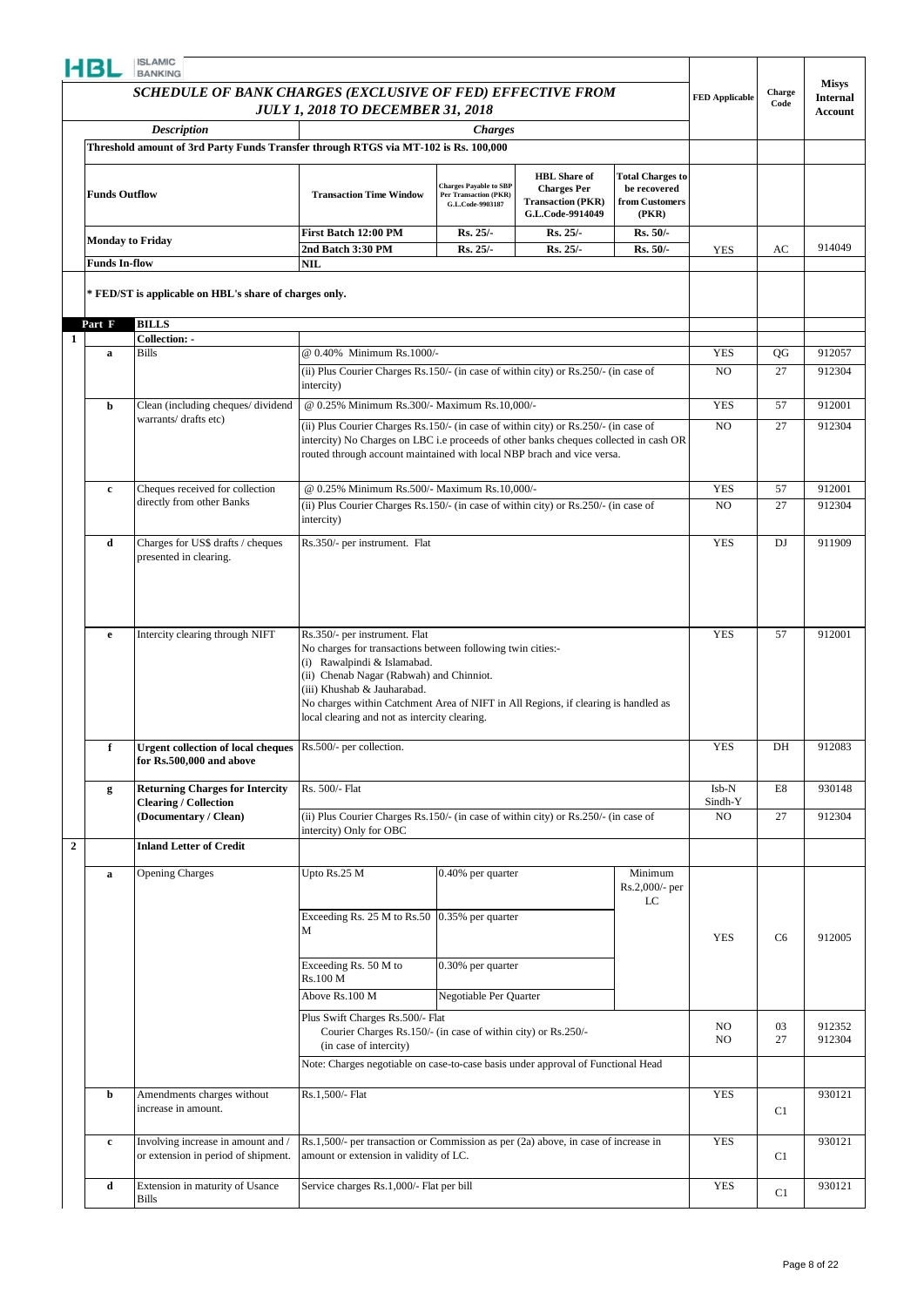|                  | HBL         | <b>ISLAMIC</b><br><b>BANKING</b>                                                                                                                                                        |                                                                                                                                                                                                                                                        |                              |                |                                 |
|------------------|-------------|-----------------------------------------------------------------------------------------------------------------------------------------------------------------------------------------|--------------------------------------------------------------------------------------------------------------------------------------------------------------------------------------------------------------------------------------------------------|------------------------------|----------------|---------------------------------|
|                  |             |                                                                                                                                                                                         | SCHEDULE OF BANK CHARGES (EXCLUSIVE OF FED) EFFECTIVE FROM                                                                                                                                                                                             | <b>FED Applicable</b>        | Charge         | <b>Misys</b><br><b>Internal</b> |
|                  |             | <b>JULY 1, 2018 TO DECEMBER 31, 2018</b><br><b>Description</b><br><b>Charges</b><br>Cancellation Charges.<br>Rs.1.500/- Flat<br>e<br>(Cancellation with mutual consent                  |                                                                                                                                                                                                                                                        | Code                         | <b>Account</b> |                                 |
|                  |             |                                                                                                                                                                                         |                                                                                                                                                                                                                                                        | <b>YES</b>                   | C <sub>2</sub> | 912808                          |
|                  |             | of Bank & Customer/Beneficiary)                                                                                                                                                         |                                                                                                                                                                                                                                                        |                              |                |                                 |
|                  | $\mathbf f$ | Advising / Amendment Charges.                                                                                                                                                           | Rs.1,500/- Flat                                                                                                                                                                                                                                        | <b>YES</b>                   | C1             | 930121                          |
|                  |             |                                                                                                                                                                                         | (ii) Plus Courier Charges Rs.150/- (in case of within city) or Rs.250/- (in case of<br>intercity)                                                                                                                                                      | N <sub>O</sub>               | 27             | 912304                          |
|                  | g           | To add Confirmation on LC<br>Charges                                                                                                                                                    | As per Financing Risk (to be approved by FID).                                                                                                                                                                                                         | <b>YES</b>                   | QX             | 912802                          |
|                  | h           | Handling charges on inland import<br>collection bills at opening end.                                                                                                                   | Rs.600/- Flat per collection.                                                                                                                                                                                                                          | <b>YES</b>                   | B <sub>5</sub> | 912804                          |
|                  | i           | Handling charges of discrepant<br>documents                                                                                                                                             | Rs.1500/- Flat                                                                                                                                                                                                                                         | <b>YES</b>                   | D <sub>9</sub> | 912803                          |
| 3                |             | <b>Bills drawn against Inland Letters of Credit.</b>                                                                                                                                    |                                                                                                                                                                                                                                                        |                              |                |                                 |
|                  | 3.1         | <b>SIGHT BILLS</b>                                                                                                                                                                      |                                                                                                                                                                                                                                                        |                              |                |                                 |
|                  | $\mathbf a$ | <b>At Negotiating End</b>                                                                                                                                                               |                                                                                                                                                                                                                                                        |                              |                |                                 |
|                  | i           | <b>Negotiation Charges</b>                                                                                                                                                              | @ 0.55% or Minimum Rs.600/-                                                                                                                                                                                                                            | <b>YES</b>                   | E <sub>6</sub> | 930146                          |
|                  |             |                                                                                                                                                                                         | Plus Profit under Murabaha based L.Cs as per Financing facility or normal Prevailing<br>profit rate from date of Negotiation till realization.                                                                                                         | N <sub>O</sub>               |                | 932505                          |
|                  | ii          | Collection charges (Inland L/Cs)                                                                                                                                                        | Rs.800/- Flat                                                                                                                                                                                                                                          | <b>YES</b>                   | C6             | 912005                          |
|                  | iii         | Collection charges for restricted L/C Rs.1,000/- Flat<br>(where negotiation is restricted to<br>some other Bank and presented to<br>us for forwarding).                                 |                                                                                                                                                                                                                                                        | <b>YES</b>                   | C <sub>6</sub> | 912005                          |
|                  | b           | At opening end (at the time of<br>retirement) rate of Charges or<br>Profit rate under Murabaha<br>based L.Cs                                                                            |                                                                                                                                                                                                                                                        |                              |                |                                 |
|                  | i           | If retired within 3 days from the<br>date of lodgment.                                                                                                                                  | Profit as per Financing facility from the date of negotiation.<br>In case of One Off Approval, Profit at normal Prevailing rate is to be applied from the<br>date of negotiation.                                                                      | NO.                          |                | 932506                          |
|                  | ii          | If retired after 3 days of lodgment.                                                                                                                                                    | Profit as per Financing facility plus profit @ 0.25%.<br>In case of One Off Approval, Profit at normal Prevailing rate plus $@$ 0.25% is to be<br>applied.                                                                                             | N <sub>O</sub><br><b>YES</b> | E6             | 932506<br>930146                |
|                  |             |                                                                                                                                                                                         | Note:- No Profit will be charged from the date of negotiation till the date of lodgment for documents received under Inland<br>L/Cs, where the payment as per re-imbursement arrangement is made to the Negotiating Bank only on receipt of documents. |                              |                |                                 |
|                  | $\mathbf c$ | If negotiation is restricted to some<br>other Bank.                                                                                                                                     | Forwarding branch should recover Handling Service Charges of Rs.500/- (Flat) per bill<br>plus actual charges of Negotiating Bank.                                                                                                                      | <b>YES</b>                   | B <sub>6</sub> | 912820                          |
|                  | Part G      | <b>FINANCES / ADVANCES</b>                                                                                                                                                              |                                                                                                                                                                                                                                                        |                              |                |                                 |
| A                |             | PROJECT FINANCE                                                                                                                                                                         |                                                                                                                                                                                                                                                        |                              |                |                                 |
| $\mathbf{1}$     |             | Project Evaluation Fee (Non<br>Refundable) After acceptance of<br>sanction by the company but before<br>disbursement of the total amount of<br>sanction (Funded and Non Funded<br>Both) | On case to case basis as per agreement with the party.                                                                                                                                                                                                 | <b>YES</b>                   | K8             | 930726                          |
| $\boldsymbol{2}$ |             | Services Fee and Charges in respect<br>of project financing in addition to<br>return on investment:-                                                                                    |                                                                                                                                                                                                                                                        |                              |                |                                 |
|                  | a           | Structuring and Advisory fee                                                                                                                                                            | On case to case basis as per agreement with the party.                                                                                                                                                                                                 | <b>YES</b>                   | E9             | 912054                          |
|                  | b           | Project Monitoring fee (on Funded<br>& Non Funded both)                                                                                                                                 | On case to case basis as per agreement with the party.                                                                                                                                                                                                 | <b>YES</b>                   | G4             | 930164                          |
|                  | $\mathbf c$ | Legal documentation fee                                                                                                                                                                 | On case to case basis as per agreement with the party.                                                                                                                                                                                                 | <b>YES</b>                   | G8             | 912315                          |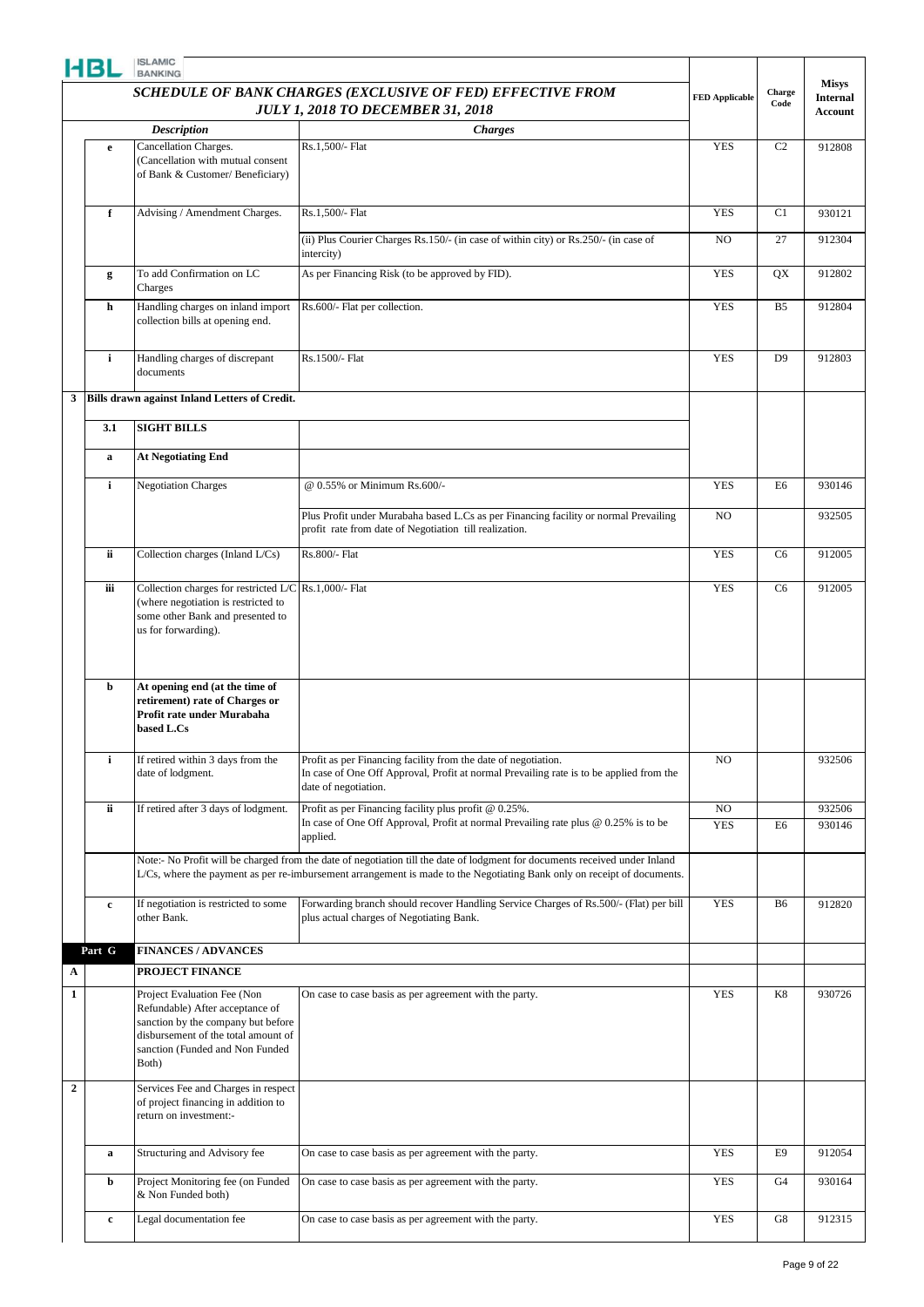|                         | HBL          | <b>BANKING</b><br>SCHEDULE OF BANK CHARGES (EXCLUSIVE OF FED) EFFECTIVE FROM                                                                                                         |                                                                                                                                                                                                                                         | <b>FED Applicable</b> | Charge<br>Code | <b>Misys</b><br><b>Internal</b><br>Account |                               |
|-------------------------|--------------|--------------------------------------------------------------------------------------------------------------------------------------------------------------------------------------|-----------------------------------------------------------------------------------------------------------------------------------------------------------------------------------------------------------------------------------------|-----------------------|----------------|--------------------------------------------|-------------------------------|
|                         |              | <b>Description</b>                                                                                                                                                                   | <b>JULY 1, 2018 TO DECEMBER 31, 2018</b><br><b>Charges</b>                                                                                                                                                                              |                       |                |                                            |                               |
|                         | d            | Trustee-ship fee (to be recovered in<br>case of sydication/consortium<br>financing).                                                                                                 | On case to case basis as per agreement with the party.                                                                                                                                                                                  |                       | <b>YES</b>     | G5                                         | 912363                        |
|                         | $\mathbf{e}$ | Consortium Agency Fee                                                                                                                                                                | On case to case basis as per agreement with the party.                                                                                                                                                                                  |                       | <b>YES</b>     | G7                                         | 930167                        |
|                         | f            | Advisory fee for Re-structuring &<br>Re-scheduling fee of Project                                                                                                                    | On case to case basis as per agreement with the party.                                                                                                                                                                                  |                       | <b>YES</b>     | G6                                         | 912320                        |
|                         | g            | Charges for Valuation of Fixed<br>Assets                                                                                                                                             | On case to case basis as per agreement with the party.                                                                                                                                                                                  |                       | <b>YES</b>     | QB                                         | 912328                        |
|                         |              |                                                                                                                                                                                      | Note for 1 and 2 above:- Charges to be approved by the Functional Head / Competent Authority.                                                                                                                                           |                       |                |                                            |                               |
| B                       |              | <b>WORKING CAPITAL</b><br><b>FINANCING FACILITIES/</b><br><b>IJARAH/DM FINANCING</b><br>(OTHER THAN CONSUMER)<br><b>AND COMMERCIAL</b><br><b>FINANCING</b>                           |                                                                                                                                                                                                                                         |                       |                |                                            |                               |
| 1                       |              | Legal and other documentation<br>charges in all cases of fund based<br>and non fund based facilities                                                                                 | legal documentation charges will be recovered from all customers @0.15%. minimum<br>Rs 1500/- maximum Rs 5000/-                                                                                                                         |                       | <b>YES</b>     | G8                                         | 912315                        |
|                         |              |                                                                                                                                                                                      | (a) Legal Opinion, Preparation of MODTD/Legal Mortgage,<br>Verification genuineness along with Search of Property Document.                                                                                                             | Actual                |                |                                            |                               |
|                         |              |                                                                                                                                                                                      | (b) Stamp duty on Control & Security Documents (as per Stamp Duty<br>Act applicable in each Province)                                                                                                                                   | Actual                |                |                                            |                               |
|                         |              |                                                                                                                                                                                      | (c) Registration Fee & Charge Search Report.                                                                                                                                                                                            | Actual                |                |                                            |                               |
|                         |              |                                                                                                                                                                                      | Note: Legal documentation fee has to be recovered in addition to the charges under (a),<br>(b) $\&$ (c) above.                                                                                                                          |                       |                |                                            |                               |
| $\overline{2}$          |              |                                                                                                                                                                                      |                                                                                                                                                                                                                                         |                       |                |                                            |                               |
|                         | a            | Feasibilty study charges before<br>sanctioning facility                                                                                                                              | @ 0.12% minimum of Rs.40,000/- of funded facilities including usance L/Cs                                                                                                                                                               |                       | <b>YES</b>     | L1                                         | 912321                        |
|                         | b            | Feasibilty study charges before<br>interim facility                                                                                                                                  | Rs.10,000/- Flat (per amendment) For SMEs Rs.3,000/- Flat                                                                                                                                                                               |                       | <b>YES</b>     | L1                                         | 912321                        |
|                         | $\mathbf c$  | Feasibility study charges before<br>enhancement of facility.                                                                                                                         | @ 0.10% of the enhanced funded amount including Usance L/Cs.                                                                                                                                                                            |                       | <b>YES</b>     | F <sub>9</sub>                             | 930702                        |
|                         | e            | Feasibility study charges before<br>renewal of facility                                                                                                                              | @ 0.1% to 1.0%                                                                                                                                                                                                                          |                       | <b>YES</b>     | G <sub>0</sub>                             | 914034                        |
|                         |              | and $3/4th - 9$ Months                                                                                                                                                               | Note : i) Renewal for shorter periods, proportionate fee to be recovered i.e., $1/4$ th - 3 Months, $1/2$ - 6 Months,<br>ii) Maximum fee of 1% will be charged in the absence of specific approval for reduced rate by Functional Head. |                       |                |                                            |                               |
|                         | f            | Arrangement fee only for<br>syndication/consortium financing                                                                                                                         | @ 1.50% Flat wherever applicable at Bank's discretion                                                                                                                                                                                   |                       | <b>YES</b>     | L1                                         | 912321                        |
|                         |              |                                                                                                                                                                                      | Note-: Exceeding Rs.100.00 M as per approved arrangements with the customers and approval of the Functional Head /<br>Competent Authority. The negotiated charges should be mentioned in the credit proposal of the customer.           |                       | <b>YES</b>     | L1                                         | 912321                        |
| 3                       |              | Restructuring charges on Ijarah and<br>DM including all types of<br>moratorium/deferments.                                                                                           | @0.20% of restructured facility<br>Charges upto Rs 0.50 m)                                                                                                                                                                              | (No)                  | <b>YES</b>     | G <sub>2</sub> or L <sub>1</sub>           | 930162<br><b>or</b><br>912321 |
|                         |              | Customer.                                                                                                                                                                            | Note: Waiver subject to approval by Functional Head and in the light of credit rating and business relationship with the                                                                                                                |                       |                |                                            |                               |
| $\overline{\mathbf{4}}$ |              | Replacement of securities under lien Rs.2,000/- Flat<br>with the Bank (except at the time of<br>annual review of facilities and other<br>than our own Bank's deposits under<br>lien. |                                                                                                                                                                                                                                         |                       | <b>YES</b>     | H <sub>6</sub>                             | 930176                        |
| C                       |              | <b>IJARAH FINANCE (Machinery)</b>                                                                                                                                                    |                                                                                                                                                                                                                                         |                       |                |                                            |                               |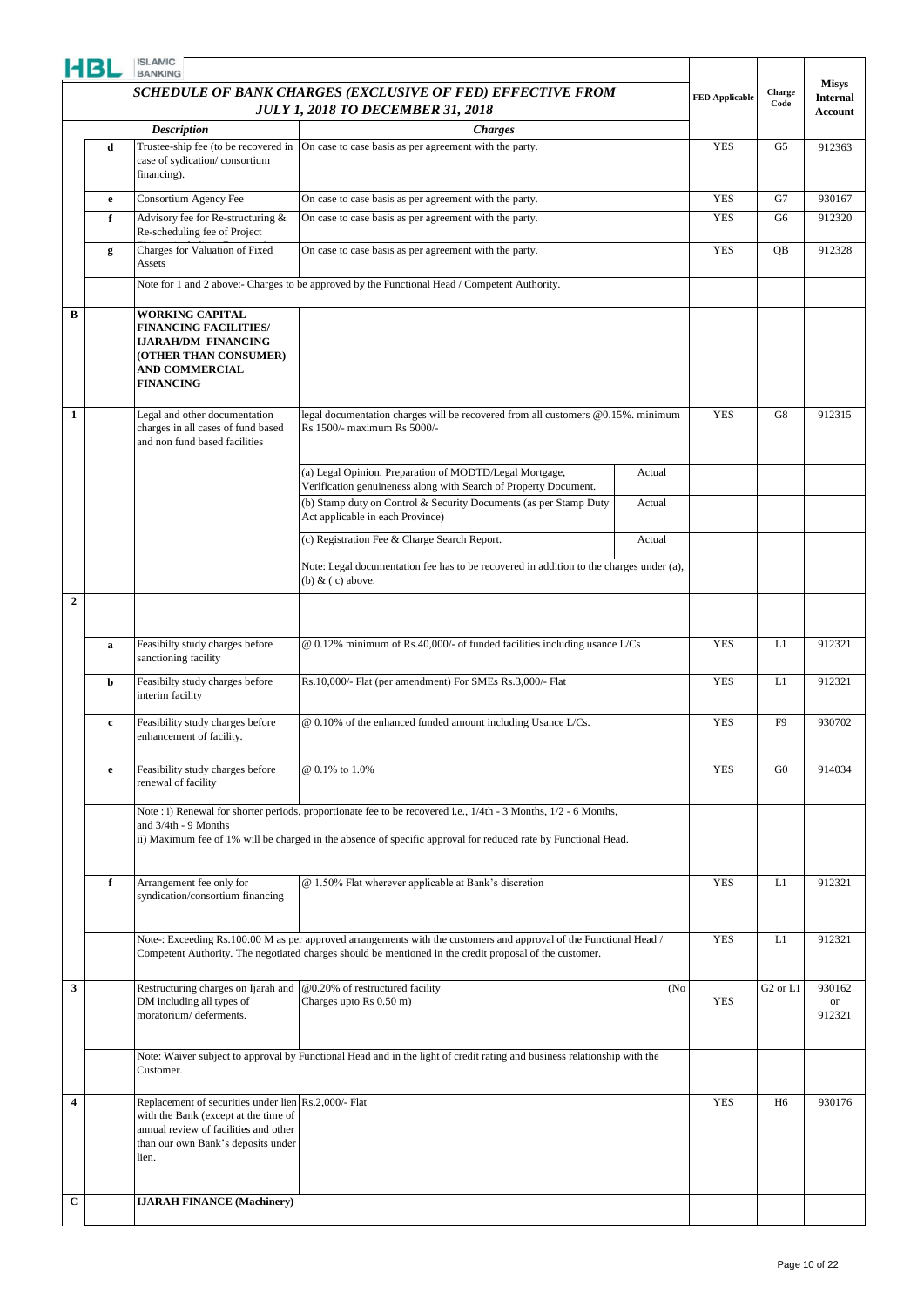|                         | HBL          | <b>ISLAMIC</b><br><b>BANKING</b>                                                                                                                                                                                                                                                    |                                                                                                                                                                                        |                 |                      |                       |                |                                   |
|-------------------------|--------------|-------------------------------------------------------------------------------------------------------------------------------------------------------------------------------------------------------------------------------------------------------------------------------------|----------------------------------------------------------------------------------------------------------------------------------------------------------------------------------------|-----------------|----------------------|-----------------------|----------------|-----------------------------------|
|                         |              |                                                                                                                                                                                                                                                                                     | <b>SCHEDULE OF BANK CHARGES (EXCLUSIVE OF FED) EFFECTIVE FROM</b>                                                                                                                      |                 |                      |                       | Charge         | <b>Misys</b>                      |
|                         |              |                                                                                                                                                                                                                                                                                     | <b>JULY 1, 2018 TO DECEMBER 31, 2018</b>                                                                                                                                               |                 |                      | <b>FED Applicable</b> | Code           | <b>Internal</b><br><b>Account</b> |
|                         |              | <b>Description</b>                                                                                                                                                                                                                                                                  |                                                                                                                                                                                        | <b>Charges</b>  |                      |                       |                |                                   |
|                         | a            | Machinery evaluation charges                                                                                                                                                                                                                                                        | @ 1.0% of the machinery amount subject to Ijarah (Waiver subject to approval by<br>Functional Head and in the light of credit rating and business relationship with the<br>customers). |                 |                      | <b>YES</b>            |                | 930163                            |
|                         | b            | <b>Legal Documentation Fee</b>                                                                                                                                                                                                                                                      | $(i)$ Rs.3,000/- Flat in each case                                                                                                                                                     |                 |                      | <b>YES</b>            |                | 912315                            |
|                         |              |                                                                                                                                                                                                                                                                                     | (ii) Actual out of pocket expenses (if First and Second charge is created)                                                                                                             |                 |                      | <b>YES</b>            |                | 912315                            |
| $\mathbf D$             |              | <b>OTHER CHARGES</b>                                                                                                                                                                                                                                                                |                                                                                                                                                                                        |                 |                      |                       |                |                                   |
| $\mathbf{1}$            | $\mathbf a$  | For processing the issuance of NOC Rs.10,000/- Flat per transaction<br>on the request of customers for<br>creating additional / pari-passu<br>charge/second charge on their fixed<br>assets for acquiring further project<br>finances from other banks /<br>financial institutions. |                                                                                                                                                                                        |                 |                      | <b>YES</b>            | H1             | 930171                            |
|                         | b            | For processing the issuance of NOC $\vert$ Rs. 10,000/- Flat per transaction<br>on the request of Customers for<br>creating charge on their current<br>assets.                                                                                                                      |                                                                                                                                                                                        |                 |                      | <b>YES</b>            | H1             | 930171                            |
| $\overline{2}$          | a            | For processing the issuance of NOC Rs.2,500/- Flat per property.<br>on the request of Customers for<br>creating charge on their current<br>assets.                                                                                                                                  |                                                                                                                                                                                        |                 |                      | <b>YES</b>            | H <sub>3</sub> | 930173                            |
|                         | b            | Charges for Vacation of Charge/<br>Release of Charge on Agri. Pass<br><b>Book</b>                                                                                                                                                                                                   | Rs.1,000/- Flat per case                                                                                                                                                               |                 |                      |                       |                | 930172                            |
| 3                       | a            | Processing of Registration with<br>SECP & Lawyer's charges for both<br>Private & Public limited companies<br>where charge on current or fixed<br>Assets is registered.                                                                                                              | Actual Cost - Plus Rs.1,200/- per case.                                                                                                                                                |                 |                      | <b>YES</b>            | G8             | 912315                            |
|                         | b            | Processing of Registration of charge<br>at Registrar's Office for Partnership<br>/ Proprietorship firms / Individual<br>finances exceeding Rs.0.5 (M) for<br>mortgage at registrar of Property<br>office.                                                                           | Actual Cost - Plus Rs.1,000/- per case.                                                                                                                                                |                 |                      | <b>YES</b>            | G8             | 912315                            |
|                         | $\mathbf{c}$ | Processing of Registration of charge Actual Cost.<br>& Lawyer's charges For finances<br>below Rs.0.5 (M) Partnership /<br>Proprietorship / Individual<br>Customers.                                                                                                                 |                                                                                                                                                                                        |                 |                      | <b>YES</b>            | G8             | 912315                            |
| $\overline{\mathbf{4}}$ |              | Processing to mark lien on<br>securities issued by other<br>institutions.                                                                                                                                                                                                           | Rs.500/- Flat per trip                                                                                                                                                                 |                 |                      | <b>YES</b>            | G8             | 930169                            |
| 5                       |              | For IB Facility against pledge/<br>hypothecation.                                                                                                                                                                                                                                   |                                                                                                                                                                                        |                 |                      |                       |                |                                   |
|                         | a            | Godown Rent.                                                                                                                                                                                                                                                                        | Actual                                                                                                                                                                                 |                 |                      | NO                    | 23             | 912102                            |
|                         | b            | Stock Inspection Charges.<br>(Hypothecation/Pledge) inspection<br>frequency as per financing approval                                                                                                                                                                               | (i) Actual bill from outside surveyors to be paid directly debiting customer's account.                                                                                                |                 |                      |                       |                |                                   |
|                         |              | and/or as per credit policy.                                                                                                                                                                                                                                                        | (ii) If inspection carried out by Bank Staff, charges will be as under:-                                                                                                               |                 |                      |                       |                |                                   |
|                         |              |                                                                                                                                                                                                                                                                                     | For financing facility amount                                                                                                                                                          | Pledge          | <b>Hypothecation</b> |                       |                |                                   |
|                         |              |                                                                                                                                                                                                                                                                                     | Up to Rs.1.000 M                                                                                                                                                                       | Rs.200/- Flat   | Nil                  | <b>YES</b>            | H7             | 912324                            |
|                         |              |                                                                                                                                                                                                                                                                                     | Up to $Rs.5.000 M$                                                                                                                                                                     | Rs.1,200/- Flat | Rs.1,200/- Flat      |                       |                |                                   |
|                         |              |                                                                                                                                                                                                                                                                                     | Up to Rs.10.000 M                                                                                                                                                                      | Rs.1,800/- Flat | Rs.1,800/- Flat      |                       |                |                                   |
|                         |              |                                                                                                                                                                                                                                                                                     | Above Rs.10.000 M                                                                                                                                                                      | Rs.2,200/- Flat | Rs.2,200/- Flat      |                       |                |                                   |
|                         |              |                                                                                                                                                                                                                                                                                     | Note:- If during same period, outside Surveyors inspected the godown, then only actual<br>Conveyance charges shall be recovered, in case of (ii) above.                                |                 |                      |                       |                |                                   |
|                         | $\mathbf c$  | In case of Muccadum (Managed                                                                                                                                                                                                                                                        | Actual bill by Muccadum to be paid directly debiting customer's account.                                                                                                               |                 |                      |                       |                |                                   |
|                         |              | Pledge)<br>Note: - These charges are per Customer for each pledge site.                                                                                                                                                                                                             |                                                                                                                                                                                        |                 |                      |                       |                |                                   |
|                         | d            | Other incidental expenses (Legal                                                                                                                                                                                                                                                    | Actual Cost.                                                                                                                                                                           |                 |                      | <b>YES</b>            | G8             | 912315                            |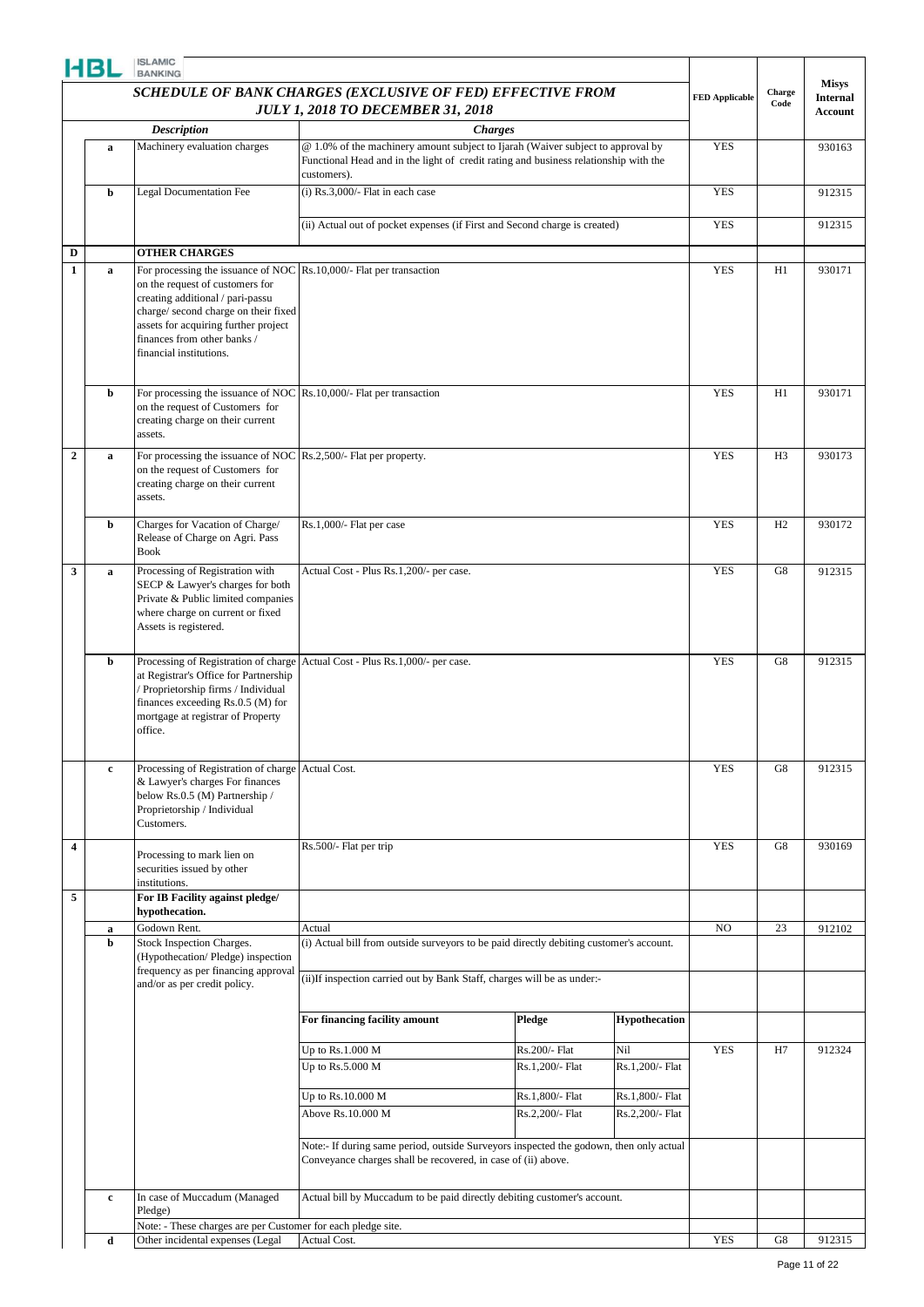|                  | HBL         | <b>ISLAMIC</b><br><b>BANKING</b>                                                                                 |                                                                                                                                                                                                                                                                                                |                       |                |                            |
|------------------|-------------|------------------------------------------------------------------------------------------------------------------|------------------------------------------------------------------------------------------------------------------------------------------------------------------------------------------------------------------------------------------------------------------------------------------------|-----------------------|----------------|----------------------------|
|                  |             |                                                                                                                  |                                                                                                                                                                                                                                                                                                |                       |                | <b>Misys</b>               |
|                  |             |                                                                                                                  | SCHEDULE OF BANK CHARGES (EXCLUSIVE OF FED) EFFECTIVE FROM<br><b>JULY 1, 2018 TO DECEMBER 31, 2018</b>                                                                                                                                                                                         | <b>FED Applicable</b> | Charge<br>Code | <b>Internal</b><br>Account |
|                  |             | <b>Description</b>                                                                                               | <b>Charges</b>                                                                                                                                                                                                                                                                                 |                       |                |                            |
|                  |             |                                                                                                                  | Note:- No charges in case of occasional surprise checking of godowns carried by Bank's Executives / External and Internal                                                                                                                                                                      |                       |                |                            |
|                  | Part H      | Auditors.<br><b>HBL Islamic Home Finance</b>                                                                     |                                                                                                                                                                                                                                                                                                |                       |                |                            |
| 1                | 1.1         | <b>Application Processing Fee</b>                                                                                | Rs 10,000/- Inclusive of verification & Credit Report                                                                                                                                                                                                                                          | <b>YES</b>            | L5             | 912069                     |
|                  |             |                                                                                                                  |                                                                                                                                                                                                                                                                                                |                       |                |                            |
|                  | 1.2         | Profit on All Unit Purchase / Early<br>Settlement                                                                | 5% on all units purchased.                                                                                                                                                                                                                                                                     | <b>YES</b>            | L <sub>0</sub> | 912349                     |
|                  | 1.3         | Profit on Additional Unit Purchase/<br><b>Partial Payment</b>                                                    | 5% on additional unit purchase.                                                                                                                                                                                                                                                                | <b>YES</b>            | <b>P4</b>      | 912391                     |
|                  | 1.4         | <b>Legal Opinion</b>                                                                                             | Actual to be borne by the Customer.                                                                                                                                                                                                                                                            | NO                    | G8             | 912315                     |
|                  | 1.5         | Property Appraisal                                                                                               | Actual to be borne by the Customer.                                                                                                                                                                                                                                                            | NO                    | G8             | 912315                     |
|                  | 1.6         | Property Takaful                                                                                                 | Property Takaful Cost to be borne by the Bank.                                                                                                                                                                                                                                                 | NO                    | G8             | 912315                     |
|                  | 1.7         | Charity due to Late Payment                                                                                      | Rs. 2,500/- per late rental.                                                                                                                                                                                                                                                                   | NO                    | N <sub>3</sub> | 927068                     |
|                  | 1.8         | Stamp Duty (Including but not<br>limited to Finance Documents,<br>Transfer of Title and Mortgage<br>Perfection)  | Actual to be borne by the Customer.                                                                                                                                                                                                                                                            | <b>YES</b>            | L5             | 912069                     |
|                  |             | <b>HBL</b> Car Ijarah                                                                                            |                                                                                                                                                                                                                                                                                                |                       |                |                            |
| 1                | 1.1         | <b>Application Processing Fee</b><br>(Inclusive of documentation,<br>verification and stamp duty charges         | Rs.7,500/-<br>Rs.3,750/- (For individuals applying again after 6 months or maturity of one facility or<br>Settlement after minimum 6 months)<br>Recovered upon Approval<br>Inclusive of:<br>Documentation charges<br>Verification<br><b>Stamp Duty</b><br>Credit Report: Actual Upto Rs. 150/- | <b>YES</b>            | L <sub>3</sub> | 912067                     |
|                  | 1.2         | Profit on Early Settlement                                                                                       | @ 9% of outstanding amount at the time of settlement.                                                                                                                                                                                                                                          | <b>YES</b>            | K3             | 912346                     |
|                  | 1.3         | Re-Possession Charges                                                                                            | <b>Actual Cost</b>                                                                                                                                                                                                                                                                             | <b>YES</b>            | O <sub>2</sub> | 912387                     |
|                  | 1.4         | Legal Notice Fee                                                                                                 | <b>Actual Cost</b>                                                                                                                                                                                                                                                                             | <b>YES</b>            | G8             | 912315                     |
|                  | 1.5         | In lieu of Late Payment Charges,<br>Charity recovery                                                             | Rs. 1,000/- per late payment will be given to charity.                                                                                                                                                                                                                                         | NO                    | K4             | 912395                     |
|                  |             | STANDING INSTRUCTIONS CHARGES:                                                                                   |                                                                                                                                                                                                                                                                                                |                       |                |                            |
|                  | $\bf a$     | Standing Order/Balance Order<br>charges will be recovered in<br>addition to normal remittance<br>charges.        | Rs.200/- per transaction                                                                                                                                                                                                                                                                       | YES                   | 65             | 912081                     |
|                  | b           | Amendment of Current Standing<br>Order                                                                           | Rs.200/- flat                                                                                                                                                                                                                                                                                  | <b>YES</b>            | 65             | 912081                     |
|                  | $\mathbf C$ | Cancellation of Standing Order                                                                                   | Rs. 100/- Flat                                                                                                                                                                                                                                                                                 |                       |                |                            |
|                  | Part K      |                                                                                                                  | Charges for SALE & PURCHASE OF SECURITIES, SAFE CUSTODY OF ARTICLES IN SAFE DEPOSITS                                                                                                                                                                                                           |                       |                |                            |
| 1                |             |                                                                                                                  | Handling charges for deposit of shares and other securities in safe custody marked under Lien for banking facilities:-                                                                                                                                                                         |                       |                |                            |
|                  |             | Individual shares with verified                                                                                  | Rs.500/- Flat                                                                                                                                                                                                                                                                                  | <b>YES</b>            | P7             |                            |
|                  | a           | Transfer Deed attached.                                                                                          |                                                                                                                                                                                                                                                                                                |                       |                | 912055                     |
|                  | b           | Sale / Purchase of shares securities<br>held against banking facilities.                                         | Rs.500/- Flat per transaction.                                                                                                                                                                                                                                                                 | <b>YES</b>            | FA             | 912055                     |
|                  | $\mathbf c$ | Charges for holding bearer<br>securities in safe custody on behalf<br>of customer against banking<br>facilities. | Rs.850/- Flat                                                                                                                                                                                                                                                                                  | <b>YES</b>            | FA             | 912055                     |
|                  | d           | Replacement of securities under lien Rs.1,000/- Flat per replacement<br>to the Bank.                             |                                                                                                                                                                                                                                                                                                | <b>YES</b>            | <b>FA</b>      | 912055                     |
| $\boldsymbol{2}$ |             | commencement of each quarter).                                                                                   | Articles in Safe Deposit- Fee for Articles in Safe Deposit (to be recovered in advance at the time of deposit or at the                                                                                                                                                                        |                       |                |                            |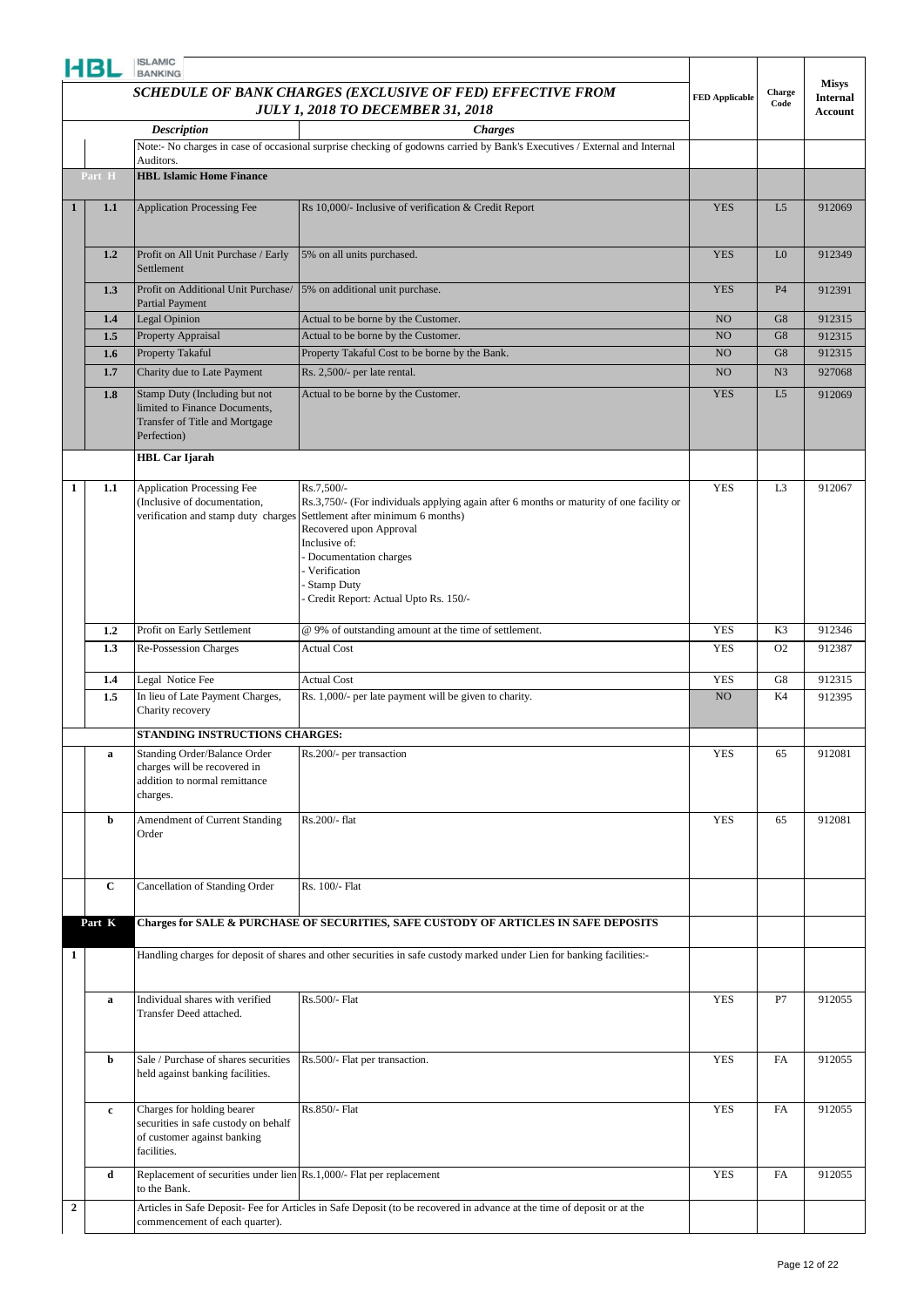|                         | HBL         | <b>ISLAMIC</b><br><b>BANKING</b>                                                                                                                                                                                                                              |                                                                                                                                                                                                                                                                                                                                                                                                               |                       |                |                                 |
|-------------------------|-------------|---------------------------------------------------------------------------------------------------------------------------------------------------------------------------------------------------------------------------------------------------------------|---------------------------------------------------------------------------------------------------------------------------------------------------------------------------------------------------------------------------------------------------------------------------------------------------------------------------------------------------------------------------------------------------------------|-----------------------|----------------|---------------------------------|
|                         |             |                                                                                                                                                                                                                                                               | SCHEDULE OF BANK CHARGES (EXCLUSIVE OF FED) EFFECTIVE FROM                                                                                                                                                                                                                                                                                                                                                    | <b>FED Applicable</b> | Charge<br>Code | <b>Misys</b><br><b>Internal</b> |
|                         |             |                                                                                                                                                                                                                                                               | <b>JULY 1, 2018 TO DECEMBER 31, 2018</b>                                                                                                                                                                                                                                                                                                                                                                      |                       |                | Account                         |
|                         |             | <b>Description</b>                                                                                                                                                                                                                                            | <b>Charges</b>                                                                                                                                                                                                                                                                                                                                                                                                |                       |                |                                 |
|                         | $\mathbf a$ | <b>Boxes and Packages</b>                                                                                                                                                                                                                                     | Rs.5/- Flat per 100 cubic inches or any part thereof with a Minimum of Rs.400/- per                                                                                                                                                                                                                                                                                                                           | <b>YES</b>            | DG             | 912344                          |
|                         | b           | Envelopes                                                                                                                                                                                                                                                     | quarter.<br>Rs.3/- Flat per 25 square Inches or any part thereof with a Minimum of Rs.400/- per                                                                                                                                                                                                                                                                                                               | <b>YES</b>            | DG             | 912344                          |
|                         |             |                                                                                                                                                                                                                                                               | quarter.                                                                                                                                                                                                                                                                                                                                                                                                      |                       |                |                                 |
| 3                       | a           | Small                                                                                                                                                                                                                                                         | Safe Deposit Lockers Charges (to be recovered at the commencement date on yearly basis)<br>Rs.3,000/- Flat per annum.                                                                                                                                                                                                                                                                                         | <b>YES</b>            | F4             | 912310                          |
|                         |             | Medium                                                                                                                                                                                                                                                        | Rs.4,500/- Flat per annum.                                                                                                                                                                                                                                                                                                                                                                                    |                       |                |                                 |
|                         |             | Large                                                                                                                                                                                                                                                         | Rs.6,000/- Flat per annum.                                                                                                                                                                                                                                                                                                                                                                                    |                       |                |                                 |
|                         |             | Extra Large                                                                                                                                                                                                                                                   | Rs.10,000/- Flat per annum.                                                                                                                                                                                                                                                                                                                                                                                   |                       |                |                                 |
|                         |             | Cubicle Locker                                                                                                                                                                                                                                                | Rs.40,000/- Flat per annum.                                                                                                                                                                                                                                                                                                                                                                                   |                       |                |                                 |
|                         | b           | Key Deposit (Will apply at the time of issuance of new locker).                                                                                                                                                                                               |                                                                                                                                                                                                                                                                                                                                                                                                               |                       |                |                                 |
|                         |             |                                                                                                                                                                                                                                                               | Note: Current Rate for the respective locker size will be applicable in case of customer status change.                                                                                                                                                                                                                                                                                                       |                       |                |                                 |
|                         |             | Small                                                                                                                                                                                                                                                         | Rs.3,000/- Flat                                                                                                                                                                                                                                                                                                                                                                                               |                       |                |                                 |
|                         |             | Medium                                                                                                                                                                                                                                                        | Rs.4,000/- Flat                                                                                                                                                                                                                                                                                                                                                                                               |                       |                |                                 |
|                         |             | Large/Extra Large                                                                                                                                                                                                                                             | Rs.6,000/- Flat                                                                                                                                                                                                                                                                                                                                                                                               | N <sub>O</sub>        | F4             | 912310                          |
|                         |             | Cubicle Locker                                                                                                                                                                                                                                                | Rs.50,000/- Flat                                                                                                                                                                                                                                                                                                                                                                                              |                       | 88             |                                 |
|                         | c           | <b>Breaking Charges</b>                                                                                                                                                                                                                                       |                                                                                                                                                                                                                                                                                                                                                                                                               |                       |                |                                 |
|                         |             | For Small, Medium, Large & Extra                                                                                                                                                                                                                              | Rs.4,000/- per Locker or actual cost whichever is more.                                                                                                                                                                                                                                                                                                                                                       | <b>YES</b>            |                | 912807                          |
|                         |             | Large Locker<br>Cubicle Locker                                                                                                                                                                                                                                | Rs.6000/- per Locker or actual cost whichever is more.                                                                                                                                                                                                                                                                                                                                                        | <b>YES</b>            | 88             | 912807                          |
|                         |             |                                                                                                                                                                                                                                                               |                                                                                                                                                                                                                                                                                                                                                                                                               |                       |                |                                 |
|                         |             | <b>Addition of New Locker Operator</b>                                                                                                                                                                                                                        | Rs. 300/-                                                                                                                                                                                                                                                                                                                                                                                                     | <b>YES</b>            | F4             | 912310                          |
|                         | e           |                                                                                                                                                                                                                                                               | Note:- In case a locker is broken open for non-payment of fee and its content are retained with inventory in a separate locker,                                                                                                                                                                                                                                                                               |                       |                |                                 |
|                         |             | should be recovered before the contents are delivered.                                                                                                                                                                                                        | whenever the locker holder(s) visits the Bank for collection of the items, all outstanding fee and break-opening charges                                                                                                                                                                                                                                                                                      |                       |                |                                 |
|                         | Part L      | <b>GUARANTEES</b>                                                                                                                                                                                                                                             |                                                                                                                                                                                                                                                                                                                                                                                                               |                       |                |                                 |
| 1                       |             | Guarantees issued in favour of<br>shipping companies in lieu of Bills<br>of Lading.                                                                                                                                                                           | Rs.2,000/- Flat                                                                                                                                                                                                                                                                                                                                                                                               | <b>YES</b>            | A4             | 912018                          |
| $\mathbf{2}$            |             | Guarantees issued in favour of<br>Collector of Customs in lieu of<br>payment of Duties/ levies.                                                                                                                                                               | @ 0.60% per quarter or part thereof.<br>@ 0.40% per quarter or part thereof for Financial Institutions.<br>@ 0.30% per quarter or part thereof (if 100% Cash Margin or Lien over Term / Saving<br>Deposits).<br>Minimum Rs.1,500/- to be recovered.                                                                                                                                                           | <b>YES</b>            | QC             | 912007                          |
|                         |             |                                                                                                                                                                                                                                                               |                                                                                                                                                                                                                                                                                                                                                                                                               |                       |                |                                 |
| 3                       |             | <b>Other Guarantees</b>                                                                                                                                                                                                                                       | (i) $@$ 0.45% per quarter or part thereof Minimum Rs.1,500/-                                                                                                                                                                                                                                                                                                                                                  | <b>YES</b>            | QC             | 912007                          |
|                         |             |                                                                                                                                                                                                                                                               | (ii) If secured against 100% Cash Margin, Commission @ 0.40% per quarter or part<br>thereof Minimum Rs.1,500/-.                                                                                                                                                                                                                                                                                               | <b>YES</b>            | QC             | 912007                          |
|                         |             |                                                                                                                                                                                                                                                               | (iii) Note:- In case the validity of guarantee is one year or more, then LG commission<br>should be charged at prescribed applicable rate,<br>Minimum Rs.1,500/- annually.                                                                                                                                                                                                                                    |                       |                |                                 |
|                         |             |                                                                                                                                                                                                                                                               | (iv) Note: - For open-ended Guarantees, Commission to be recovered on Annual Basis<br>as per (i) or (ii) above, as applicable or as per approval of competent authority.                                                                                                                                                                                                                                      | <b>YES</b>            | QC             | 912007                          |
| $\overline{\mathbf{4}}$ | $\mathbf a$ | Cross Border Back-to-Back<br>Guarantees including Performance<br>Bonds, Bid Bonds, Advance<br>Payment Guarantees issued against<br>Counter guarantees/Standby Letter<br>of Credit (SBLC) of Foreign Banks/<br>Financial Institutions of Overseas<br>Branches. | (i) 0.45% per quarter or part thereof, Minimum USD 150/-.<br>(ii) Commission on guarantees issued against Counter Guarantees / Standby L/Cs is<br>determined based on issuing Bank/Country & Value / Tenor of the Instrument,<br>Minimum USD 150/-. These Charges will be approved on case to case basis by<br>Financial Institutions - Global Trade Services (FI-GTS).<br>Please refer Note No.7 (Last Page) | <b>YES</b>            | QC             | 912007                          |
|                         | b           |                                                                                                                                                                                                                                                               | Advising Charges for Guarantees or SBLCs issued by the Foreign Banks/Financial Institutions or Overseas Branches                                                                                                                                                                                                                                                                                              | <b>YES</b>            | QC             | 912007                          |
|                         | (i)         | If advised without any risk $\&$<br>responsibility                                                                                                                                                                                                            | US \$75 or equivalent in other currencies                                                                                                                                                                                                                                                                                                                                                                     | <b>YES</b>            | QC             | 912007                          |
|                         |             | except communication cost as prescribed under K(4c).                                                                                                                                                                                                          | Note: The similar rate will apply in the cases of advising of subsequent amendments. Claim handling charges shall not apply                                                                                                                                                                                                                                                                                   | <b>YES</b>            | QC             | 912007                          |
|                         | (ii)        | If advised duly added with<br>Confirmation                                                                                                                                                                                                                    | Rates as per $K\overline{4(c)}$ will apply                                                                                                                                                                                                                                                                                                                                                                    | <b>YES</b>            | QC             | 912007                          |
|                         | $\mathbf c$ |                                                                                                                                                                                                                                                               | Branches are advised to include the actual cost of Stamp Paper, Courier / Swift Charges etc. while claiming the amount of<br>commission from the Correspondent Bank on whose behalf the Guarantee is being issued.                                                                                                                                                                                            |                       |                |                                 |
| 5                       |             | Claim Handling on Guarantees<br>issued on behalf of Foreign<br>Correspondent                                                                                                                                                                                  | (i) Rs.2,000/- Flat or equivalent in FCY.<br>(ii) Communication costs Rs.1,500/- Flat or equivalent in FCY                                                                                                                                                                                                                                                                                                    | <b>YES</b>            | QC             | 912007                          |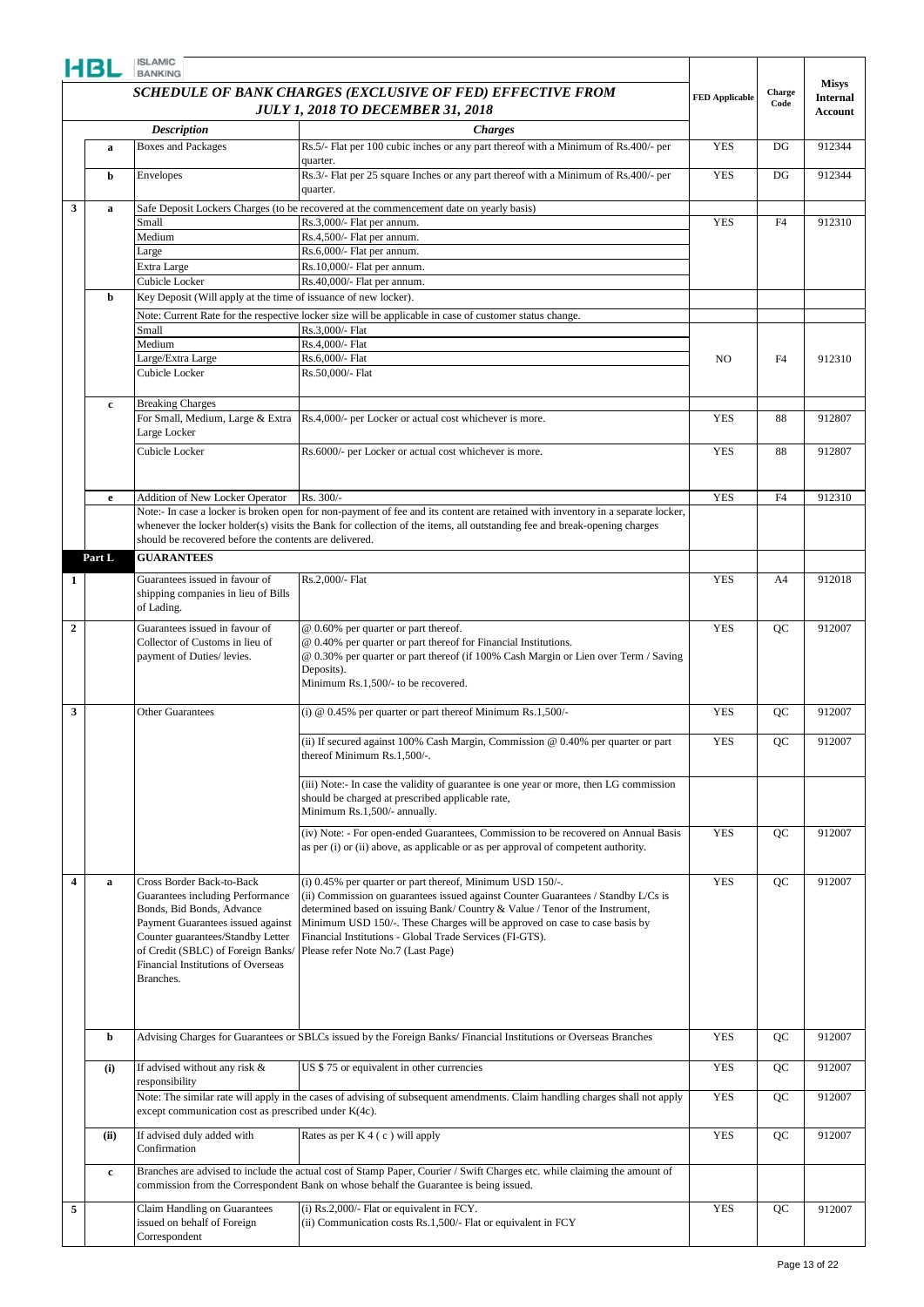|              | HBL         | <b>ISLAMIC</b><br><b>BANKING</b>                                                        |                                                                                                                                                                                                                                                    |                                  |                       |                |                            |
|--------------|-------------|-----------------------------------------------------------------------------------------|----------------------------------------------------------------------------------------------------------------------------------------------------------------------------------------------------------------------------------------------------|----------------------------------|-----------------------|----------------|----------------------------|
|              |             |                                                                                         | SCHEDULE OF BANK CHARGES (EXCLUSIVE OF FED) EFFECTIVE FROM                                                                                                                                                                                         |                                  |                       | Charge<br>Code | <b>Misys</b>               |
|              |             |                                                                                         | <b>JULY 1, 2018 TO DECEMBER 31, 2018</b>                                                                                                                                                                                                           |                                  | <b>FED Applicable</b> |                | <b>Internal</b><br>Account |
|              |             | <b>Description</b>                                                                      | <b>Charges</b>                                                                                                                                                                                                                                     |                                  |                       |                |                            |
| 6            |             |                                                                                         | Consortium / Syndicate Guarantees   As per term sheet applicable for the entire Syndicate members.                                                                                                                                                 |                                  | <b>YES</b>            | QC             | 912007                     |
|              |             |                                                                                         |                                                                                                                                                                                                                                                    |                                  |                       |                |                            |
|              | a           |                                                                                         | Note: - All guarantees issued by banks (except guarantees issued under consortium/syndication) must contain specific                                                                                                                               |                                  |                       |                |                            |
|              |             | till expiry of the claim lodgment date.                                                 | amount and expiry date and a date by which the claims are to be lodged. Commission to be charged from the date of issue                                                                                                                            |                                  |                       |                |                            |
|              |             |                                                                                         |                                                                                                                                                                                                                                                    |                                  |                       |                |                            |
|              | b           |                                                                                         | In case of the forced liability created on invocation of bank guarantees, (except Counter Guarantees or Standby Letter of<br>Credits of Foreign Banks) mark up at Commercial rate / Approved Customer Lending rate, on daily product basis will be |                                  |                       |                |                            |
|              |             |                                                                                         | recovered from the date of invocation of the guarantee until complete adjustment of the forced loan & any other charges, if                                                                                                                        |                                  |                       |                |                            |
|              |             | applicable.                                                                             |                                                                                                                                                                                                                                                    |                                  |                       |                |                            |
|              | $\mathbf c$ | Administrative fee for expired                                                          | (i) Rs.2,000/- Flat to be recovered on half yearly basis or on prorata basis if returned                                                                                                                                                           |                                  | <b>YES</b>            | QC             | 912007                     |
|              |             | guarantee until original instrument                                                     | earlier.                                                                                                                                                                                                                                           |                                  |                       |                |                            |
|              |             | is not yet returned to us.                                                              | (ii) In case of 100% cash margin, no Administrative Fee will be recovered. This fee<br>shall also not apply on the cases as prescribed under K (4).                                                                                                |                                  |                       |                |                            |
|              |             |                                                                                         | (iii) Administrative Fee may be waived on very exceptional basis with the approval of                                                                                                                                                              |                                  |                       |                |                            |
|              |             |                                                                                         | Functional Head.                                                                                                                                                                                                                                   |                                  |                       |                |                            |
|              |             |                                                                                         | Note: Normal Commission shall be charged if claim is lodged within the validity of<br>L/G, otherwise Administrative Fees should be charged.                                                                                                        |                                  |                       |                |                            |
|              |             |                                                                                         |                                                                                                                                                                                                                                                    |                                  |                       |                |                            |
|              | d           | Amendment                                                                               | Rs.1,200/- Flat per amendment or commission at the rate specified above if amendment                                                                                                                                                               |                                  | <b>YES</b>            | QC             | 912007                     |
|              |             |                                                                                         | involves increase in amount or extension in period, whichever is higher.                                                                                                                                                                           |                                  |                       |                |                            |
|              | e           |                                                                                         | The Bank reserves the right to charge different rates on the basis of volumes and security offered subject to prior approval by                                                                                                                    |                                  |                       |                |                            |
|              |             | concerned sanctioning authority.                                                        |                                                                                                                                                                                                                                                    |                                  |                       |                |                            |
|              |             |                                                                                         |                                                                                                                                                                                                                                                    |                                  |                       |                |                            |
|              | Part M      | <b>MISCELLANEOUS CHARGES</b>                                                            |                                                                                                                                                                                                                                                    |                                  |                       |                |                            |
|              |             |                                                                                         | Rs.50/- per debit transaction to be charged if more than 2 customer initiated debit                                                                                                                                                                |                                  | <b>YES</b>            | B1             | 912093                     |
| 1            | a           | Transaction Charges on BBA                                                              | transactions are made during a calendar month except withdrawals made through ATM                                                                                                                                                                  |                                  |                       |                |                            |
|              |             |                                                                                         | and system generated debit transactions.                                                                                                                                                                                                           |                                  |                       |                |                            |
|              |             |                                                                                         |                                                                                                                                                                                                                                                    |                                  |                       |                |                            |
| 1            | b           | Transaction charges                                                                     | Charge of Rs.50/- per debit transaction will be levied and recovered daily and this will                                                                                                                                                           |                                  | <b>YES</b>            | B1             | 912093                     |
|              |             | on Al-Irtifa (IDPA) A/c                                                                 | be in addition to normal charges (if any) applicable on the particular service (i.e.                                                                                                                                                               |                                  |                       |                |                            |
|              |             |                                                                                         | Banker's Cheques) but excluding system generated debit transaction.                                                                                                                                                                                |                                  |                       |                |                            |
|              |             |                                                                                         |                                                                                                                                                                                                                                                    |                                  |                       |                |                            |
|              | $\mathbf c$ | HBL Al-Mukhtar (Islamic Freedom)<br>Account                                             | Free transactional services on Al-Mukhtar account as listed in product features.<br>However, there is a charge of PKR 50 per transaction in lumpsum at month end on all                                                                            |                                  | <b>YES</b>            | B1             | 912093                     |
|              |             |                                                                                         | customer initiated debit transactions during the month which well be auto generated by                                                                                                                                                             |                                  |                       |                |                            |
|              |             |                                                                                         | the system. This charge can be waived if the customer maintains actual balance equal                                                                                                                                                               |                                  |                       |                |                            |
|              |             |                                                                                         | or above PKR 25000/- for all days during the month.                                                                                                                                                                                                |                                  |                       |                |                            |
|              |             |                                                                                         |                                                                                                                                                                                                                                                    |                                  |                       |                |                            |
|              |             |                                                                                         | Following categories of Accounts are exempt from recovery of "Transaction Charges"<br>1) A/cs of employees of Government / Semi-Government institutions including Armed Forces Employees / Pensioners                                              |                                  |                       |                |                            |
|              |             |                                                                                         | opened for salary and pension purposes including widows / children of deceased employees eligible for family pension /                                                                                                                             |                                  |                       |                |                            |
|              |             | benevolent fund grant etc.                                                              |                                                                                                                                                                                                                                                    |                                  |                       |                |                            |
|              |             | 2) Accounts of Mustehiqeen of Zakat                                                     |                                                                                                                                                                                                                                                    |                                  |                       |                |                            |
|              |             | 3) Accounts of Students                                                                 |                                                                                                                                                                                                                                                    |                                  |                       |                |                            |
|              |             | 4) Accounts of Deceased                                                                 |                                                                                                                                                                                                                                                    |                                  |                       |                |                            |
|              |             | 5) Accounts in Inactive and Unclaimed categories                                        |                                                                                                                                                                                                                                                    |                                  |                       |                |                            |
|              |             |                                                                                         | 6) Accounts of School Management Committee (SMCs) duly constituted by Education Deptt. Govt. of Sindh.                                                                                                                                             |                                  |                       |                |                            |
|              |             | 7) Nominated accounts against all types of Term Deposits.<br>8) Regular Saving Accounts |                                                                                                                                                                                                                                                    |                                  |                       |                |                            |
|              |             | 9) Special Non-Chequeing Accounts of Exporter                                           |                                                                                                                                                                                                                                                    |                                  |                       |                |                            |
|              |             |                                                                                         | Transaction Charges on HBL Asaan Rs.50/- per debit transaction to be charged if more than 4 customer initiated debit over-                                                                                                                         |                                  | <b>YES</b>            | B1             | 912093                     |
|              |             | Account                                                                                 | the-counter debit transactions are made during a calendar month, except withdrawals                                                                                                                                                                |                                  |                       |                |                            |
|              |             |                                                                                         | made through ATM's and system generated debit transaction.                                                                                                                                                                                         |                                  |                       |                |                            |
|              |             | Issuance of SBP/NBP cheques                                                             | Rs.500/- Flat per cheque (to be retained by the originating Branch)                                                                                                                                                                                |                                  | <b>YES</b>            |                | 912397                     |
|              |             |                                                                                         |                                                                                                                                                                                                                                                    |                                  |                       |                |                            |
| $\mathbf{2}$ |             | Handling charges for issuance of                                                        | Rs.500/- Flat per annum                                                                                                                                                                                                                            |                                  | <b>YES</b>            |                | 912816                     |
|              |             | <b>Student Exchange Remittance</b>                                                      |                                                                                                                                                                                                                                                    |                                  |                       |                |                            |
|              |             | permit and maintenance of Record                                                        |                                                                                                                                                                                                                                                    |                                  |                       |                |                            |
|              |             | for subsequent remittances.                                                             |                                                                                                                                                                                                                                                    |                                  |                       |                |                            |
|              |             |                                                                                         |                                                                                                                                                                                                                                                    |                                  |                       |                |                            |
| 3            |             | Stop payment of cheque                                                                  | $(i)$ Rupee $A/c$                                                                                                                                                                                                                                  | Rs.400/- Flat per instruction    | <b>YES</b>            | 25             | 912360                     |
| 4            |             |                                                                                         | $(ii)$ F.C. A/C                                                                                                                                                                                                                                    | US\$ 10/- or equivalent Flat per | <b>YES</b>            | 25             | 912360                     |
|              |             |                                                                                         |                                                                                                                                                                                                                                                    | instruction                      |                       |                |                            |
|              |             |                                                                                         | Note:- (1) Stop payment charges are to be levied one time for stop payment instructions whether it is for one or more                                                                                                                              |                                  |                       |                |                            |
|              |             | cheques.                                                                                |                                                                                                                                                                                                                                                    |                                  |                       |                |                            |
|              |             | (2) Charges are applicable on HBL at Work (Islamic)Account                              |                                                                                                                                                                                                                                                    |                                  |                       |                |                            |
|              |             | Charges on cheques returned in                                                          | $(i)$ Rupee A/c.                                                                                                                                                                                                                                   | Rs.450/- Flat per cheque         | <b>YES</b>            | DB             | 912359                     |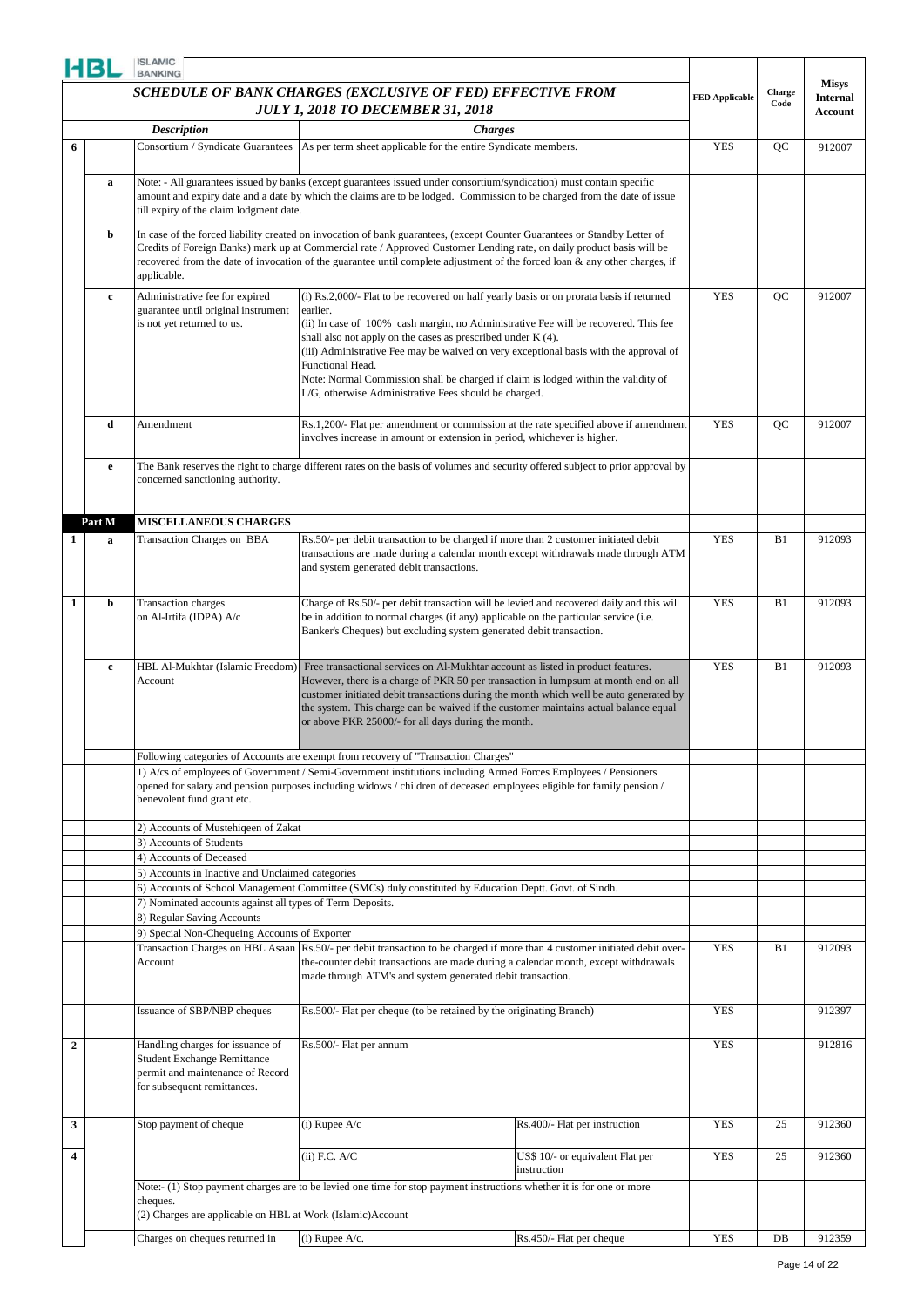|                | HBL          | <b>ISLAMIC</b><br><b>BANKING</b>                                                                                                                                                                                       |                                                                          |                                                                                                                                                                                                                                                                                                                                                                                      |                                                                                     |                                                                        |           |                                 |
|----------------|--------------|------------------------------------------------------------------------------------------------------------------------------------------------------------------------------------------------------------------------|--------------------------------------------------------------------------|--------------------------------------------------------------------------------------------------------------------------------------------------------------------------------------------------------------------------------------------------------------------------------------------------------------------------------------------------------------------------------------|-------------------------------------------------------------------------------------|------------------------------------------------------------------------|-----------|---------------------------------|
|                |              | <b>SCHEDULE OF BANK CHARGES (EXCLUSIVE OF FED) EFFECTIVE FROM</b>                                                                                                                                                      |                                                                          |                                                                                                                                                                                                                                                                                                                                                                                      |                                                                                     | <b>FED Applicable</b>                                                  | Charge    | <b>Misys</b><br><b>Internal</b> |
|                |              |                                                                                                                                                                                                                        | <b>JULY 1, 2018 TO DECEMBER 31, 2018</b>                                 |                                                                                                                                                                                                                                                                                                                                                                                      |                                                                                     |                                                                        | Code      | <b>Account</b>                  |
|                |              | <b>Description</b>                                                                                                                                                                                                     |                                                                          | <b>Charges</b>                                                                                                                                                                                                                                                                                                                                                                       |                                                                                     |                                                                        |           |                                 |
| 5              |              | Inward Clearing/Collection to be<br>recovered from Customers issuing<br>the Cheques with in-sufficient<br>balances in account or for any other<br>reason. "due to fault of customer"                                   | $(ii)$ FC A/c.                                                           |                                                                                                                                                                                                                                                                                                                                                                                      | US\$ 5/- or equivalent Flat per cheque                                              | <b>YES</b>                                                             | D1        | 911910                          |
|                | a            | Cheque Book Issuance Charges                                                                                                                                                                                           | <b>Islamic PLS Accounts</b>                                              |                                                                                                                                                                                                                                                                                                                                                                                      | Rs.15/- Flat per leave to be recovered at the time of issuance of Cheque Book for   | Isb-N<br>Sindh-N<br>Punjab-Y<br>Bal-Y<br>KPK-Y<br>AJK-N<br>Fata/Pata-N | 90        | 912318                          |
| 6              | b            | Cheque Book Issuance Charges                                                                                                                                                                                           | Rs.15/- Flat per leave for all other Chequeing Accounts.                 |                                                                                                                                                                                                                                                                                                                                                                                      |                                                                                     | Isb-N<br>Sindh-N                                                       | 90        | 912318                          |
|                | $\mathbf{i}$ | Charges on cheques returned in<br>Inward Clearing/Collection to be<br>recovered from Customers issuing<br>the Cheques with in-sufficient<br>balances in account or for any other<br>reason. "due to fault of customer" | $(i)$ Rupee A/c.                                                         |                                                                                                                                                                                                                                                                                                                                                                                      | Rs.450/- Flat per cheque                                                            | <b>YES</b>                                                             | DB        | 912359                          |
| 6              |              |                                                                                                                                                                                                                        | $(ii)$ FC A/c.                                                           |                                                                                                                                                                                                                                                                                                                                                                                      | US\$ 5/- or equivalent Flat per cheque                                              | <b>YES</b>                                                             | D1        | 911910                          |
|                | $\mathbf a$  | Charges on Dividend Warrants (to<br>be recovered from dividend<br>declaring companies).                                                                                                                                | (Negotiable on case to case basis and to be approved by Functional Head) |                                                                                                                                                                                                                                                                                                                                                                                      | @ 0.60% of total Dividend Warrant payment amount - Minimum. Rs.10,000/-             | <b>YES</b>                                                             | 84        | 930084                          |
| $\overline{7}$ |              | dividend account for payment of dividend warrants.<br>company.                                                                                                                                                         |                                                                          | Note:- 1) Bank may waive charges to customer depositing full dividend amount in advance or Rs.50(M) whichever is less in<br>2) In case DWs are not printed through a printer referred by Bank and subsequently it is found that the DWs are rejected by<br>NIF while processing for payment, actual charges of NIFT applicable on Non standard instrument will be recovered from the |                                                                                     |                                                                        |           |                                 |
|                |              | Original paid cheques returned to<br>customer after 6 months (at<br>customer request)                                                                                                                                  | Rs.200/- Flat per cheque.                                                |                                                                                                                                                                                                                                                                                                                                                                                      |                                                                                     | <b>YES</b>                                                             | 91        | 930091                          |
| 8              |              | Over the counter cash cheque<br>returned due to insufficient balance.<br>For all accounts (LCY/FCY)                                                                                                                    | All types of A/cs                                                        |                                                                                                                                                                                                                                                                                                                                                                                      | Rs.200/- or the respective equivalent currency (Flat per<br>cheque)                 | <b>YES</b>                                                             | DB        | 912359                          |
| 9              |              | Photocopy of the paid cheques<br>forwarded to Customers.                                                                                                                                                               | (i) Up to One year                                                       |                                                                                                                                                                                                                                                                                                                                                                                      | Rs.50/- Flat Per cheque                                                             | <b>YES</b>                                                             | 92        | 930092                          |
| 10             |              |                                                                                                                                                                                                                        | (ii) Above one year up to five years                                     |                                                                                                                                                                                                                                                                                                                                                                                      | Rs.200/- Flat Per cheque                                                            |                                                                        |           |                                 |
|                |              |                                                                                                                                                                                                                        | (iii) Above five years                                                   |                                                                                                                                                                                                                                                                                                                                                                                      | Rs.500/- Flat Per cheque                                                            |                                                                        |           |                                 |
| 11             | a            | <b>Utility Bills Commission</b>                                                                                                                                                                                        | Rs.8/- per bill.<br>Note: These Charges are included in the net          |                                                                                                                                                                                                                                                                                                                                                                                      | Electricity<br>Sui Gas                                                              | NO<br>NO.                                                              | 04<br>05  | 912004<br>912026                |
|                |              |                                                                                                                                                                                                                        | amount of bill                                                           |                                                                                                                                                                                                                                                                                                                                                                                      | Telephone                                                                           | N <sub>O</sub>                                                         | 06        | 912027                          |
|                |              |                                                                                                                                                                                                                        |                                                                          |                                                                                                                                                                                                                                                                                                                                                                                      | Water                                                                               | N <sub>O</sub>                                                         | 07        | 912028                          |
|                |              |                                                                                                                                                                                                                        |                                                                          |                                                                                                                                                                                                                                                                                                                                                                                      | <b>CDGK Utility</b>                                                                 | NO                                                                     | <b>OA</b> | 914024                          |
|                | b            |                                                                                                                                                                                                                        |                                                                          |                                                                                                                                                                                                                                                                                                                                                                                      |                                                                                     | <b>YES</b>                                                             | 14        |                                 |
|                |              | Charges on Intercity transfer of<br>funds pertaining to Utilities<br>Companies.                                                                                                                                        | As per agreement with Utility Companies.                                 |                                                                                                                                                                                                                                                                                                                                                                                      |                                                                                     |                                                                        |           | 910818                          |
|                |              | Other Services to BISE / University:-                                                                                                                                                                                  |                                                                          |                                                                                                                                                                                                                                                                                                                                                                                      |                                                                                     |                                                                        |           |                                 |
| 12             | $\mathbf a$  | Selling of admission forms / job<br>application forms.                                                                                                                                                                 |                                                                          | Rs.10,000/- per Branch per Exam.                                                                                                                                                                                                                                                                                                                                                     | Can be waived with the approval of Functional Head                                  | <b>YES</b>                                                             | 20        | 912327                          |
| 18             |              | *Following categories of accounts are exempted from recovery of "Salary Disbursement Charges".<br>Accounts of employees of Government / Semi-Government Institutions maintained for salary and pension purposes.       |                                                                          |                                                                                                                                                                                                                                                                                                                                                                                      |                                                                                     |                                                                        |           |                                 |
|                |              | Accounts of Armed Forces Employees / Pensioners.                                                                                                                                                                       |                                                                          |                                                                                                                                                                                                                                                                                                                                                                                      |                                                                                     |                                                                        |           |                                 |
|                |              | Pension (Govt. Departments)                                                                                                                                                                                            |                                                                          |                                                                                                                                                                                                                                                                                                                                                                                      | Note:- No charges from pensioners. To be recovered from employer, as per agreement. | <b>YES</b>                                                             | 18        | 912362                          |
|                |              |                                                                                                                                                                                                                        |                                                                          |                                                                                                                                                                                                                                                                                                                                                                                      |                                                                                     |                                                                        |           |                                 |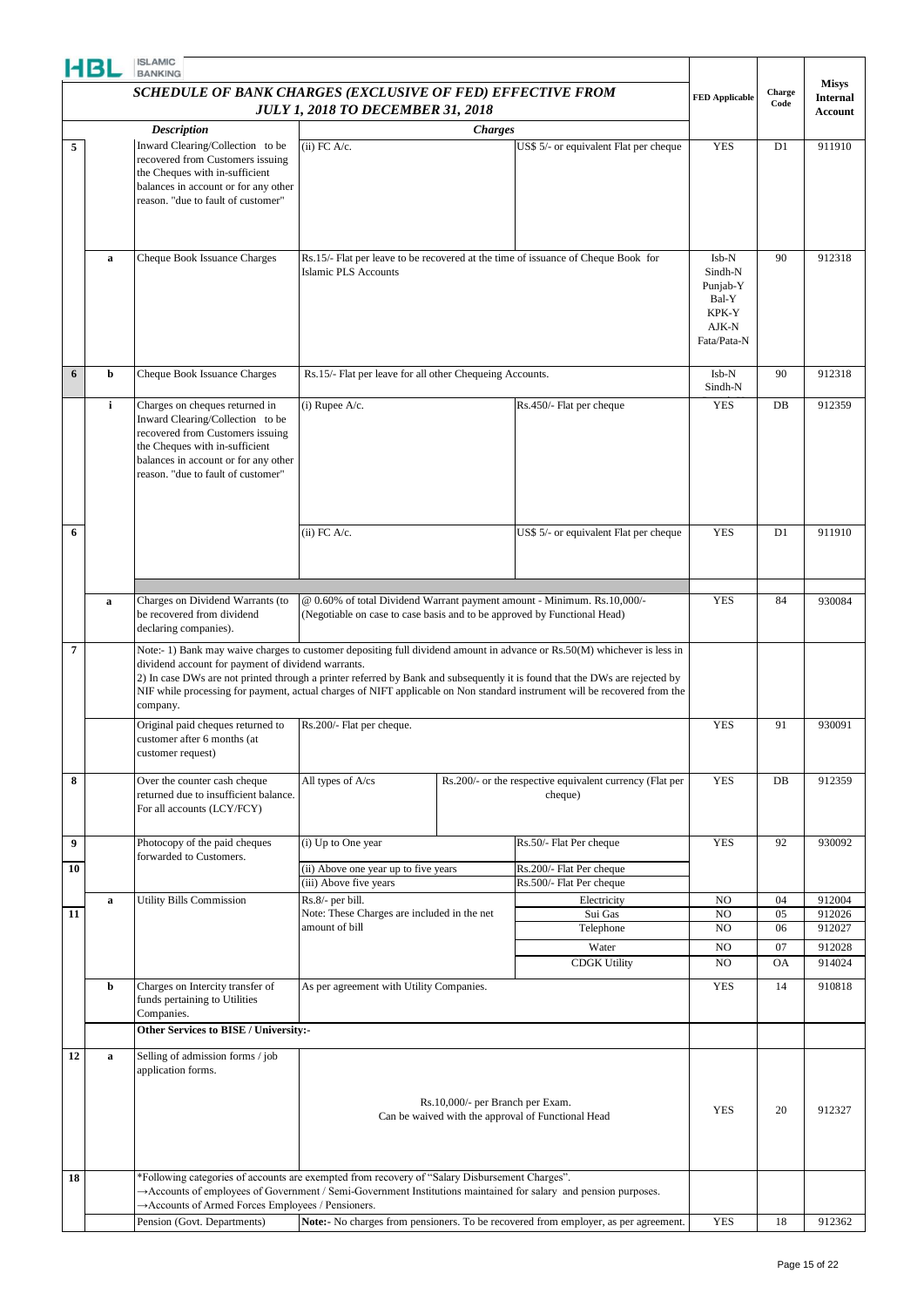|    | HBL                                                                                                                          | <b>ISLAMIC</b><br><b>BANKING</b>                                                                           |                                                                                                                                                                                                                                                                                                                              |                       |                |                                                   |
|----|------------------------------------------------------------------------------------------------------------------------------|------------------------------------------------------------------------------------------------------------|------------------------------------------------------------------------------------------------------------------------------------------------------------------------------------------------------------------------------------------------------------------------------------------------------------------------------|-----------------------|----------------|---------------------------------------------------|
|    | SCHEDULE OF BANK CHARGES (EXCLUSIVE OF FED) EFFECTIVE FROM<br><b>JULY 1, 2018 TO DECEMBER 31, 2018</b><br><b>Description</b> |                                                                                                            |                                                                                                                                                                                                                                                                                                                              | <b>FED Applicable</b> | Charge<br>Code | <b>Misys</b><br><b>Internal</b><br><b>Account</b> |
|    |                                                                                                                              |                                                                                                            | <b>Charges</b>                                                                                                                                                                                                                                                                                                               |                       |                |                                                   |
| 19 |                                                                                                                              | Confirmation of balances to<br>Auditors.                                                                   | Rs.500/- Flat                                                                                                                                                                                                                                                                                                                | <b>YES</b>            | 97             | 930097                                            |
| 20 |                                                                                                                              | Bank Certificate for the purpose of<br>Visa, Income tax etc.                                               | Rs.300/- Flat per certificate                                                                                                                                                                                                                                                                                                | <b>YES</b>            | 98             | 912396                                            |
| 21 |                                                                                                                              | Overseas Employment Certificate.                                                                           | Rs.500/- Flat per certificate                                                                                                                                                                                                                                                                                                | <b>YES</b>            | 98             | 912396                                            |
| 22 |                                                                                                                              | Visa Fee Collection                                                                                        | Rs.100/- Flat per application                                                                                                                                                                                                                                                                                                | <b>YES</b>            |                | 912105                                            |
| 23 |                                                                                                                              | <b>Credit Information Report /</b><br>Opinion.                                                             |                                                                                                                                                                                                                                                                                                                              |                       |                |                                                   |
| 24 |                                                                                                                              | Credit Information report / opinion<br>provided locally to Banks / Other<br>Organizations (Embassies etc). | Rs.500/- Flat                                                                                                                                                                                                                                                                                                                | <b>YES</b>            | 93             | 930093                                            |
|    |                                                                                                                              |                                                                                                            | Note:-Plus Postage / Courier / Fax Charges will be recovered as per Part 'P' as applicable.                                                                                                                                                                                                                                  |                       |                |                                                   |
|    |                                                                                                                              | For any enquiry requested by<br>customer beyond 3 years relating<br>to transactions on his account.        | Rs.1,000/- Flat                                                                                                                                                                                                                                                                                                              | <b>YES</b>            | 94             | 930094                                            |
| 25 |                                                                                                                              | Handling Charges on Commodity<br>Operation                                                                 | Rs.3.75 per 1000/-                                                                                                                                                                                                                                                                                                           | <b>YES</b>            | 6              | 910902                                            |
| 26 |                                                                                                                              | <b>Closure of Account Charges</b>                                                                          | Free                                                                                                                                                                                                                                                                                                                         | <b>YES</b>            | 26             | 930026                                            |
| 27 |                                                                                                                              | Handling of payments / balances<br>from deceased accounts against<br><b>Succession Certificate</b>         | Rs. 500/- Flat                                                                                                                                                                                                                                                                                                               | Yes                   | IA             | 914059                                            |
|    | Part N                                                                                                                       |                                                                                                            | HBL DEBIT CARD (ATM CARD) *                                                                                                                                                                                                                                                                                                  |                       |                |                                                   |
|    | a                                                                                                                            | Card Charges                                                                                               | Same charges applicable on Supplementary Cards except where mentioned                                                                                                                                                                                                                                                        |                       |                |                                                   |
| 1  | b                                                                                                                            | Annual fee (Primary)                                                                                       | PayPak Rs. 500/-<br>PayPak Chip - Rs. 700/-<br>Green Visa - Rs. 850/-<br>Visa Chip - Rs.1,000/-<br>MasterCard Standard - Rs.1,000/-<br>MasterCard Gold - Rs. 2,000/-<br>UnionPay Mag - Rs.850/-<br>UnionPay Chip - Rs. 1,000/-<br>Visa USD - US\$ 10/-<br>MasterCard Titanium - Rs. 1,500/=<br>MasterCard World - Rs.7,000/- | <b>YES</b>            | F <sub>5</sub> | 912097                                            |
|    | $\mathbf c$                                                                                                                  | Annual fee (Supplementary)                                                                                 | PayPak - Nil<br>PayPak Chip - Nil<br>Green Visa - Rs. 350/-<br>Visa Chip - Rs. $450/-$<br>MasterCard Standard - Rs.450/-<br>MasterCard Gold - N/A<br>UnionPay Mag - Rs. 350/-<br>UnionPay Chip - Rs.450/-<br>Visa USD - N/A<br>MasterCard Titanium - Rs. 750/-<br>MasterCard World - N/A                                     | <b>YES</b>            | F <sub>5</sub> | 912097                                            |
|    | d                                                                                                                            | Card Replacement fee                                                                                       | PayPak - Rs.250/-                                                                                                                                                                                                                                                                                                            | <b>YES</b>            | F <sub>5</sub> | 912097                                            |
|    | $\mathbf{e}$                                                                                                                 | POS Transaction fee per transaction PayPak - NIL<br>Local.                                                 | PayPak Chip - NIL<br>Green Visa - NIL<br>Visa Chip - NIL<br>MasterCard Standard - NIL<br>MasterCard Gold - NIL<br>UnionPay Mag - NIL<br>Union Pay Chip - NIL<br>Visa USD - 1% of Transaction Amount<br>MasterCard Titanium - NIL<br>MasterCard World - NIL                                                                   | <b>YES</b>            | N8             | 912098                                            |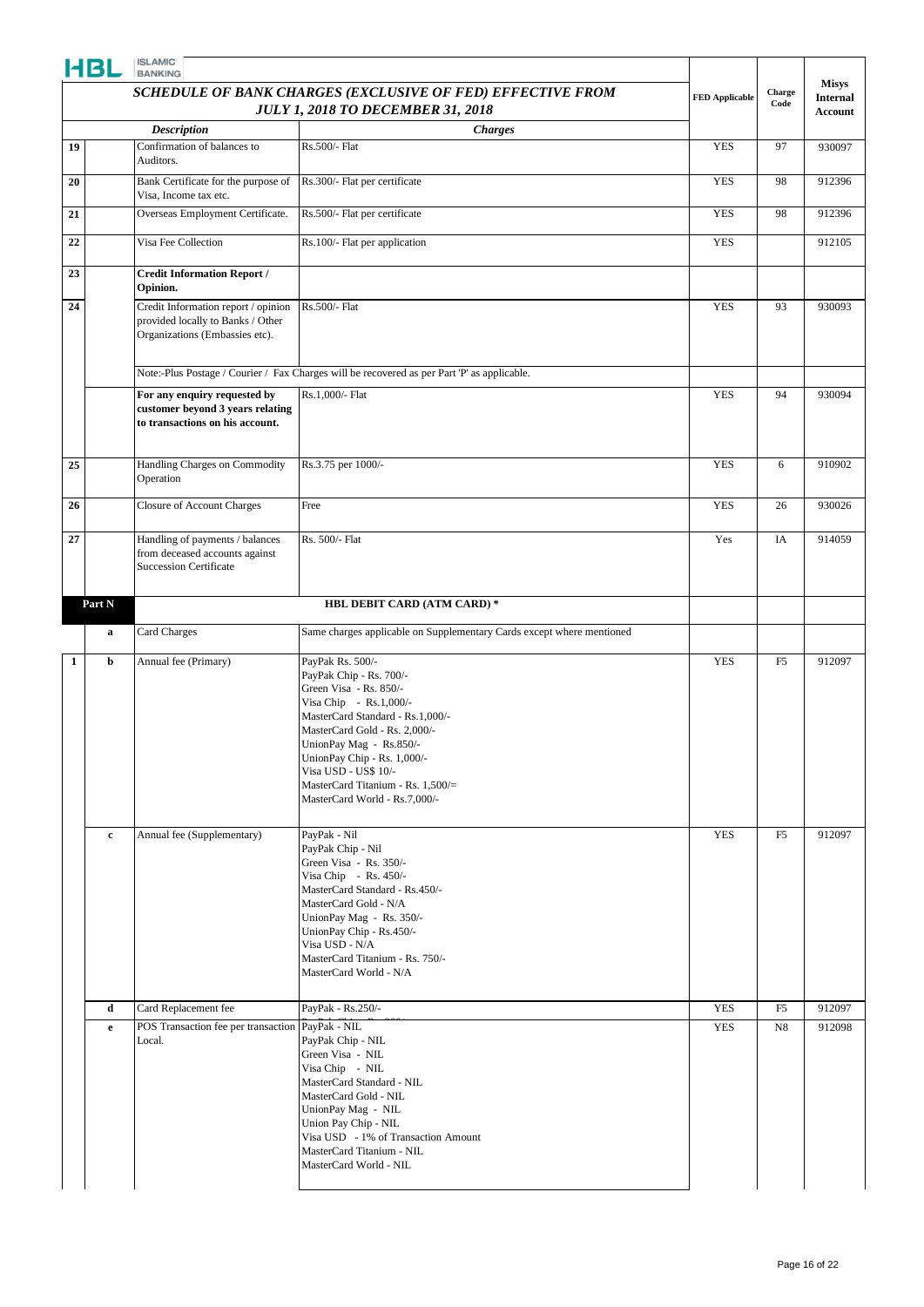|                  | HBL              | <b>ISLAMIC</b><br><b>BANKING</b>                                                                                                                                                                          |                                                                                                                                                                                                                                                                                                                                                                                                                                                                                                                                                                                                                                                                                                                                                                                                                                                                                                     |                       |           |                                 |
|------------------|------------------|-----------------------------------------------------------------------------------------------------------------------------------------------------------------------------------------------------------|-----------------------------------------------------------------------------------------------------------------------------------------------------------------------------------------------------------------------------------------------------------------------------------------------------------------------------------------------------------------------------------------------------------------------------------------------------------------------------------------------------------------------------------------------------------------------------------------------------------------------------------------------------------------------------------------------------------------------------------------------------------------------------------------------------------------------------------------------------------------------------------------------------|-----------------------|-----------|---------------------------------|
|                  |                  | <b>SCHEDULE OF BANK CHARGES (EXCLUSIVE OF FED) EFFECTIVE FROM</b><br><b>JULY 1, 2018 TO DECEMBER 31, 2018</b><br><b>Description</b><br><b>Charges</b><br>POS Transaction fee per transaction PayPak - Nil |                                                                                                                                                                                                                                                                                                                                                                                                                                                                                                                                                                                                                                                                                                                                                                                                                                                                                                     | <b>FED Applicable</b> | Charge    | <b>Misys</b><br><b>Internal</b> |
|                  |                  |                                                                                                                                                                                                           |                                                                                                                                                                                                                                                                                                                                                                                                                                                                                                                                                                                                                                                                                                                                                                                                                                                                                                     |                       | Code      | Account                         |
|                  |                  |                                                                                                                                                                                                           |                                                                                                                                                                                                                                                                                                                                                                                                                                                                                                                                                                                                                                                                                                                                                                                                                                                                                                     |                       |           |                                 |
|                  | f                | International                                                                                                                                                                                             | PayPak Chip - Nil<br>Green Visa - 3% of Transaction Amount<br>Visa Chip - 3% of Transaction Amount<br>MasterCard Standard - 3% of Transaction Amount<br>MasterCard Gold - 3% of Transaction Amount<br>UnionPay Mag - 3% of Transaction Amount<br>UnionPay Chip - 3% of Transaction Amount<br>Visa USD - 3% of Transaction Amount<br>MasterCard Titanium - 3% of Transaction Amount<br>MasterCard World - 3% of Transaction Amount                                                                                                                                                                                                                                                                                                                                                                                                                                                                   | <b>YES</b>            | QV        | 912485                          |
|                  | g                | <b>ATMs International (Cash</b>                                                                                                                                                                           | PayPak -Nil                                                                                                                                                                                                                                                                                                                                                                                                                                                                                                                                                                                                                                                                                                                                                                                                                                                                                         | <b>YES</b>            | QV        | 912485                          |
|                  |                  | withdrawal)                                                                                                                                                                                               | PayPak Chip - Nil<br>Green Visa - 3% of Transaction Amount or Rs.300/- per Transaction, whichever is higher<br>Visa Chip - 3% of Transaction Amount or Rs.300/- per Transaction, whichever is higher<br>MasterCard Standard - 3% of Transaction Amount or Rs.300/-per Transaction, whichever is<br>higher<br>MasterCard Gold - 3% of Transaction Amount or Rs.300/- per Transaction, whichever is higher<br>UnionPay Mag - 3% of Transaction Amount or Rs. 300/- per transaction, whichever is higher<br>UnionPay Chip - 3% of Transaction Amount or Rs. 300/- per transaction, whichever is higher<br>Visa USD - 3% of Transaction Amount or US\$ 3/- per Transaction, whichever is higher<br>MasterCard Titanium - 3% of Transaction amount or Rs.300/- per Transaction whichever is<br>higher<br>MasterCard World - 3% of Transaction Amount or Rs.300/- per Transaction, whichever is<br>higher |                       |           |                                 |
|                  | h                | <b>ATMs International (Balance</b><br>Inquiry)                                                                                                                                                            | PayPak - Nil<br>PayPak Chip - Nil<br>Green Visa - Rs. 225/- per Transaction<br>Visa Chip - Rs. 225/- per Transaction<br>MasterCard Standard - Rs.225/- per Transaction<br>MasterCard Gold - Rs.225/- per Transaction<br>UnionPay Mag - Rs. 225/- per Transaction<br>UnionPay Chip - Rs. 225/- per Transaction<br>Visa USD - US\$ 3/- per Transaction<br>MasterCard Titanium - Rs.225/- per Transaction<br>MasterCard World - Rs.225/- per Transaction                                                                                                                                                                                                                                                                                                                                                                                                                                               | <b>YES</b>            | QV        | 912485                          |
|                  | $\mathbf{i}$     | <b>SMS Alert Charges</b>                                                                                                                                                                                  | Rs.100/- per month,                                                                                                                                                                                                                                                                                                                                                                                                                                                                                                                                                                                                                                                                                                                                                                                                                                                                                 | <b>YES</b>            | NA        | 914035                          |
|                  |                  | *Note: (i) Account based propositions: As per account terms & conditions                                                                                                                                  |                                                                                                                                                                                                                                                                                                                                                                                                                                                                                                                                                                                                                                                                                                                                                                                                                                                                                                     |                       |           |                                 |
|                  |                  | E-commerce activation charges                                                                                                                                                                             | Upto Rs. 200 (per session)                                                                                                                                                                                                                                                                                                                                                                                                                                                                                                                                                                                                                                                                                                                                                                                                                                                                          | <b>YES</b>            | <b>NA</b> | 914035                          |
| $\boldsymbol{2}$ |                  | <b>MERCHANT ACQUIRING</b><br><b>Merchant Discount Rate</b>                                                                                                                                                | Upto 3% of Transaction Amount                                                                                                                                                                                                                                                                                                                                                                                                                                                                                                                                                                                                                                                                                                                                                                                                                                                                       | YES                   | 28        | 914169                          |
|                  | $\bf{a}$         | <b>MERCHANT ACQUIRING</b>                                                                                                                                                                                 |                                                                                                                                                                                                                                                                                                                                                                                                                                                                                                                                                                                                                                                                                                                                                                                                                                                                                                     |                       |           |                                 |
| 3 <sup>1</sup>   | $\mathbf a$      | (INTERNET)<br>Merchant Discount Rate                                                                                                                                                                      | Upto 5% of Transaction Amount                                                                                                                                                                                                                                                                                                                                                                                                                                                                                                                                                                                                                                                                                                                                                                                                                                                                       |                       |           |                                 |
|                  | b                | Set up Charges                                                                                                                                                                                            | Upto Rs.100,000/-                                                                                                                                                                                                                                                                                                                                                                                                                                                                                                                                                                                                                                                                                                                                                                                                                                                                                   | <b>YES</b>            | 29        | 914170                          |
|                  | $\mathbf c$      | <b>Annual Maintenance Charges</b>                                                                                                                                                                         | Upto Rs.100,000/-                                                                                                                                                                                                                                                                                                                                                                                                                                                                                                                                                                                                                                                                                                                                                                                                                                                                                   | <b>YES</b>            | 29        | 914170                          |
|                  | $\mathbf d$      | <b>Transaction Charges</b>                                                                                                                                                                                | Upto Rs.50/- per Transaction                                                                                                                                                                                                                                                                                                                                                                                                                                                                                                                                                                                                                                                                                                                                                                                                                                                                        | <b>YES</b>            | 28        | 914169                          |
|                  | Part O           | HBL ALTERNATE DELIVERY CHANNELS (ADC)                                                                                                                                                                     |                                                                                                                                                                                                                                                                                                                                                                                                                                                                                                                                                                                                                                                                                                                                                                                                                                                                                                     |                       |           |                                 |
| 1                |                  | <b>ATM Charges</b>                                                                                                                                                                                        |                                                                                                                                                                                                                                                                                                                                                                                                                                                                                                                                                                                                                                                                                                                                                                                                                                                                                                     |                       |           |                                 |
|                  | 1.1              | <b>Cash Withdrawal</b>                                                                                                                                                                                    |                                                                                                                                                                                                                                                                                                                                                                                                                                                                                                                                                                                                                                                                                                                                                                                                                                                                                                     |                       |           |                                 |
|                  | $\mathbf a$      | <b>HBL ATMs</b>                                                                                                                                                                                           | Nil                                                                                                                                                                                                                                                                                                                                                                                                                                                                                                                                                                                                                                                                                                                                                                                                                                                                                                 | <b>YES</b>            | 21        | 910821                          |
|                  | b                | 1-Link and Mnet ATMs                                                                                                                                                                                      | Rs.13/- per withdrawal (Pay Pak, Green Visa, Gold Visa, Visa Chip, Union Pay)<br>Note: (No switch charges to be deducted on transactions conducted by IDPs through<br>specific BISP Cards issued by UBL to IDPs at any of the ATMs country wide for<br>withdrawal of Cash against the Financial Assistance provided to them by the Govt)<br>Free Cash Withdrawals from other Bank's ATMs for HBL at Work Islamic Premium<br>Account.                                                                                                                                                                                                                                                                                                                                                                                                                                                                | <b>YES</b>            | 21        | 910821                          |
|                  | $1.2\phantom{0}$ | <b>Balance Inquiry</b>                                                                                                                                                                                    |                                                                                                                                                                                                                                                                                                                                                                                                                                                                                                                                                                                                                                                                                                                                                                                                                                                                                                     |                       |           |                                 |
|                  | a                | <b>HBL ATMs</b>                                                                                                                                                                                           | Nil                                                                                                                                                                                                                                                                                                                                                                                                                                                                                                                                                                                                                                                                                                                                                                                                                                                                                                 |                       |           |                                 |
|                  | b                | 1Link ATMs                                                                                                                                                                                                | Rs. 2.5 Flat per inquiry (Pay Pak, Visa, Master Card & Union Pay)                                                                                                                                                                                                                                                                                                                                                                                                                                                                                                                                                                                                                                                                                                                                                                                                                                   | <b>YES</b>            |           | 910821                          |
|                  | $\mathbf c$      | Mnet ATMs                                                                                                                                                                                                 | Rs.5/- Flat per inquiry (PayPak, Visa, Master Card & UnionPay)                                                                                                                                                                                                                                                                                                                                                                                                                                                                                                                                                                                                                                                                                                                                                                                                                                      | <b>YES</b>            | RA        | 912082                          |
|                  | $\mathbf d$      | HBL ATMs Mini Statement                                                                                                                                                                                   | Rs.5/- Flat (PayPak, Visa, Master Card & UnionPay)                                                                                                                                                                                                                                                                                                                                                                                                                                                                                                                                                                                                                                                                                                                                                                                                                                                  | <b>YES</b>            | 94        | 930094                          |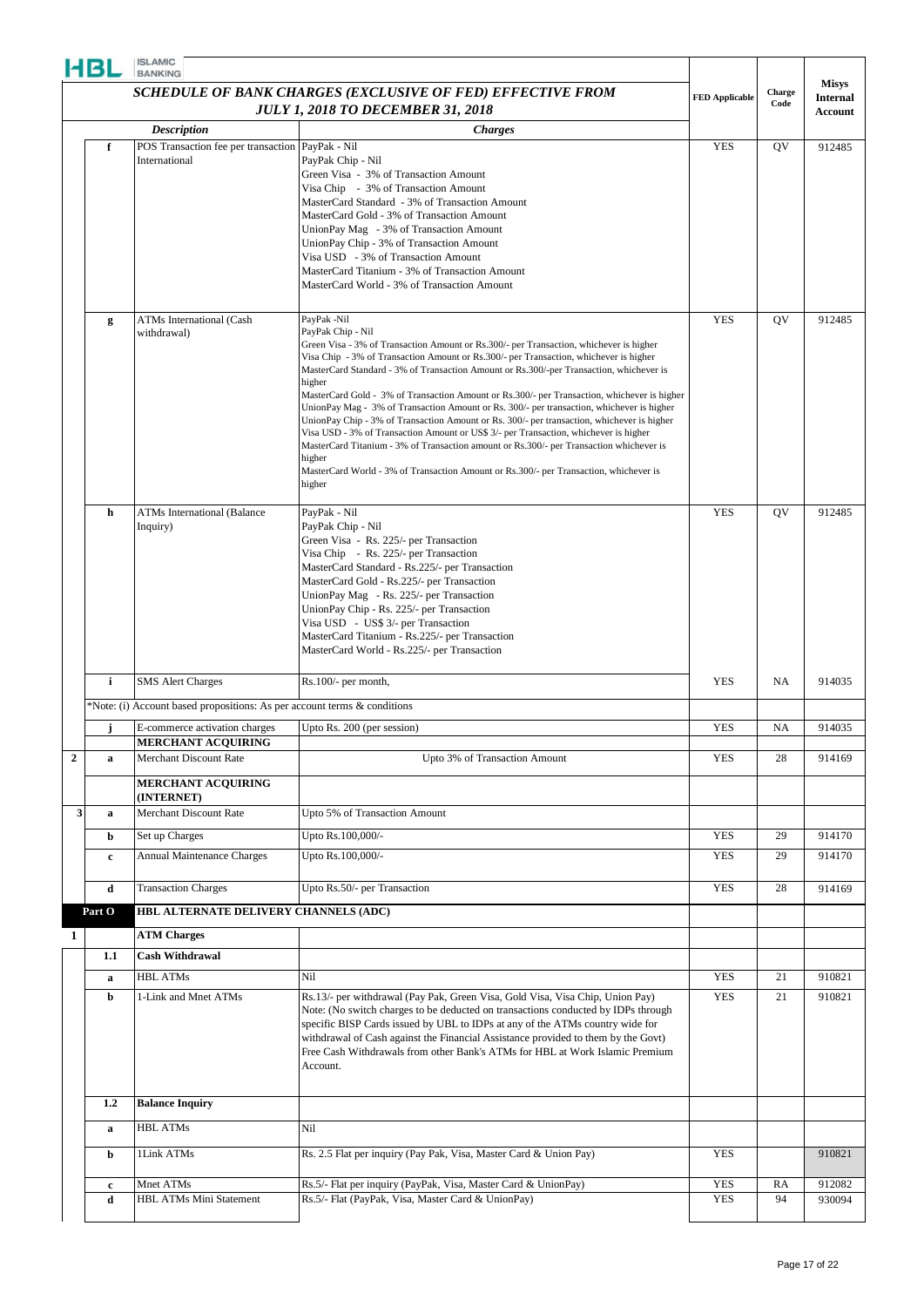|                         | <b>ISLAMIC</b><br>HBL<br><b>BANKING</b><br>SCHEDULE OF BANK CHARGES (EXCLUSIVE OF FED) EFFECTIVE FROM<br><b>JULY 1, 2018 TO DECEMBER 31, 2018</b> |                                                            |                                                                                                                                                                                                                          | Charge                                                                                                                 | <b>Misys</b>                                                           |                |                  |
|-------------------------|---------------------------------------------------------------------------------------------------------------------------------------------------|------------------------------------------------------------|--------------------------------------------------------------------------------------------------------------------------------------------------------------------------------------------------------------------------|------------------------------------------------------------------------------------------------------------------------|------------------------------------------------------------------------|----------------|------------------|
|                         |                                                                                                                                                   |                                                            | <b>FED Applicable</b>                                                                                                                                                                                                    | Code                                                                                                                   | <b>Internal</b><br>Account                                             |                |                  |
|                         |                                                                                                                                                   | <b>Description</b>                                         | <b>Charges</b>                                                                                                                                                                                                           |                                                                                                                        |                                                                        |                |                  |
|                         | 1.3                                                                                                                                               | <b>Funds Transfer</b><br><b>Inter Branch Fund Transfer</b> | Nil                                                                                                                                                                                                                      |                                                                                                                        |                                                                        |                |                  |
|                         |                                                                                                                                                   | Inter Bank funds transfer (IBFT)                           | Transfer Amount:1-10,000<br>Transfer Amount:10,001-150,000<br>Trasnfer Amount :150,001-500,000<br>Transfer Amount :500,001-1,000,000<br>*Free Funds Transfer from HBL ATMs for<br>HBL at Work (Islamic) Premium Account. | Fee Rs. 50 per Transaction<br>Fee Rs. 75 per Transaction<br>Fee Rs. 125 per Transaction<br>Fee Rs. 150 per Transaction | <b>YES</b>                                                             | 14             | 910818           |
|                         | 1.4                                                                                                                                               | <b>Utility Bill Payment</b>                                | Nil                                                                                                                                                                                                                      |                                                                                                                        |                                                                        |                |                  |
|                         | 1.5                                                                                                                                               | HBL-ATM Biometric Verification                             |                                                                                                                                                                                                                          | Rs. 15/- Per Trsansaction                                                                                              | <b>YES</b>                                                             | 21             | 910821           |
|                         |                                                                                                                                                   | <b>HBL Phone Banking</b>                                   |                                                                                                                                                                                                                          |                                                                                                                        |                                                                        |                |                  |
| $\boldsymbol{2}$        | a                                                                                                                                                 | <b>Funds Transfer</b><br>Inter Branch Fund Transfer        | Nil                                                                                                                                                                                                                      |                                                                                                                        | <b>YES</b>                                                             | 14             |                  |
|                         |                                                                                                                                                   | Inter Bank funds transfer (IBFT)                           |                                                                                                                                                                                                                          |                                                                                                                        |                                                                        |                | 910818           |
|                         | b                                                                                                                                                 | <b>Statement Request</b>                                   | Rs-35/- Flat per Statement                                                                                                                                                                                               |                                                                                                                        | N <sub>O</sub>                                                         | RA             | 912082           |
|                         | $\mathbf c$                                                                                                                                       | Stop Payment of Cheque(s)                                  | $(i)$ Rupee $A/c$                                                                                                                                                                                                        | Rs.400/- Flat per instruction                                                                                          | <b>YES</b>                                                             | 25             | 912360           |
|                         |                                                                                                                                                   |                                                            | $(ii)$ F.C. A/C                                                                                                                                                                                                          | US\$ 10/- Flat per instruction (or                                                                                     | <b>YES</b>                                                             | 25             | 912360           |
|                         |                                                                                                                                                   |                                                            | Note:- Stop payment charges are to be levied one time for stop payment instructions,<br>whether it is for one or more cheques.                                                                                           |                                                                                                                        |                                                                        |                |                  |
|                         | d-i                                                                                                                                               | Cheque Book request                                        | Rs.15/- Flat per leave to be recovered at the time of issuance of Cheque Book for<br><b>Islamic PLS Accounts</b>                                                                                                         |                                                                                                                        | Isb-N<br>Sindh-N<br>Punjab-Y<br>Bal-Y<br>KPK-Y<br>AJK-N<br>Fata/Pata-N | 90             | 912318           |
|                         | d-ii                                                                                                                                              | Cheque Book request                                        | Rs.15/- Flat per leave for all other Chequeing Accounts.                                                                                                                                                                 |                                                                                                                        | Isb-N<br>Sindh-N<br>Punjab-Y                                           | 90             | 912318           |
|                         |                                                                                                                                                   | <b>HBL Internet Banking/HBL</b><br>Mobile                  |                                                                                                                                                                                                                          |                                                                                                                        |                                                                        |                |                  |
| 3                       | a                                                                                                                                                 | Subscription                                               | Nil                                                                                                                                                                                                                      |                                                                                                                        |                                                                        |                |                  |
|                         | b                                                                                                                                                 | <b>Funds Transfer</b><br>Inter Branch funds transfer       | Nil                                                                                                                                                                                                                      |                                                                                                                        | <b>YES</b>                                                             | 14             | 910818           |
|                         |                                                                                                                                                   | Inter Bank funds transfer (IBFT)                           | Transfer Amount:1-10,000<br>Transfer Amount:10,001-150,000<br>Trasnfer Amount :150,001-500,000<br>Transfer Amount :500,001-1,000,000<br>*Free Funds Transfer from HBL ATMs for<br>HBL at Work (Islamic) Premium Account. | Fee Rs. 50 per Transaction<br>Fee Rs. 75 per Transaction<br>Fee Rs. 125 per Transaction<br>Fee Rs. 150 per Transaction |                                                                        |                |                  |
|                         | $\mathbf c$                                                                                                                                       | Utility Bill Payment                                       | $\text{NIL}$                                                                                                                                                                                                             | Electricity                                                                                                            | NO                                                                     | $\overline{4}$ | 912004           |
|                         |                                                                                                                                                   |                                                            |                                                                                                                                                                                                                          | Sui Gas                                                                                                                | NO.                                                                    | 5              | 912026           |
|                         |                                                                                                                                                   |                                                            |                                                                                                                                                                                                                          | Telephone<br>Water                                                                                                     | N <sub>O</sub><br>N <sub>O</sub>                                       | 6<br>7         | 912027<br>912028 |
|                         | d-i                                                                                                                                               | Cheque Book request                                        | Rs.15/- Flat per leave to be recovered at the time of issuance of Cheque Book for<br>Islamic PLS Accounts.                                                                                                               |                                                                                                                        | Punjab-Y<br>Bal-Y<br>KPK-Y<br>$AK - Y$<br>Sindh-N                      | 90             | 912318           |
|                         | d-ii                                                                                                                                              | Cheque Book request                                        | Rs.15/- Flat per leave for all other Chequeing Accounts.                                                                                                                                                                 |                                                                                                                        | Punjab-Y<br>Bal-Y<br>KPK-Y<br>AK - Y<br>Sindh-N                        | 90             | 912318           |
|                         |                                                                                                                                                   | <b>HBL Mobile Banking with Ufone</b>                       |                                                                                                                                                                                                                          |                                                                                                                        |                                                                        |                |                  |
| $\overline{\mathbf{4}}$ |                                                                                                                                                   | (USSD Channel)                                             |                                                                                                                                                                                                                          |                                                                                                                        |                                                                        |                |                  |
|                         | $\mathbf a$<br>b                                                                                                                                  | <b>Balance Inquiry</b><br>Mini Statement                   | Nil<br>Nil                                                                                                                                                                                                               |                                                                                                                        |                                                                        |                |                  |
|                         | $\mathbf c$                                                                                                                                       | <b>Utility Bill Payment</b>                                | Nil                                                                                                                                                                                                                      |                                                                                                                        |                                                                        |                |                  |
|                         | $\mathbf d$                                                                                                                                       | Mobile Bill Payment                                        | Nil                                                                                                                                                                                                                      |                                                                                                                        |                                                                        |                |                  |
|                         |                                                                                                                                                   | <b>Fund Transfer</b>                                       | Nil                                                                                                                                                                                                                      |                                                                                                                        |                                                                        |                |                  |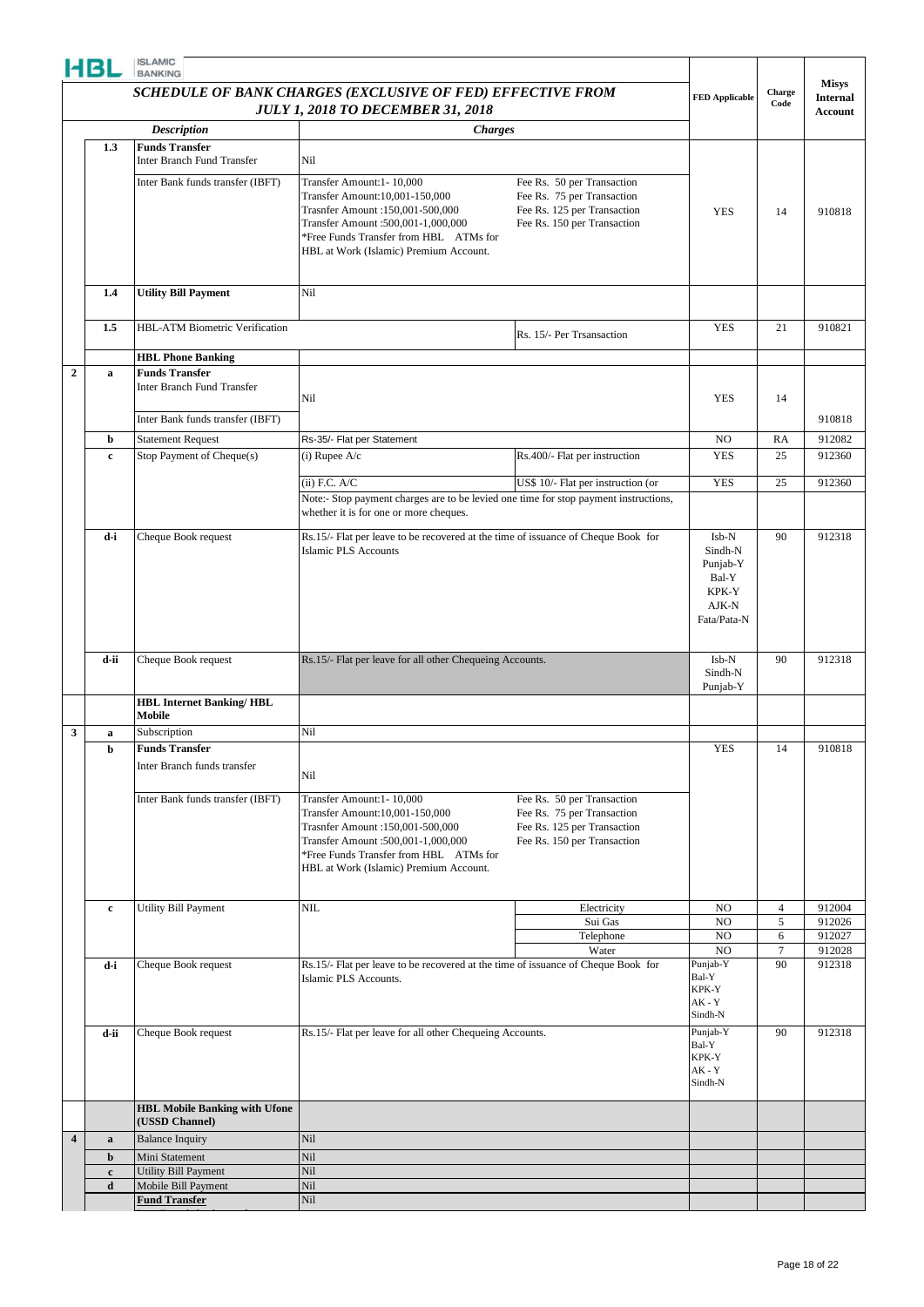| HBL |                                                                                                                                                                                                                                                                                                                                                                       | <b>ISLAMIC</b><br><b>BANKING</b>                            |                                                                                                                          |                                                          |                          |                                                                                                    |                    |
|-----|-----------------------------------------------------------------------------------------------------------------------------------------------------------------------------------------------------------------------------------------------------------------------------------------------------------------------------------------------------------------------|-------------------------------------------------------------|--------------------------------------------------------------------------------------------------------------------------|----------------------------------------------------------|--------------------------|----------------------------------------------------------------------------------------------------|--------------------|
|     |                                                                                                                                                                                                                                                                                                                                                                       |                                                             |                                                                                                                          |                                                          |                          |                                                                                                    | <b>Misys</b>       |
|     |                                                                                                                                                                                                                                                                                                                                                                       |                                                             | SCHEDULE OF BANK CHARGES (EXCLUSIVE OF FED) EFFECTIVE FROM                                                               |                                                          | <b>FED Applicable</b>    | Charge<br>Code<br>14<br>K1<br>K1<br>K1<br>K1<br>K1<br>K1<br>K1<br>K1<br>K1<br>K1<br>K1<br>K1<br>K1 | <b>Internal</b>    |
|     |                                                                                                                                                                                                                                                                                                                                                                       |                                                             | <b>JULY 1, 2018 TO DECEMBER 31, 2018</b>                                                                                 |                                                          |                          |                                                                                                    | Account            |
|     |                                                                                                                                                                                                                                                                                                                                                                       | <b>Description</b><br>Inter Bank funds transfer (IBFT)      | <b>Charges</b>                                                                                                           |                                                          | <b>YES</b>               |                                                                                                    | 910818             |
|     |                                                                                                                                                                                                                                                                                                                                                                       |                                                             | Transfer Amount:1-10,000<br>Transfer Amount:10,001-150,000                                                               | Fee Rs. 50 per Transaction<br>Fee Rs. 75 per Transaction |                          |                                                                                                    |                    |
|     | e                                                                                                                                                                                                                                                                                                                                                                     |                                                             | Trasnfer Amount :150,001-500,000                                                                                         | Fee Rs. 125 per Transaction                              |                          |                                                                                                    |                    |
|     |                                                                                                                                                                                                                                                                                                                                                                       |                                                             | Transfer Amount :500,001-1,000,000                                                                                       | Fee Rs. 150 per Transaction                              |                          |                                                                                                    |                    |
|     |                                                                                                                                                                                                                                                                                                                                                                       |                                                             | HBL Branchless Banking / Konnect by HBL (Charges inclusive of FED/ST)                                                    |                                                          |                          |                                                                                                    |                    |
|     |                                                                                                                                                                                                                                                                                                                                                                       |                                                             |                                                                                                                          |                                                          |                          |                                                                                                    |                    |
| 5   | $\mathbf a$                                                                                                                                                                                                                                                                                                                                                           | <b>Utility Bill Payment</b>                                 | Nil                                                                                                                      |                                                          |                          |                                                                                                    |                    |
|     | b                                                                                                                                                                                                                                                                                                                                                                     | <b>Money Transfer</b>                                       |                                                                                                                          |                                                          |                          |                                                                                                    |                    |
|     | $\mathbf{i}$                                                                                                                                                                                                                                                                                                                                                          |                                                             | Transfer Amount Rs.<br>$1 - 1,000$                                                                                       | Rs.60.00 per transaction                                 | <b>YES</b>               |                                                                                                    | 9914151            |
|     |                                                                                                                                                                                                                                                                                                                                                                       |                                                             | Transfer Amount Rs. 1,001 - 2,500                                                                                        | Rs.120.00 per transaction                                | <b>YES</b>               |                                                                                                    | 9914151            |
|     |                                                                                                                                                                                                                                                                                                                                                                       |                                                             | Transfer Amount Rs. 2,501 - 4,000                                                                                        | Rs.180.00 per transaction                                | <b>YES</b>               |                                                                                                    | 9914151            |
|     |                                                                                                                                                                                                                                                                                                                                                                       |                                                             | Transfer Amount Rs. 4,001 -<br>6,000                                                                                     | Rs.250.00 per transaction                                | <b>YES</b>               |                                                                                                    | 9914151            |
|     |                                                                                                                                                                                                                                                                                                                                                                       |                                                             | Transfer Amount Rs. 6,001 -<br>8,000<br>Transfer Amount Rs. 8,001 - 10,000                                               | Rs.320.00 per transaction<br>Rs.350.00 per transaction   | <b>YES</b><br><b>YES</b> |                                                                                                    | 9914151<br>9914151 |
|     |                                                                                                                                                                                                                                                                                                                                                                       |                                                             | Transfer Amount Rs. 10,001 - 13,000                                                                                      | Rs.400.00 per transaction                                | <b>YES</b>               |                                                                                                    | 9914151            |
|     |                                                                                                                                                                                                                                                                                                                                                                       | Money Transfer Sending                                      | Transfer Amount Rs. 13,001 - 15,000                                                                                      | Rs.450.00 per transaction                                | <b>YES</b>               |                                                                                                    | 9914151            |
|     |                                                                                                                                                                                                                                                                                                                                                                       |                                                             | Transfer Amount Rs. 15,001 - 20,000                                                                                      | Rs.585.00 per transaction                                | <b>YES</b>               |                                                                                                    | 9914151            |
|     |                                                                                                                                                                                                                                                                                                                                                                       |                                                             | Transfer Amount Rs. 20,001 - 25,000                                                                                      | Rs.650.00 per transaction                                | <b>YES</b>               |                                                                                                    | 9914151            |
|     |                                                                                                                                                                                                                                                                                                                                                                       |                                                             | Transfer Amount Rs. 25,001 - 30,000                                                                                      | Rs.750.00 per transaction                                | <b>YES</b>               |                                                                                                    | 9914151            |
|     |                                                                                                                                                                                                                                                                                                                                                                       |                                                             | Transfer Amount Rs. 30,001 - 40,000                                                                                      | Rs.800.00 per transaction                                | <b>YES</b>               |                                                                                                    | 9914151            |
|     |                                                                                                                                                                                                                                                                                                                                                                       |                                                             |                                                                                                                          |                                                          |                          |                                                                                                    | 9914151            |
|     |                                                                                                                                                                                                                                                                                                                                                                       |                                                             |                                                                                                                          |                                                          |                          |                                                                                                    |                    |
|     |                                                                                                                                                                                                                                                                                                                                                                       |                                                             |                                                                                                                          |                                                          |                          |                                                                                                    |                    |
|     | Transfer Amount Rs. 40,001 - 50,000<br><b>YES</b><br>Rs.950.00 per transaction<br>$\overline{\mathbf{ii}}$<br><b>NIL</b><br>Money Transfer Receiving<br>Note 1: Transaction Limits (Separate for Sending & Receiving): Rs. 50,000/- per Month per CNIC<br>Note-2: Inclusive of Taxes.<br>NIL<br><b>Initial Deposit - Konnect by HBL Mobile Account</b><br>$\mathbf c$ |                                                             |                                                                                                                          |                                                          |                          |                                                                                                    |                    |
|     |                                                                                                                                                                                                                                                                                                                                                                       |                                                             |                                                                                                                          |                                                          |                          |                                                                                                    |                    |
|     |                                                                                                                                                                                                                                                                                                                                                                       |                                                             |                                                                                                                          |                                                          |                          |                                                                                                    |                    |
|     |                                                                                                                                                                                                                                                                                                                                                                       |                                                             |                                                                                                                          |                                                          |                          |                                                                                                    |                    |
|     |                                                                                                                                                                                                                                                                                                                                                                       |                                                             |                                                                                                                          |                                                          |                          |                                                                                                    |                    |
|     |                                                                                                                                                                                                                                                                                                                                                                       |                                                             |                                                                                                                          |                                                          |                          |                                                                                                    |                    |
|     |                                                                                                                                                                                                                                                                                                                                                                       |                                                             |                                                                                                                          |                                                          |                          |                                                                                                    |                    |
|     | d                                                                                                                                                                                                                                                                                                                                                                     | <b>Cash Deposit - Konect by HBL Mobile Account</b>          |                                                                                                                          | <b>NIL</b><br>NIL                                        |                          |                                                                                                    |                    |
|     | $\mathbf{e}$<br>f                                                                                                                                                                                                                                                                                                                                                     | <b>Utility Bill Payment - Konnect by HBL Mobile Account</b> | Money Transfer - Konnect by HBL Mobile Account to Konnect by HBL Mobile Account                                          |                                                          |                          |                                                                                                    |                    |
|     |                                                                                                                                                                                                                                                                                                                                                                       |                                                             |                                                                                                                          |                                                          |                          |                                                                                                    |                    |
|     |                                                                                                                                                                                                                                                                                                                                                                       |                                                             |                                                                                                                          |                                                          |                          |                                                                                                    |                    |
|     | i)                                                                                                                                                                                                                                                                                                                                                                    | <b>Money Transfer Sending</b>                               | Transaction Limits: Rs. 25,000/- per day for L0                                                                          |                                                          |                          |                                                                                                    |                    |
|     |                                                                                                                                                                                                                                                                                                                                                                       |                                                             | accounts and Rs. 50,000/- per day for L1<br>accounts                                                                     | NIL                                                      |                          |                                                                                                    |                    |
|     | ii)                                                                                                                                                                                                                                                                                                                                                                   | Money Transfer Receiving                                    |                                                                                                                          | <b>NIL</b>                                               |                          |                                                                                                    |                    |
|     |                                                                                                                                                                                                                                                                                                                                                                       |                                                             | Note 1: Transaction Limits (Separate for Sending & Receiving): Rs. 25,000/- per day for L0 accounts and Rs. 50,000/- per |                                                          |                          |                                                                                                    |                    |
|     | g                                                                                                                                                                                                                                                                                                                                                                     | Money Transfer - Konnect by HBL Mobile Account to CNIC      |                                                                                                                          |                                                          |                          |                                                                                                    |                    |
|     |                                                                                                                                                                                                                                                                                                                                                                       |                                                             | Transfer Amount Rs.<br>$1 - 1,000$                                                                                       | Rs.45.00 per transaction                                 | <b>YES</b>               | K1                                                                                                 | 9914151            |
|     |                                                                                                                                                                                                                                                                                                                                                                       |                                                             | Transfer Amount Rs. 1,001 - 2,500<br>Transfer Amount Rs. 2,501 - 4,000                                                   | Rs.90.00 per transaction                                 | <b>YES</b><br><b>YES</b> | K1                                                                                                 | 9914151            |
|     |                                                                                                                                                                                                                                                                                                                                                                       |                                                             | Transfer Amount Rs. 4,001 - 6,000                                                                                        | Rs.135.00 per transaction<br>Rs.190.00 per transaction   | <b>YES</b>               | K1<br>K1                                                                                           | 9914151<br>9914151 |
|     |                                                                                                                                                                                                                                                                                                                                                                       |                                                             | Transfer Amount Rs. 6,001 - 8,000                                                                                        | Rs.240.00 per transaction                                | <b>YES</b>               | K1                                                                                                 | 9914151            |
|     |                                                                                                                                                                                                                                                                                                                                                                       |                                                             | Transfer Amount Rs. 8,001 - 10,000                                                                                       | Rs.265.00 per transaction                                | <b>YES</b>               | K1                                                                                                 | 9914151            |
|     | i)                                                                                                                                                                                                                                                                                                                                                                    | Money Transfer Sending*                                     | Transfer Amount Rs. 10,001 - 13,000<br>Transfer Amount Rs. 13,001 - 15,000                                               | Rs.300.00 per transaction                                | <b>YES</b><br><b>YES</b> | K1<br>K1                                                                                           | 9914151<br>9914151 |
|     |                                                                                                                                                                                                                                                                                                                                                                       |                                                             | Transfer Amount Rs. 15,001 - 20,000                                                                                      | Rs.340.00 per transaction<br>Rs.440.00 per transaction   | <b>YES</b>               | K1                                                                                                 | 9914151            |
|     |                                                                                                                                                                                                                                                                                                                                                                       |                                                             | Transfer Amount Rs. 20,001 - 25,000                                                                                      | Rs.490.00 per transaction                                | <b>YES</b>               | K1                                                                                                 | 9914151            |
|     |                                                                                                                                                                                                                                                                                                                                                                       |                                                             | Transfer Amount Rs. 25,001 - 30,000                                                                                      | Rs.565.00 per transaction                                | <b>YES</b>               | K1                                                                                                 | 9914151            |
|     |                                                                                                                                                                                                                                                                                                                                                                       |                                                             | Transfer Amount Rs. 30,001 - 40,000                                                                                      | Rs.600.00 per transaction                                | <b>YES</b>               | K1                                                                                                 | 9914151            |
|     |                                                                                                                                                                                                                                                                                                                                                                       |                                                             | Transfer Amount Rs. 40,001 - 50,000                                                                                      | Rs.715.00 per transaction                                | <b>YES</b>               | K1                                                                                                 | 9914151            |
|     | $\mathbf{ii}$                                                                                                                                                                                                                                                                                                                                                         | Money Transfer Receiving                                    | Nil                                                                                                                      |                                                          |                          |                                                                                                    |                    |
|     | $\mathbf h$                                                                                                                                                                                                                                                                                                                                                           | Money Transfer - CNIC to Other Bank Accounts (IBFT)         | * For Transactions through HRA Account fee will be 50% of the above mentioned slab                                       |                                                          |                          |                                                                                                    |                    |
|     |                                                                                                                                                                                                                                                                                                                                                                       |                                                             | $1 - 1,000$<br>Transfer Amount Rs.                                                                                       | Rs.20.00 per transaction                                 | <b>YES</b>               | K1                                                                                                 | 9914151            |
|     |                                                                                                                                                                                                                                                                                                                                                                       |                                                             | Transfer Amount Rs. 1,001 - 2,500                                                                                        | Rs.40.00 per transaction                                 | <b>YES</b>               | K1                                                                                                 | 9914151            |
|     |                                                                                                                                                                                                                                                                                                                                                                       |                                                             | Transfer Amount Rs. 2,501 - 4,000                                                                                        | Rs.65.00 per transaction                                 | <b>YES</b>               | K1                                                                                                 | 9914151            |
|     |                                                                                                                                                                                                                                                                                                                                                                       |                                                             | Transfer Amount Rs. 4,001 - 6,000                                                                                        | Rs.100.00 per transaction                                | <b>YES</b>               | K1                                                                                                 | 9914151            |
|     |                                                                                                                                                                                                                                                                                                                                                                       |                                                             | Transfer Amount Rs. 6,001 - 8,000<br>Transfer Amount Rs. 8,001 - 10,000                                                  | Rs.145.00 per transaction<br>Rs.195.00 per transaction   | <b>YES</b><br><b>YES</b> | K1<br>K1                                                                                           | 9914151<br>9914151 |
|     |                                                                                                                                                                                                                                                                                                                                                                       |                                                             | Transfer Amount Rs. 10,001 - 13,000                                                                                      | Rs.255.00 per transaction                                | <b>YES</b>               | K1                                                                                                 | 9914151            |
|     | i)                                                                                                                                                                                                                                                                                                                                                                    | Inter Bank Fund Transfer (IBFT)                             | Transfer Amount Rs. 13,001 - 15,000                                                                                      | Rs.290.00 per transaction                                | <b>YES</b>               | K1                                                                                                 | 9914151            |
|     |                                                                                                                                                                                                                                                                                                                                                                       |                                                             | Transfer Amount Rs. 15,001 - 20,000                                                                                      | Rs.360.00 per transaction                                | <b>YES</b>               | K1                                                                                                 | 9914151            |
|     |                                                                                                                                                                                                                                                                                                                                                                       |                                                             | Transfer Amount Rs. 20,001 - 25,000                                                                                      | Rs.415.00 per transaction                                | <b>YES</b>               | K1                                                                                                 | 9914151            |
|     |                                                                                                                                                                                                                                                                                                                                                                       |                                                             | Transfer Amount Rs. 25,001 - 30,000                                                                                      | Rs.470.00 per transaction                                | <b>YES</b>               | K1                                                                                                 | 9914151            |
|     |                                                                                                                                                                                                                                                                                                                                                                       |                                                             | Transfer Amount Rs. 30,001 - 40,000                                                                                      | Rs.525.00 per transaction                                | <b>YES</b>               | K1                                                                                                 | 9914151            |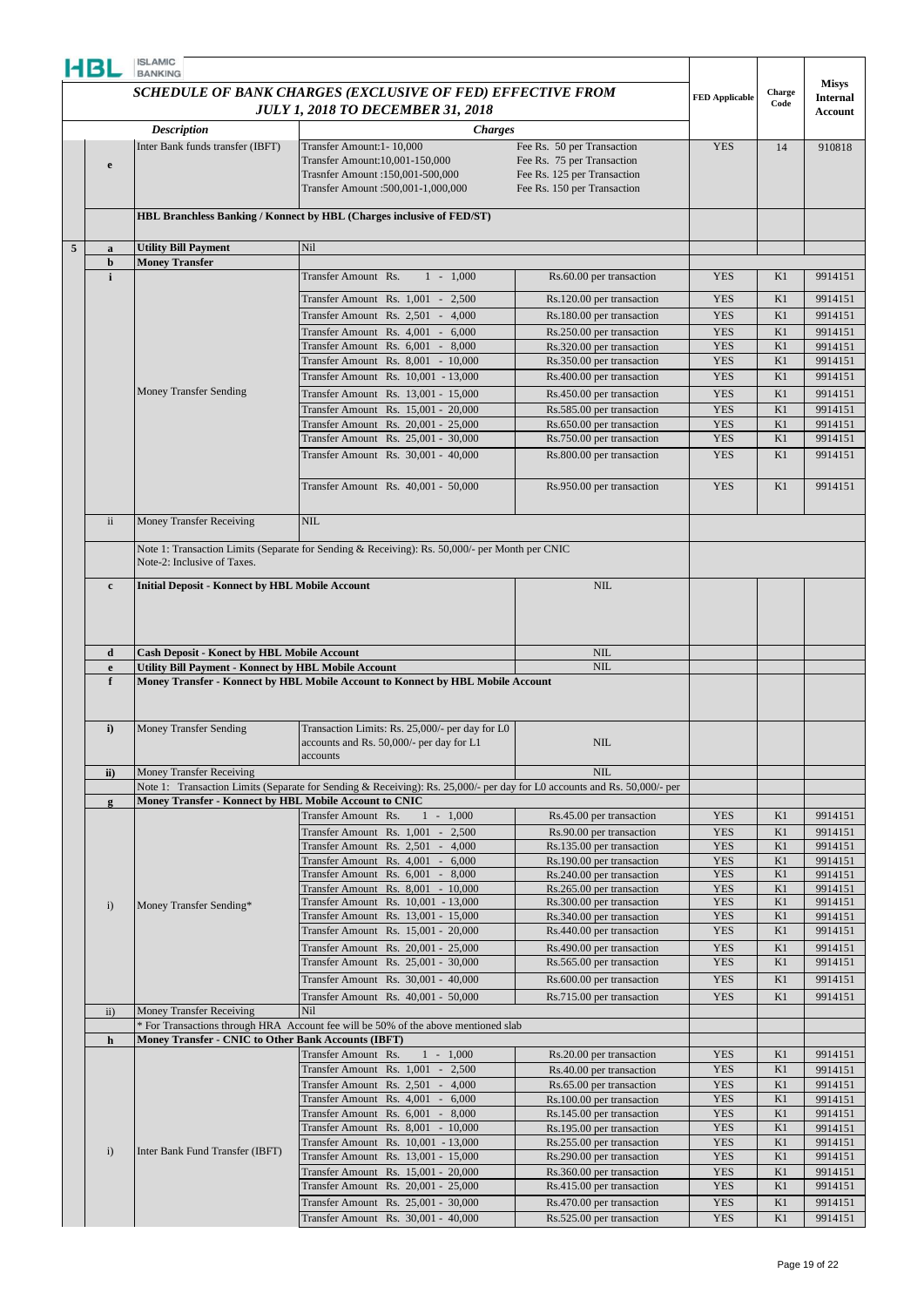| HBL                         | <b>ISLAMIC</b><br><b>BANKING</b>                                                                               |                                                                                                                    |                                                        |                          |          |                                 |
|-----------------------------|----------------------------------------------------------------------------------------------------------------|--------------------------------------------------------------------------------------------------------------------|--------------------------------------------------------|--------------------------|----------|---------------------------------|
|                             |                                                                                                                | SCHEDULE OF BANK CHARGES (EXCLUSIVE OF FED) EFFECTIVE FROM                                                         |                                                        | <b>FED Applicable</b>    | Charge   | <b>Misys</b><br><b>Internal</b> |
|                             |                                                                                                                | <b>JULY 1, 2018 TO DECEMBER 31, 2018</b>                                                                           |                                                        |                          | Code     | Account                         |
|                             | <b>Description</b>                                                                                             | <b>Charges</b>                                                                                                     |                                                        |                          |          |                                 |
|                             |                                                                                                                | Transfer Amount Rs. 40,001 - 50,000                                                                                | Rs.540.00 per transaction                              | <b>YES</b>               | K1       | 9914151                         |
| $\mathbf{i}$                |                                                                                                                | Money Transfer - Konnect by HBL Mobile Account to HBL Core Banking Account                                         |                                                        |                          |          |                                 |
|                             |                                                                                                                | Transfer Amount Rs.<br>$1 - 1,000$                                                                                 | Rs.20.00 per transaction                               | <b>YES</b>               | 32       | 9914162                         |
|                             |                                                                                                                | Transfer Amount Rs. 1,001 - 2,500                                                                                  | Rs.35.00 per transaction                               | <b>YES</b>               | 32       | 9914162                         |
|                             |                                                                                                                | Fransfer Amount Rs. 2,501 - 4,000                                                                                  | Rs.55.00 per transaction                               | <b>YES</b>               | 32       | 9914162                         |
|                             |                                                                                                                | Transfer Amount Rs. 4,001 - 6,000<br>Transfer Amount Rs. 6,001 - 8,000                                             | Rs.85.00 per transaction<br>Rs.125.00 per transaction  | <b>YES</b><br><b>YES</b> | 32<br>32 | 9914162<br>9914162              |
| $\mathbf{i}$                | <b>Fund Transfer</b>                                                                                           | Transfer Amount Rs. 8,001 - 10,000                                                                                 | Rs.165.00 per transaction                              | <b>YES</b>               | 32       | 9914162                         |
|                             |                                                                                                                | Transfer Amount Rs. 10,001 - 13,000<br>Transfer Amount Rs. 13,001 - 15,000                                         | Rs.220.00 per transaction<br>Rs.245.00 per transaction | <b>YES</b><br><b>YES</b> | 32<br>32 | 9914162<br>9914162              |
|                             |                                                                                                                | Transfer Amount Rs. 15,001 - 20,000                                                                                | Rs.310.00 per transaction                              | <b>YES</b>               | 32       | 9914162                         |
|                             |                                                                                                                | Transfer Amount Rs. 20,001 - 25,000<br>Transfer Amount Rs. 25,001 - 30,000                                         | Rs.355.00 per transaction<br>Rs.405.00 per transaction | <b>YES</b><br><b>YES</b> | 32<br>32 | 9914162<br>9914162              |
|                             |                                                                                                                | Transfer Amount Rs. 30,001 - 40,000                                                                                | Rs.450.00 per transaction                              | <b>YES</b>               | 32       | 9914162                         |
|                             |                                                                                                                | Transfer Amount Rs. 40,001 - 50,000                                                                                | Rs.460.00 per transaction                              | <b>YES</b>               | 32       | 9914162                         |
|                             |                                                                                                                | Money Transfer - Konnect by HBL Mobile Account to Other Bank Accounts (IBFT)<br>Transfer Amount Rs.<br>$1 - 1,000$ | Rs.20.00 per transaction                               | <b>YES</b>               | 32       | 9914162                         |
|                             |                                                                                                                | Transfer Amount Rs. 1,001 - 2,500                                                                                  | Rs.35.00 per transaction                               | <b>YES</b>               | 32       | 9914162                         |
|                             |                                                                                                                | Transfer Amount Rs. 2,501 -<br>4,000                                                                               | Rs.60.00 per transaction                               | <b>YES</b>               | 32       | 9914162                         |
|                             |                                                                                                                | Transfer Amount Rs. 4,001 -<br>6,000                                                                               | Rs.90.00 per transaction                               | <b>YES</b>               | 32       | 9914162                         |
|                             |                                                                                                                | Transfer Amount Rs. 6,001 -<br>8,000                                                                               | Rs.130.00 per transaction                              | <b>YES</b>               | 32       | 9914162                         |
|                             |                                                                                                                | Transfer Amount Rs. 8,001 - 10,000                                                                                 | Rs.175.00 per transaction                              | <b>YES</b>               | 32       | 9914162                         |
| $\mathbf{i}$                | Inter Bank Fund Transfer (IBFT)                                                                                | Transfer Amount Rs. 10,001 - 13,000                                                                                | Rs.230.00 per transaction                              | <b>YES</b>               | 32       | 9914162                         |
|                             |                                                                                                                | Transfer Amount Rs. 13,001 - 15,000                                                                                | Rs.260.00 per transaction                              | <b>YES</b>               | 32       | 9914162                         |
|                             |                                                                                                                | Transfer Amount Rs. 15,001 - 20,000<br>Fransfer Amount Rs. 20,001 - 25,000                                         | Rs.325.00 per transaction<br>Rs.375.00 per transaction | <b>YES</b><br><b>YES</b> | 32<br>32 | 9914162<br>9914162              |
|                             |                                                                                                                | Transfer Amount Rs. 25,001 - 30,000                                                                                | Rs.425.00 per transaction                              | <b>YES</b>               | 32       | 9914162                         |
|                             |                                                                                                                | Transfer Amount Rs. 30,001 - 40,000                                                                                | Rs.475.00 per transaction                              | <b>YES</b>               | 32       | 9914162                         |
|                             |                                                                                                                | Transfer Amount Rs. 40,001 - 50,000                                                                                | Rs.485.00 per transaction                              | <b>YES</b>               | 32       | 9914162                         |
| $\bf k$                     | <b>Cash Withdrawal - Konnect by HBL Mobile Account</b>                                                         | Transfer Amount Rs.<br>$1 - 1,000$                                                                                 | Rs.20.00 per transaction                               | <b>YES</b>               | 35       | 9914165                         |
|                             |                                                                                                                | Transfer Amount Rs. 1,001 - 2,500                                                                                  | Rs.35.00 per transaction                               | <b>YES</b>               | 35       | 9914165                         |
|                             |                                                                                                                | Fransfer Amount Rs. 2,501 -<br>4,000                                                                               | Rs.60.00 per transaction                               | <b>YES</b>               | 35       | 9914165                         |
|                             |                                                                                                                | Transfer Amount Rs. 4,001 - 6,000                                                                                  | Rs.90.00 per transaction                               | <b>YES</b>               | 35       | 9914165                         |
|                             |                                                                                                                | Transfer Amount Rs. 6,001 - 8,000<br>Fransfer Amount Rs. 8,001 - 10,000                                            | Rs.130.00 per transaction                              | <b>YES</b>               | 35<br>35 | 9914165<br>9914165              |
| $\mathbf{i}$                | Withdrawal Amount**                                                                                            | Transfer Amount Rs. 10,001 - 13,000                                                                                | Rs.175.00 per transaction<br>Rs.230.00 per transaction | <b>YES</b><br><b>YES</b> | 35       | 9914165                         |
|                             |                                                                                                                | Transfer Amount Rs. 13,001 - 15,000                                                                                | Rs.265.00 per transaction                              | <b>YES</b>               | 35       | 9914165                         |
|                             |                                                                                                                | Transfer Amount Rs. 15,001 - 20,000                                                                                | Rs.325.00 per transaction                              | <b>YES</b>               | 35       | 9914165                         |
|                             |                                                                                                                | Transfer Amount Rs. 20,001 - 25,000                                                                                | Rs.375.00 per transaction                              | <b>YES</b>               | $35\,$   | 9914165                         |
|                             |                                                                                                                | Transfer Amount Rs. 25,001 - 30,000                                                                                | Rs.425.00 per transaction                              | <b>YES</b>               | 35       | 9914165                         |
|                             |                                                                                                                | Transfer Amount Rs. 30,001 - 40,000<br>Transfer Amount Rs. 40,001 - 50,000                                         | Rs.475.00 per transaction<br>Rs.490.00 per transaction | <b>YES</b><br><b>YES</b> | 35<br>35 | 9914165<br>9914165              |
|                             |                                                                                                                | ** For Transaction through HRA account fee will be 50% of the above mentioned slab.                                |                                                        |                          |          |                                 |
| $\mathbf{l}$                | <b>Cash Withdrawal - HBL Core Banking Account</b>                                                              |                                                                                                                    |                                                        |                          |          |                                 |
|                             |                                                                                                                | Transfer Amount Rs.<br>$1 - 1,000$<br>Transfer Amount Rs. 1,001<br>2,500<br>$\sim$                                 | Rs.20.00 per transaction<br>Rs.35.00 per transaction   | <b>YES</b><br><b>YES</b> | K1<br>K1 | 9914151<br>9914151              |
|                             |                                                                                                                | Transfer Amount Rs. 2,501 -<br>4,000                                                                               | Rs.60.00 per transaction                               | <b>YES</b>               | K1       | 9914151                         |
| $\mathbf{i}$                | Withdrawal Amount                                                                                              | Transfer Amount Rs. 4,001 - 6,000                                                                                  | Rs.90.00 per transaction                               | <b>YES</b>               | K1       | 9914151                         |
|                             |                                                                                                                | Transfer Amount Rs. 6,001 - 8,000                                                                                  | Rs.130.00 per transaction                              | <b>YES</b>               | K1       | 9914151                         |
| $\mathbf m$                 | <b>Cash Deposit into HBL Core Banking Account at Agent's location</b>                                          | Transfer Amount Rs. 8,001 - 10,000                                                                                 | Rs.175.00 per transaction                              | <b>YES</b>               | K1       | 9914151                         |
|                             |                                                                                                                | Transfer Amount Rs.<br>$1 - 1,000$                                                                                 | Rs.20.00 per transaction                               | <b>YES</b>               | K1       | 9914151                         |
|                             |                                                                                                                | Transfer Amount Rs. 1,001 -<br>2,500                                                                               | Rs.35.00 per transaction                               | <b>YES</b>               | K1       | 9914151                         |
|                             |                                                                                                                | Transfer Amount Rs. 2,501 -<br>4,000<br>Transfer Amount Rs. 4,001 -<br>6,000                                       | Rs.55.00 per transaction<br>Rs.75.00 per transaction   | <b>YES</b><br><b>YES</b> | K1<br>K1 | 9914151<br>9914151              |
|                             |                                                                                                                | Transfer Amount Rs. 6,001 - 8,000                                                                                  | Rs.90.00 per transaction                               | <b>YES</b>               | K1       | 9914151                         |
|                             |                                                                                                                | Transfer Amount Rs. 8,001 - 10,000                                                                                 | Rs.105.00 per transaction                              | <b>YES</b>               | K1       | 9914151                         |
| $\mathbf{i}$                | Deposit Amount                                                                                                 | Transfer Amount Rs. 10,001 - 13,000                                                                                | Rs.120.00 per transaction                              | <b>YES</b>               | K1       | 9914151                         |
|                             |                                                                                                                | Transfer Amount Rs. 13,001 - 15,000<br>Transfer Amount Rs. 15,001 - 20,000                                         | Rs.135.00 per transaction<br>Rs.170.00 per transaction | <b>YES</b><br><b>YES</b> | K1<br>K1 | 9914151<br>9914151              |
|                             |                                                                                                                | Transfer Amount Rs. 20,001 - 25,000                                                                                | Rs.195.00 per transaction                              | <b>YES</b>               | K1       | 9914151                         |
|                             |                                                                                                                | Transfer Amount Rs. 25,001 - 30,000                                                                                | Rs.225.00 per transaction                              | <b>YES</b>               | K1       | 9914151                         |
|                             |                                                                                                                | Transfer Amount Rs. 30,001 - 40,000<br>Transfer Amount Rs. 40,001 - 50,000                                         | Rs.250.00 per transaction<br>Rs.280.00 per transaction | <b>YES</b><br><b>YES</b> | K1<br>K1 | 9914151<br>9914151              |
| $\mathbf n$                 | <b>Balance Inquiry - Konnect by HBL Mobile Account</b>                                                         |                                                                                                                    | <b>NIL</b>                                             |                          |          |                                 |
| $\bf{0}$                    |                                                                                                                | Transfer Out - Konnect by HBL Mobile Account to HBL Core Banking                                                   | $\rm NIL$                                              |                          |          |                                 |
| $\mathbf{p}$                |                                                                                                                | Transfer in - Konnect by HBL Account to HBL Core Banking Account(Linked)                                           | NIL                                                    |                          |          |                                 |
| $\mathbf{q}$<br>$\mathbf r$ | View Mini Statement - Konnect by HBL Mobile Account<br>Air Time Top Up - Konnect by HBL Agent & Mobile Account |                                                                                                                    | <b>NIL</b><br>NIL                                      |                          |          |                                 |
| s                           | <b>Mobile Account Opening</b>                                                                                  |                                                                                                                    | $\rm NIL$                                              |                          |          |                                 |
| t                           | <b>Average Minimum Balance required</b>                                                                        |                                                                                                                    | $NIL$                                                  |                          |          |                                 |
| $\mathbf u$                 | <b>Minimum Balance charges</b>                                                                                 |                                                                                                                    | $NIL$                                                  |                          |          |                                 |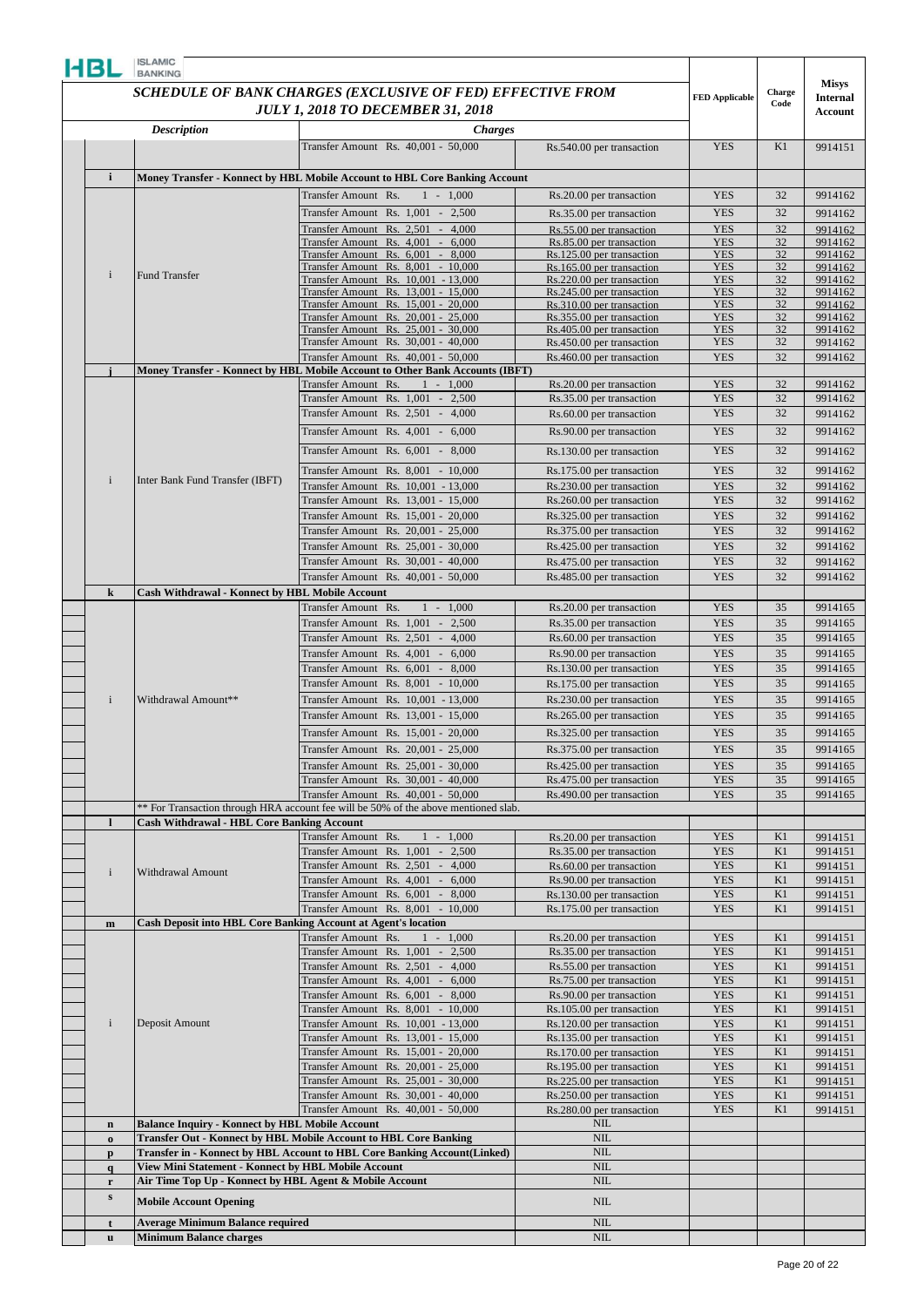| <b>Description</b><br><b>Charges</b><br><b>Balance Inquiry through SMS</b><br>NII.<br>$\mathbf{v}$<br><b>NIL</b><br><b>Upgrade of MW Account</b><br>W<br><b>Corporate Clients</b><br>Pricing is decided as per mutual agreement between parties involved<br>$\mathbf{x}$<br><b>DISPATCH / COMMUNICATION CHARGES</b><br>Part P<br>E2<br>(i) Local (Within City) - Rs.30/- Flat per item.<br>N <sub>O</sub><br>912301<br>Postages Ordinary<br>(ii) Inland (Inter City) - Rs.50/- Flat per item.<br>$\overline{2}$<br>(i) Local (Within City) - Rs.50/- Flat per item.<br>912301<br>Postage Registered<br>N <sub>O</sub><br>E2<br>(ii) Inland (Inter City) - Rs.70/- Flat per item.<br>(iii) Foreign Rs.200/- Flat per item.<br>(iv) For Foreign Import LC Rs.1,200/- Flat per item.<br>(v) For Inland LC Rs.200/- Flat per item.<br>3<br>(i) Local (Within City) - Rs.150/- Flat per item or actual whichever is higher.<br>Courier<br>27<br>912304<br>N <sub>O</sub><br>(ii) Inland (Inter City) - Rs.250/- Flat per item or actual whichever is higher.<br>Rs.1,500/- Flat per item or actual whichever is higher.<br>$\overline{\bf{4}}$<br>Foreign Courier<br>N <sub>O</sub><br>27<br>912304<br>5<br>Swift<br>(i) Full Text L.C / Guarantee and long messages.Rs.1,500/- Flat<br>3<br>912352<br>N <sub>O</sub><br>(ii) L.C / Guarantee amendment and miscellaneous short messages Rs.600/- Flat<br>3<br>912352<br>N <sub>O</sub><br>(iii) All other Swift Messages Rs.500/- Flat<br>3<br>912352<br>N <sub>O</sub><br>6<br>Fax<br>Rs.100/- Flat per message.<br>N <sub>O</sub><br>912358<br><b>INVESTMENT PORTFOLIO SECURITIES (IPS)</b><br>Part O<br><b>IPS</b> Service Charges to be applied on GoP SUKUK at Coupon payment once per annum<br><b>IPS Services Charges</b><br>IPS Custody Service Charges<br>Nil<br>$\ddot{i}$ |  | <b>ISLAMIC</b><br><b>BANKING</b> | SCHEDULE OF BANK CHARGES (EXCLUSIVE OF FED) EFFECTIVE FROM<br><b>JULY 1, 2018 TO DECEMBER 31, 2018</b> |  | <b>FED Applicable</b> | Charge<br>Code | <b>Misys</b><br><b>Internal</b><br>Account |
|----------------------------------------------------------------------------------------------------------------------------------------------------------------------------------------------------------------------------------------------------------------------------------------------------------------------------------------------------------------------------------------------------------------------------------------------------------------------------------------------------------------------------------------------------------------------------------------------------------------------------------------------------------------------------------------------------------------------------------------------------------------------------------------------------------------------------------------------------------------------------------------------------------------------------------------------------------------------------------------------------------------------------------------------------------------------------------------------------------------------------------------------------------------------------------------------------------------------------------------------------------------------------------------------------------------------------------------------------------------------------------------------------------------------------------------------------------------------------------------------------------------------------------------------------------------------------------------------------------------------------------------------------------------------------------------------------------------------------------------------------------------------------------------------------------------------------------|--|----------------------------------|--------------------------------------------------------------------------------------------------------|--|-----------------------|----------------|--------------------------------------------|
|                                                                                                                                                                                                                                                                                                                                                                                                                                                                                                                                                                                                                                                                                                                                                                                                                                                                                                                                                                                                                                                                                                                                                                                                                                                                                                                                                                                                                                                                                                                                                                                                                                                                                                                                                                                                                                  |  |                                  |                                                                                                        |  |                       |                |                                            |
|                                                                                                                                                                                                                                                                                                                                                                                                                                                                                                                                                                                                                                                                                                                                                                                                                                                                                                                                                                                                                                                                                                                                                                                                                                                                                                                                                                                                                                                                                                                                                                                                                                                                                                                                                                                                                                  |  |                                  |                                                                                                        |  |                       |                |                                            |
|                                                                                                                                                                                                                                                                                                                                                                                                                                                                                                                                                                                                                                                                                                                                                                                                                                                                                                                                                                                                                                                                                                                                                                                                                                                                                                                                                                                                                                                                                                                                                                                                                                                                                                                                                                                                                                  |  |                                  |                                                                                                        |  |                       |                |                                            |
|                                                                                                                                                                                                                                                                                                                                                                                                                                                                                                                                                                                                                                                                                                                                                                                                                                                                                                                                                                                                                                                                                                                                                                                                                                                                                                                                                                                                                                                                                                                                                                                                                                                                                                                                                                                                                                  |  |                                  |                                                                                                        |  |                       |                |                                            |
|                                                                                                                                                                                                                                                                                                                                                                                                                                                                                                                                                                                                                                                                                                                                                                                                                                                                                                                                                                                                                                                                                                                                                                                                                                                                                                                                                                                                                                                                                                                                                                                                                                                                                                                                                                                                                                  |  |                                  |                                                                                                        |  |                       |                |                                            |
|                                                                                                                                                                                                                                                                                                                                                                                                                                                                                                                                                                                                                                                                                                                                                                                                                                                                                                                                                                                                                                                                                                                                                                                                                                                                                                                                                                                                                                                                                                                                                                                                                                                                                                                                                                                                                                  |  |                                  |                                                                                                        |  |                       |                |                                            |
|                                                                                                                                                                                                                                                                                                                                                                                                                                                                                                                                                                                                                                                                                                                                                                                                                                                                                                                                                                                                                                                                                                                                                                                                                                                                                                                                                                                                                                                                                                                                                                                                                                                                                                                                                                                                                                  |  |                                  |                                                                                                        |  |                       |                |                                            |
|                                                                                                                                                                                                                                                                                                                                                                                                                                                                                                                                                                                                                                                                                                                                                                                                                                                                                                                                                                                                                                                                                                                                                                                                                                                                                                                                                                                                                                                                                                                                                                                                                                                                                                                                                                                                                                  |  |                                  |                                                                                                        |  |                       |                |                                            |
|                                                                                                                                                                                                                                                                                                                                                                                                                                                                                                                                                                                                                                                                                                                                                                                                                                                                                                                                                                                                                                                                                                                                                                                                                                                                                                                                                                                                                                                                                                                                                                                                                                                                                                                                                                                                                                  |  |                                  |                                                                                                        |  |                       |                |                                            |
|                                                                                                                                                                                                                                                                                                                                                                                                                                                                                                                                                                                                                                                                                                                                                                                                                                                                                                                                                                                                                                                                                                                                                                                                                                                                                                                                                                                                                                                                                                                                                                                                                                                                                                                                                                                                                                  |  |                                  |                                                                                                        |  |                       |                |                                            |
|                                                                                                                                                                                                                                                                                                                                                                                                                                                                                                                                                                                                                                                                                                                                                                                                                                                                                                                                                                                                                                                                                                                                                                                                                                                                                                                                                                                                                                                                                                                                                                                                                                                                                                                                                                                                                                  |  |                                  |                                                                                                        |  |                       |                |                                            |
|                                                                                                                                                                                                                                                                                                                                                                                                                                                                                                                                                                                                                                                                                                                                                                                                                                                                                                                                                                                                                                                                                                                                                                                                                                                                                                                                                                                                                                                                                                                                                                                                                                                                                                                                                                                                                                  |  |                                  |                                                                                                        |  |                       |                |                                            |
|                                                                                                                                                                                                                                                                                                                                                                                                                                                                                                                                                                                                                                                                                                                                                                                                                                                                                                                                                                                                                                                                                                                                                                                                                                                                                                                                                                                                                                                                                                                                                                                                                                                                                                                                                                                                                                  |  |                                  |                                                                                                        |  |                       |                |                                            |
|                                                                                                                                                                                                                                                                                                                                                                                                                                                                                                                                                                                                                                                                                                                                                                                                                                                                                                                                                                                                                                                                                                                                                                                                                                                                                                                                                                                                                                                                                                                                                                                                                                                                                                                                                                                                                                  |  |                                  |                                                                                                        |  |                       |                |                                            |
|                                                                                                                                                                                                                                                                                                                                                                                                                                                                                                                                                                                                                                                                                                                                                                                                                                                                                                                                                                                                                                                                                                                                                                                                                                                                                                                                                                                                                                                                                                                                                                                                                                                                                                                                                                                                                                  |  |                                  |                                                                                                        |  |                       |                |                                            |
|                                                                                                                                                                                                                                                                                                                                                                                                                                                                                                                                                                                                                                                                                                                                                                                                                                                                                                                                                                                                                                                                                                                                                                                                                                                                                                                                                                                                                                                                                                                                                                                                                                                                                                                                                                                                                                  |  |                                  |                                                                                                        |  |                       |                |                                            |
|                                                                                                                                                                                                                                                                                                                                                                                                                                                                                                                                                                                                                                                                                                                                                                                                                                                                                                                                                                                                                                                                                                                                                                                                                                                                                                                                                                                                                                                                                                                                                                                                                                                                                                                                                                                                                                  |  |                                  |                                                                                                        |  |                       |                |                                            |
|                                                                                                                                                                                                                                                                                                                                                                                                                                                                                                                                                                                                                                                                                                                                                                                                                                                                                                                                                                                                                                                                                                                                                                                                                                                                                                                                                                                                                                                                                                                                                                                                                                                                                                                                                                                                                                  |  |                                  |                                                                                                        |  |                       |                |                                            |
|                                                                                                                                                                                                                                                                                                                                                                                                                                                                                                                                                                                                                                                                                                                                                                                                                                                                                                                                                                                                                                                                                                                                                                                                                                                                                                                                                                                                                                                                                                                                                                                                                                                                                                                                                                                                                                  |  |                                  |                                                                                                        |  |                       |                |                                            |
|                                                                                                                                                                                                                                                                                                                                                                                                                                                                                                                                                                                                                                                                                                                                                                                                                                                                                                                                                                                                                                                                                                                                                                                                                                                                                                                                                                                                                                                                                                                                                                                                                                                                                                                                                                                                                                  |  |                                  |                                                                                                        |  |                       |                |                                            |
|                                                                                                                                                                                                                                                                                                                                                                                                                                                                                                                                                                                                                                                                                                                                                                                                                                                                                                                                                                                                                                                                                                                                                                                                                                                                                                                                                                                                                                                                                                                                                                                                                                                                                                                                                                                                                                  |  |                                  |                                                                                                        |  |                       |                |                                            |
|                                                                                                                                                                                                                                                                                                                                                                                                                                                                                                                                                                                                                                                                                                                                                                                                                                                                                                                                                                                                                                                                                                                                                                                                                                                                                                                                                                                                                                                                                                                                                                                                                                                                                                                                                                                                                                  |  |                                  |                                                                                                        |  |                       |                |                                            |
|                                                                                                                                                                                                                                                                                                                                                                                                                                                                                                                                                                                                                                                                                                                                                                                                                                                                                                                                                                                                                                                                                                                                                                                                                                                                                                                                                                                                                                                                                                                                                                                                                                                                                                                                                                                                                                  |  |                                  |                                                                                                        |  |                       |                |                                            |